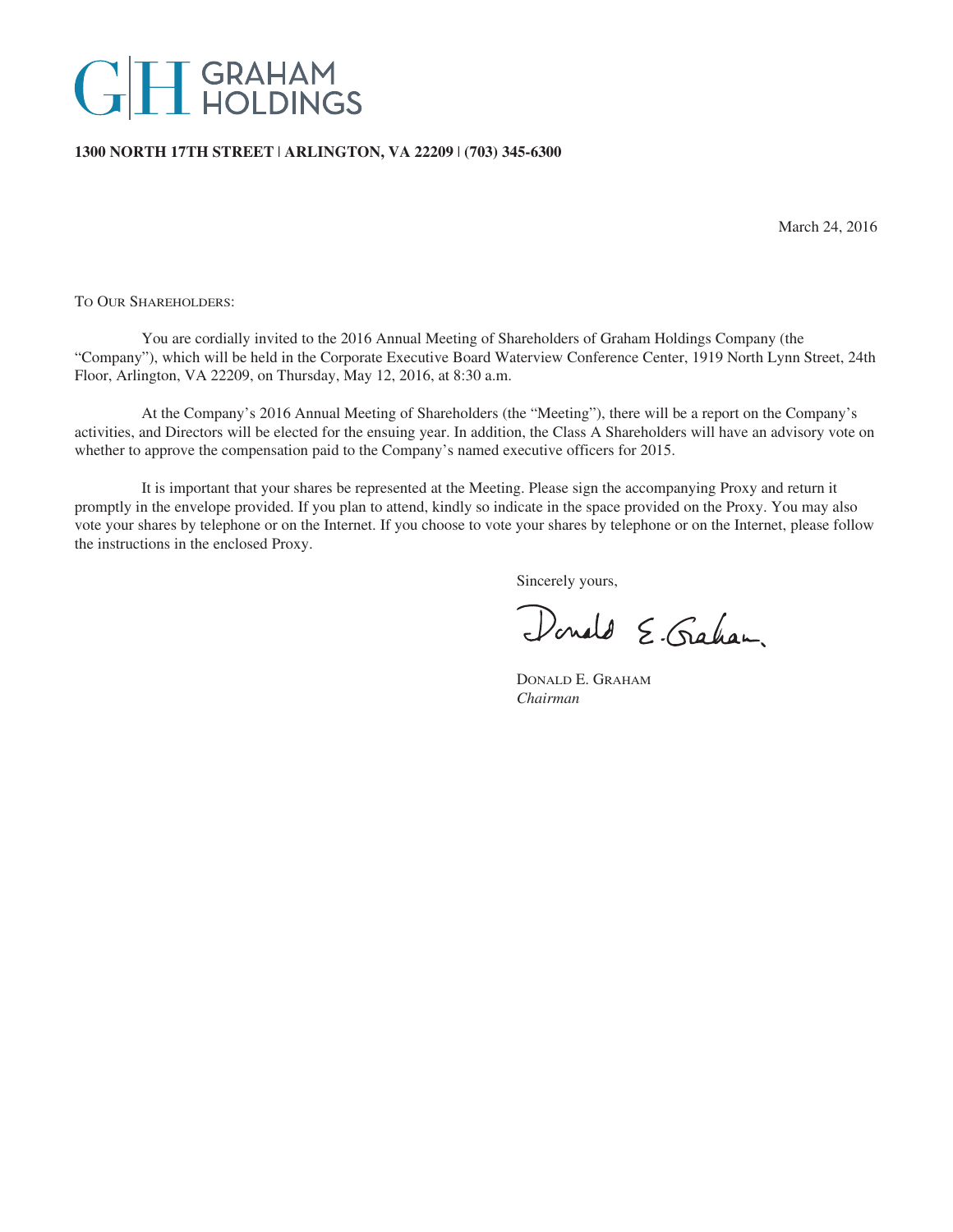## **GRAHAM HOLDINGS COMPANY**

## **Notice of Annual Meeting of Shareholders — May 12, 2016**

The 2016 Annual Meeting of Shareholders of Graham Holdings Company will be held at the Corporate Executive Board Waterview Conference Center, 1919 North Lynn Street, 24th Floor, Arlington, VA 22209, on Thursday, May 12, 2016, at 8:30 a.m., Eastern Daylight Saving Time, for the following purposes:

- 1. To elect Directors for the ensuing year, as more fully described in the accompanying Proxy Statement.
- 2. For the Class A Shareholders, on an advisory basis, to vote on whether to approve the compensation paid to the named executive officers of the Company for 2015.
- 3. To transact such other business as may properly come before the Meeting or any adjournment thereof.

The Board of Directors of the Company (the "Board") has fixed the close of business on March 16, 2016, as the record date for the determination of shareholders entitled to notice of and to vote at the Meeting.

It is important that your shares be represented and voted at the Meeting. Please sign and return your Proxy at your earliest convenience. You may also vote your shares by telephone or on the Internet. If you choose to vote your shares by telephone or on the Internet, please follow the instructions in the enclosed Proxy. You may revoke your Proxy at any time before it has been voted at the Meeting. You may vote in person at the Meeting even if you returned a Proxy, provided that you first revoke your previously voted Proxy.

By Order of the Board of Directors,

NICOLE M. MADDREY, Secretary

March 24, 2016 Arlington, VA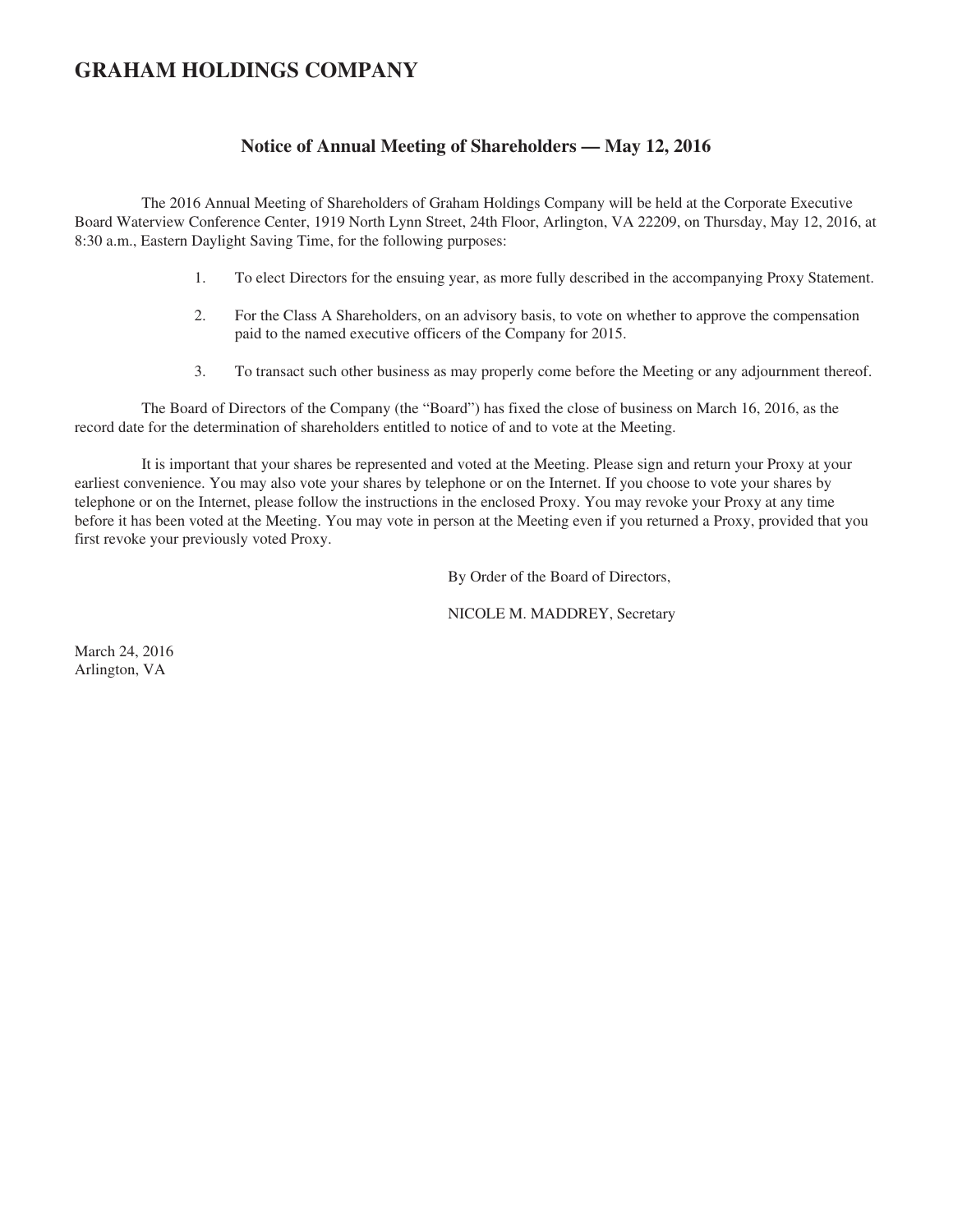## **GRAHAM HOLDINGS COMPANY 1300 North 17th Street, Suite 1700, Arlington, VA 22209**

This Proxy Statement contains information relating to the 2016 Annual Meeting of Shareholders of Graham Holdings Company to be held at the Corporate Executive Board Waterview Conference Center, 1919 North Lynn Street, 24th Floor, Arlington, VA 22209, on Thursday, May 12, 2016, at 8:30 a.m., Eastern Daylight Saving Time, or any adjournments thereof, for the purposes set forth in the accompanying Notice of the 2016 Annual Meeting of Shareholders. This Proxy Statement and the accompanying forms of Proxy and voting instructions are being delivered to shareholders on or about March 24, 2016. The Board of Directors of the Company is making this Proxy solicitation.

## **Important notice regarding the availability of Proxy materials for the Annual Meeting of Shareholders to be held on May 12, 2016. This Proxy Statement and the Annual Report to Shareholders are available at www.ghco.com.**

## **QUESTIONS AND ANSWERS**

## **Q: What am I voting on?**

A: You are voting on the election of Directors for a term of one year. A Board of 12 Directors is to be elected, eight by the holders of Class A Common Stock, voting separately as a class, and four by the holders of Class B Common Stock, voting separately as a class. All Directors will hold office until the next Annual Meeting or until their respective successors shall have been elected and shall have qualified or as otherwise provided in the bylaws of the Company.

In the event that any nominee withdraws or for any reason is not able to serve as a Director, Timothy J. O'Shaughnessy, Hal S. Jones, Nicole M. Maddrey and Gerald M. Rosberg, acting as your proxies, may vote for such other person as the Board of Directors may nominate.

In addition, if you are a holder of Class A Stock, you are voting on whether to approve the compensation paid to the Company's named executive officers for 2015. In accordance with rules of the U.S. Securities and Exchange Commission (the "SEC"), these votes are advisory in nature and non-binding.

Each of your shares entitles you to one vote with respect to each matter on which you may vote.

## **Q: What are the voting recommendations of the Board?**

A: The Board recommends voting for each of the nominated Directors listed on the Proxy card. The Board knows of no reason that would cause any nominee to be unable to act or to refuse to accept nomination or election.

The Board recommends voting for the approval of the compensation paid to the Company's named executive officers for 2015.

## **Q: Will any other matters be voted on?**

A: We are not aware of any matters to be voted on other than the election of Directors and the Class A Shareholder advisory vote on compensation paid to the Company's named executive officers for 2015. If any other matter is properly brought before the Meeting, Timothy J. O'Shaughnessy, Hal S. Jones, Nicole M. Maddrey and Gerald M. Rosberg, acting as your proxies, will vote for you at their discretion.

## **Q: How do I vote?**

A: There are four ways to vote:

- By Internet at www.investorvote.com. We encourage you to vote this way;
- By toll-free telephone at 1-800-652-8683;
- By completing and mailing your Proxy card; or
- By written ballot at the Meeting.

If you vote by Internet or telephone, your vote must be received by 5:00 p.m., Eastern Daylight Saving Time, on the day before the Meeting. Your shares will be voted as you indicate. If you are a Class B Shareholder and do not indicate your voting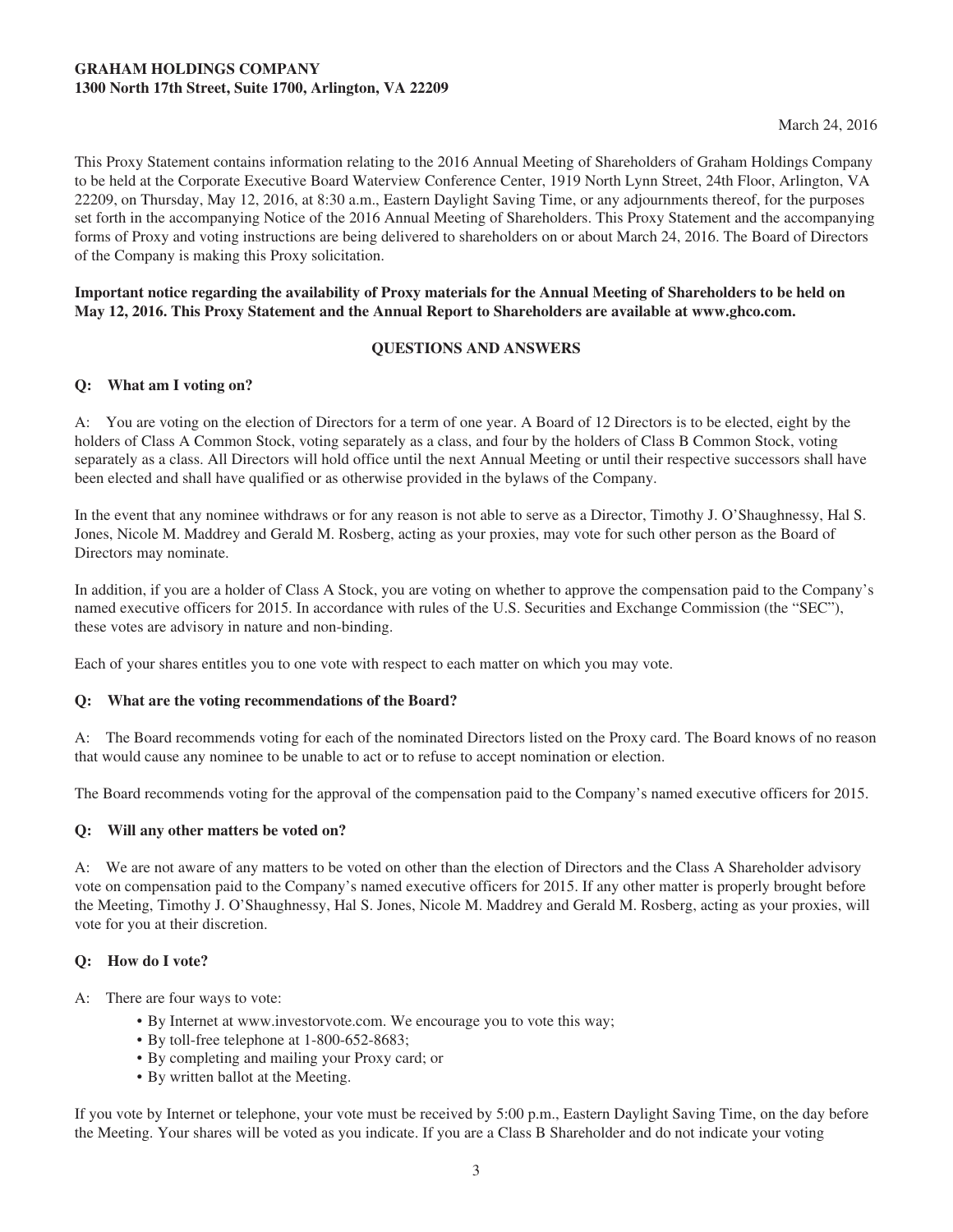preferences, Timothy J. O'Shaughnessy, Hal S. Jones, Nicole M. Maddrey and Gerald M. Rosberg, acting as your proxies, will vote your shares in favor of the applicable nominated Directors.

If you are a Class A Shareholder and do not indicate your voting preferences, the foregoing persons, acting as your proxies, will vote your shares in favor of the applicable nominated Directors and for approval of the compensation paid to the Company's named executive officers for 2015.

## **Q: Who can vote?**

A: You can vote if you were a shareholder of record as of the close of business on March 16, 2016 (the "Record Date"). If you hold shares in street name, your broker, bank or other nominee will instruct you as to how your shares may be voted by proxy, including whether telephonic or Internet voting options are available. You may not vote shares held in street name in person at the Meeting unless you have a Proxy executed in your favor by your broker, bank or other nominee.

In accordance with the Company's constitutive documents and under Delaware corporate law, only Class A Shareholders are entitled to vote on Proposal 2: Approval of 2015 Compensation Awarded to Named Executive Officers. If you are a Class B Shareholder, you are entitled to vote on Proposal 1: Election of Directors.

#### **Q: Can I change my vote?**

A: Yes. You can change your vote or revoke your Proxy at any time before the Meeting:

- By entering a new vote by Internet or telephone;
- By returning a later-dated Proxy card; or
- By voting in person at the Meeting, provided you first revoke your previously voted Proxy.

#### **Q: What vote is required to approve a proposal?**

A: Directors will be elected by a plurality of the votes cast at the Meeting. This means that the eight Class A Shareholder nominees receiving the highest number of votes cast and the four Class B Shareholder nominees receiving the highest number of votes cast shall be elected. You do not have the right to cumulate votes in the election of Directors. A properly executed Proxy marked "WITHHELD" with respect to the election of one or more Directors will not be voted with respect to the Director or Directors indicated, although it will be counted for purposes of determining whether a quorum is present at the Meeting.

While the proposal to approve the 2015 compensation awarded to the Company's named executive officers is non-binding and advisory in nature, it will be approved only on the favorable vote of a majority of the Class A Shareholders present or represented at the Meeting.

Broker non-votes will have no impact on the voting results for any of the proposals presented at the Meeting, and abstentions will have the effect of a vote against the proposal to approve the 2015 compensation awarded to the Company's named executive officers. Broker non-votes and abstentions will be counted for purposes of determining whether a quorum is present.

#### **Q: Who will count the vote?**

A: Computershare, the Company's transfer agent and registrar, will count the vote. One of its representatives will be included among the persons authorized to certify the vote.

#### **Q: Who can attend the Meeting?**

A: All shareholders of record as of the close of business on March 16, 2016, can attend.

## **Q: What do I need to do to attend the Meeting?**

- A: To attend the Meeting, please follow these instructions:
	- If you vote by using the enclosed Proxy card, check the appropriate box on the card.
	- If you vote by Internet or telephone, follow the instructions provided for attendance.
	- If a broker or other nominee holds your shares, bring proof of your ownership with you to the Meeting.

Seating at the Meeting will be on a first-come, first-served basis upon arrival at the Meeting.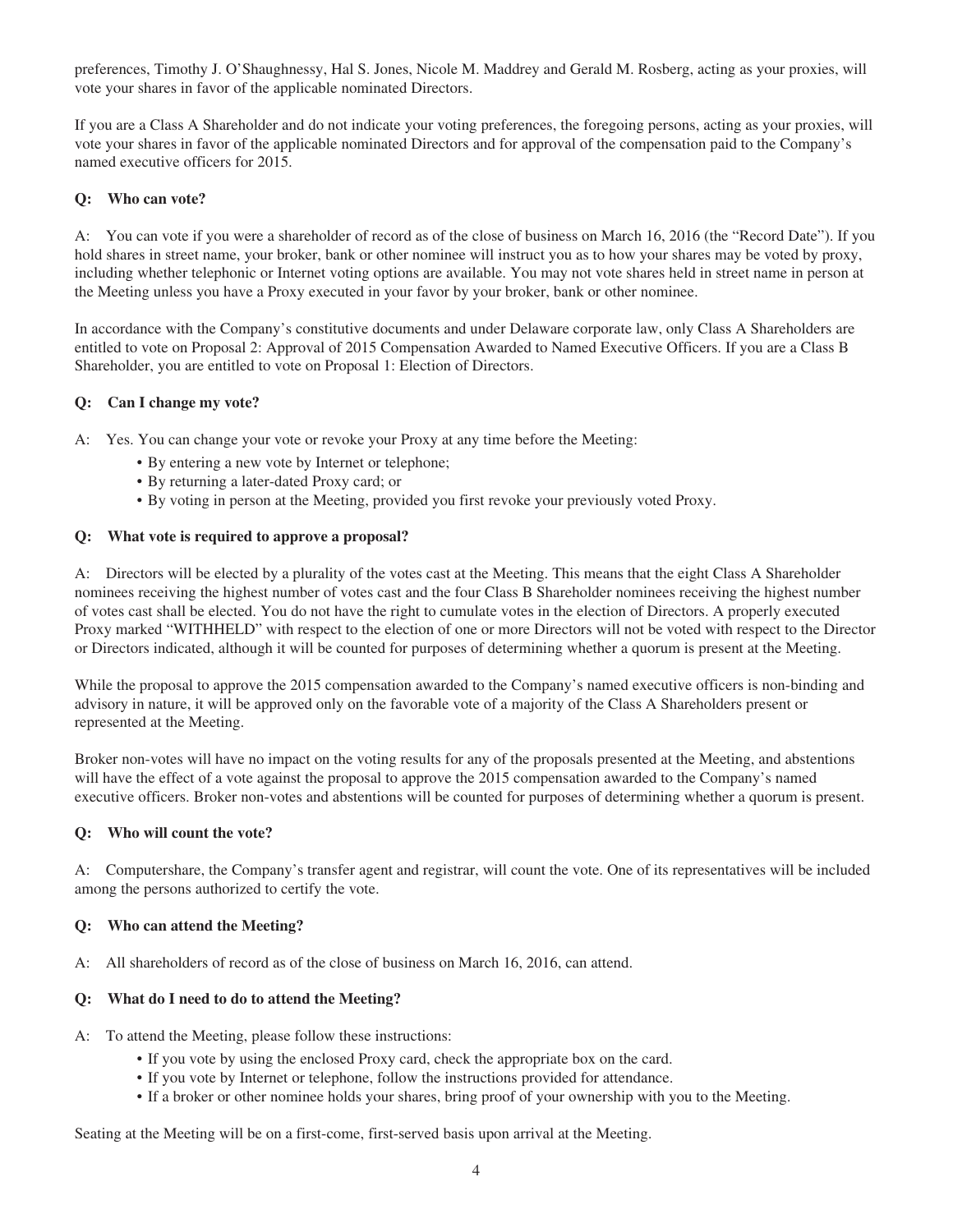## **Q: Can I bring a guest?**

A: No. The Meeting is for shareholders only.

## **Q: What is the quorum requirement of the Meeting?**

A: A majority of the outstanding shares on March 16, 2016, constitutes a quorum for voting at the Annual Meeting, except that (i) for purposes of the election of eight Directors by the holders of Class A Common Stock (Proposal 1) and the advisory vote on whether to approve the compensation paid to the named executive officers of the Company in 2015 (Proposal 2), a quorum requires a majority of the outstanding shares of Class A Common Stock on March 16, 2016, and (ii) for purposes of the election of four Directors by the holders of Class B Common Stock (Proposal 1), a quorum requires a majority of the outstanding shares of Class B Common Stock on March 16, 2016. If you vote, your shares will be part of the quorum. Abstentions and broker non-votes will be counted in determining the quorum. On March 16, 2016, there were 964,001 shares of Class A Common Stock and 4,671,680 shares of Class B Common Stock outstanding and entitled to vote.

## **Q: Who is soliciting Proxies?**

A: Solicitation of Proxies is being made by the Company's management through the mail, in person, on the Internet or by telephone, without any additional compensation being paid to such members of the Company's management. The cost of such solicitation will be borne by the Company. In addition, the Company has requested brokers and other custodians, nominees and fiduciaries to forward Proxy cards and Proxy soliciting material to shareholders, and the Company will pay their fees and reimburse them for their expenses in so doing.

## **Q: When are the shareholder proposals due for the Company's 2017 Annual Meeting of Shareholders?**

A: Shareholder proposals submitted by shareholders entitled to vote on such matters, meeting the requirements of the SEC's proxy rules, must be in writing, received by November 24, 2016, and addressed to the Secretary of the Company at 1300 North 17th Street, Suite 1700, Arlington, VA 22209.

Holders of Class B Stock are entitled to vote for the election of 30% of the members of the Board of Directors (and, if required by the rules of the New York Stock Exchange, on management proposals to reserve shares for stock options or to acquire the stock or assets of other companies under certain circumstances). In accordance with the rules of the Securities and Exchange Commission, proposals submitted on other matters by holders of Class B Stock have not been, and will not be, included in the Company's Proxy materials for the Meeting.

## **Q: What other information about Graham Holdings Company is available?**

A: The following information is available:

- The Company maintains on its website, www.ghco.com, copies of the Annual Report on Form 10-K, the Annual Report to Shareholders, the Company's Corporate Governance Guidelines, Statement of Ethical Principles, the Code of Business Conduct, the Audit Committee Charter, the Compensation Committee Charter and other information about the Company.
- In addition, printed copies of the Annual Report on Form 10-K and the Annual Report to Shareholders, the Company's Corporate Governance Guidelines, Statement of Ethical Principles, the Code of Business Conduct, the Audit Committee Charter and the Compensation Committee Charter will be furnished without charge (except exhibits) to any shareholder upon written request addressed to the Treasurer of the Company at 1300 North 17th Street, Suite 1700, Arlington, VA 22209.

## **Q: Can I receive materials relating to the Meeting electronically?**

A: To assist the Company in reducing costs related to the Annual Meeting, shareholders who vote via the Internet may consent to electronic delivery of mailings related to future annual shareholder meetings. The Company also makes its Proxy Statements and Annual Reports available online and may eliminate mailing hard copies of these documents to those shareholders who consent in advance to electronic distribution. If you hold shares in your own name and you are voting via the Internet, you may consent online when you vote. If you hold shares through an intermediary, such as a bank or broker, please refer to the information provided by the intermediary for instructions on how to consent to electronic distribution.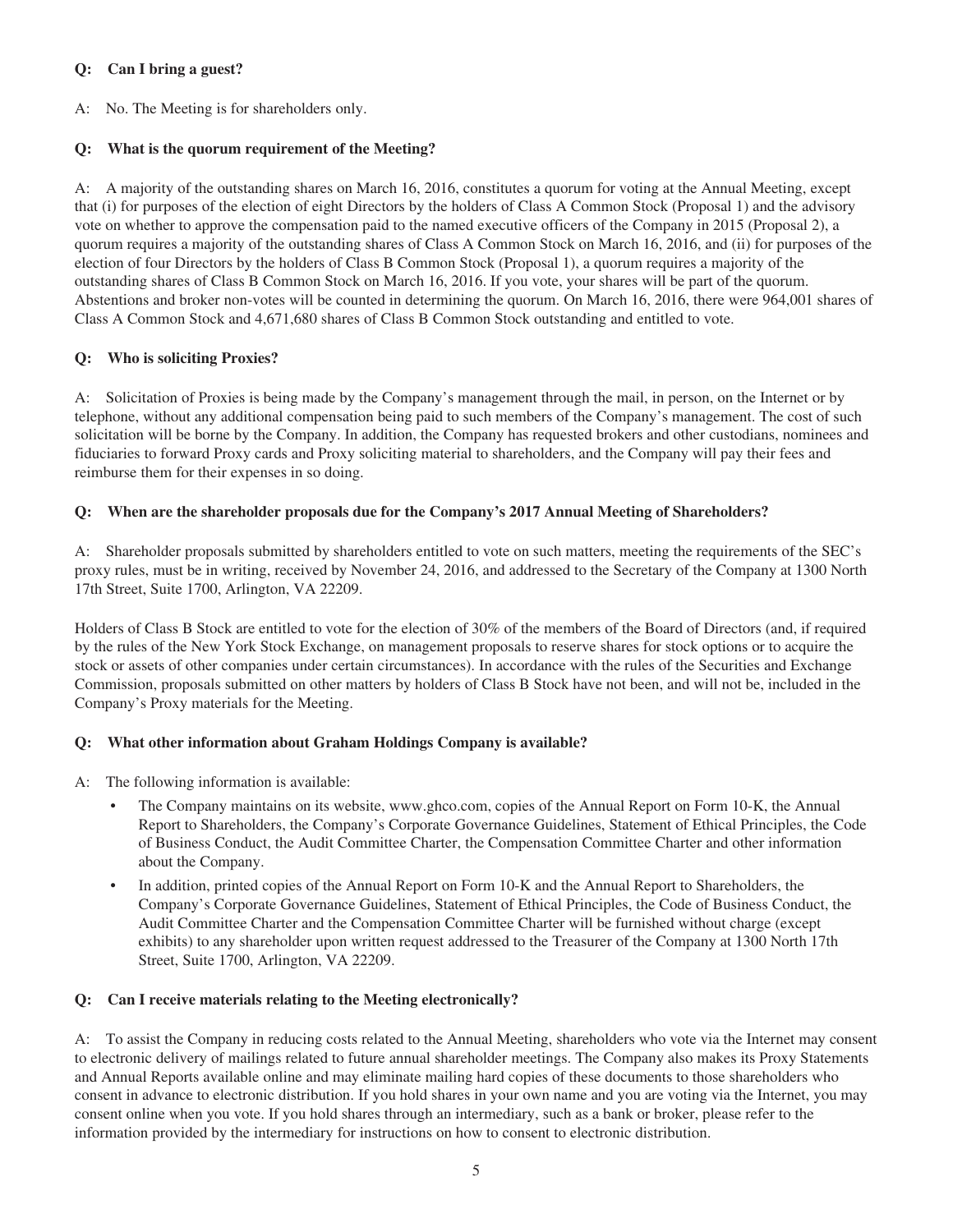#### **PROPOSAL 1: ELECTION OF DIRECTORS**

#### **NOMINEES FOR BOARD OF DIRECTORS**

The Company seeks Directors of the highest personal and professional ethics, integrity and business acumen who are committed to representing the long-term interests of the Company's shareholders. In considering its composition, the Board considers the skills and experience of prospective nominees in the context of the needs of the Board and seeks Directors who are "independent" under applicable law and listing standards, despite being exempt from such requirement as a "controlled company." The Company's Corporate Governance Guidelines do not prescribe specific standards regarding the diversity of the Board, but the Board considers as a matter of practice the diversity of prospective nominees (including incumbent Directors), both culturally and in terms of the range of perspectives that the Board as a whole brings to its work. The following nominees for Director have established records of accomplishment in areas relevant to the Company's strategy and operations and share characteristics identified in the Company's Corporate Governance Guidelines and Statement of Ethical Principles as essential to a well-functioning deliberative body: honesty, integrity, independence, competence, diligence and commitment to the interests of all shareholders to build long-term shareholder value.

The Company is a diversified education and media company serving customers in a rapidly evolving, highly regulated, competitive and technological environment. The Directors' expertise and experience encompass the areas of education, media, technology, marketing, international business and finance, journalism, law and public policy. All of the Directors have held senior positions as leaders of complex organizations (both for-profit and non-profit) and gained expertise in core management skills, such as strategy and business development, innovation, line operations, brand management, finance, compensation and leadership development, compliance and risk management. They have significant experience in corporate governance and oversight through their positions as senior executives and as Directors (or Trustees) of public companies and other institutions, and many have served as members of audit, compensation and governance committees at such companies or institutions, as well as at the Company. These skills and experience are pertinent to the Company's current and evolving business strategies, as well as to the Board's oversight role, and enable the Company's Directors to provide diverse perspectives about the complex issues facing the Company.

The following biographies highlight specific qualifications, skills and experience of each of the Director nominees.

## **NOMINEES FOR ELECTION BY CLASS A SHAREHOLDERS**

#### **Lee C. Bollinger**

Mr. Bollinger, age 69, has served as the 19th President of Columbia University since June 2002. Prior to becoming President of Columbia University, where he also serves as a member of the Law School faculty, Mr. Bollinger served as President of the University of Michigan for five years and as Dean of the University of Michigan Law School for seven years. Mr. Bollinger is a member of the Board of Columbia University and certain of its affiliates. He is a Trustee of the Kresge Foundation and the Institute of International Education and was Chairman of the Board of the Federal Reserve Bank of New York until December 2012. Mr. Bollinger is the recipient of numerous honorary degrees and awards, most notably for his national leadership in defending affirmative action, for his service in higher education and for his scholarship and leadership in defense of freedom of speech and the press. He has served as a Director of the Company since May 2007 and is a member of the Compensation Committee of the Board. Mr. Bollinger's experience in higher education and at a variety of educational institutions facing differing challenges and opportunities is of particular relevance to the Company's higher education business segment and other education-related initiatives, but also reflects his commitment to principles. In his former role as a Director of the Federal Reserve Bank of New York, Mr. Bollinger gained experience in financial matters, particularly those affecting national economies and financial and market systems.

## **Barry Diller**

Mr. Diller, age 74, has served as Chairman and Senior Executive of IAC/InterActiveCorp, a leading media and Internet company, since December 2010; Chairman and Chief Executive Officer of IAC/InterActiveCorp (and its predecessor companies) from August 1995 to November 2010; Chairman and Senior Executive of Expedia, Inc., one of the world's leading travel companies, since August 2005; and Chairman and Senior Executive of TripAdvisor, Inc., an online travel site, from December 2011 through December 2012. He has served as a Director of the Company since September 2000 and is a member of the Finance, Executive and Compensation Committees of the Board. Prior to his service at IAC/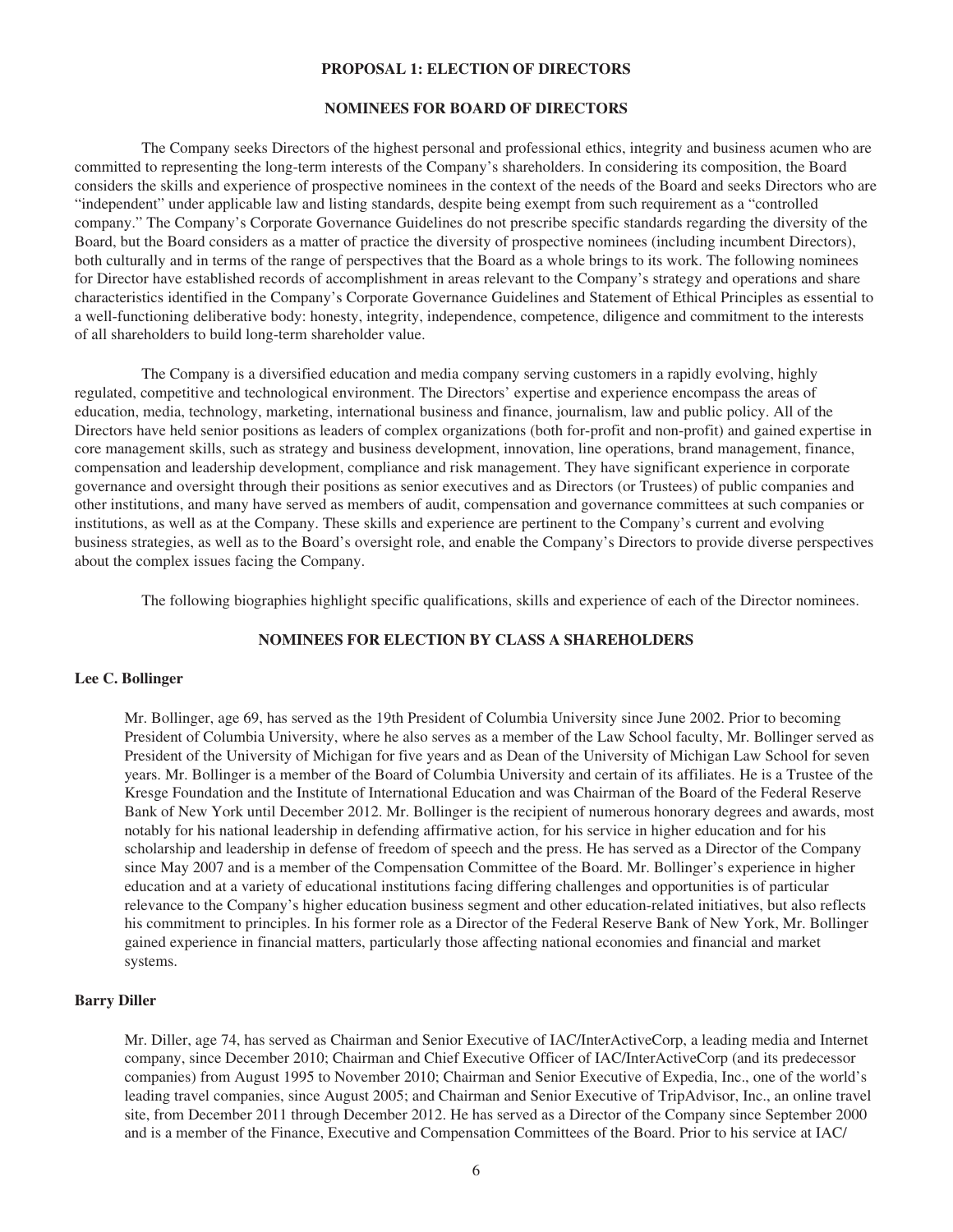InterActiveCorp (and its predecessor companies) from August 1995 through November 2010, Mr. Diller was Chairman of the Board and Chief Executive Officer of QVC, Inc., from December 1992 through December 1994. From October 1984 to April 1992, Mr. Diller served as Chairman of the Board and Chief Executive Officer of Fox, Inc. and was responsible for the creation of Fox Broadcasting Company, in addition to Fox's motion picture operations. Prior to joining Fox, Inc., he served for ten years as Chairman of the Board and Chief Executive Officer of Paramount Pictures Corporation. Mr. Diller also previously served as the non-executive Chairman of the Board of Ticketmaster Entertainment, Inc. from August 2008 through January 2010 and as non-executive Chairman of the Board of Live Nation Entertainment from January 2010 through October 2010 and remained a member of the Board of Live Nation Entertainment through January 2011. He is President and a Director of The Diller-von Furstenberg Family Foundation and a Director of The Coca-Cola Company. He is also a member of the Board of Councilors of the University of Southern California's School of Cinema-Television. Mr. Diller's experience and leadership roles in the media and Internet sectors, including his experience with the challenges and opportunities associated with the digital transformation of the media industry, are of particular relevance to the Company's business strategy. Mr. Diller's significant experience across a variety of media and in the design, execution and oversight of new-media initiatives, as well as the distribution and monetization of Internet traffic across multiple advertising models, brings a vital perspective to the Board's deliberations about the Company's outlook and plans. Based on his service as a Director of other public companies, Mr. Diller also has experience in governance matters affecting organizations of comparable size and scope as the Company.

#### **Donald E. Graham**

Mr. Graham, age 70, has served as Chairman of the Board of the Company since September 1993 and served as Chief Executive Officer of the Company from May 1991 until November 2015. Mr. Graham served as President of the Company between May 1991 and September 1993. He also was Publisher of The Washington Post newspaper for 21 years, a position he held between 1979 and 2000. Mr. Graham has been a Director of the Company since 1974 and is Chairman of the Executive Committee and a member of the Finance Committee of the Board. By virtue of his ownership of 73.6% of the outstanding Class A Stock of the Company and his right to control the vote as a trustee of certain family trusts of an additional 14.2% of such stock, Mr. Graham effectively votes a total of 87.8% of the Class A shares. Mr. Graham was a Director of Facebook, Inc. from December 2008 until June 2015. Mr. Graham is a Trustee of the Federal City Council and KIPP-DC. He serves as a Director of the DC College Access Program, where he stepped down as Chairman of the Board in January 2015, and he is a Co-Founder of TheDream.US. As a result of his substantial and long-standing shareholdings in the Company and his tenure in various executive roles at the Company, Mr. Graham provides a unique perspective to the Board about the strategic and operational opportunities and challenges, economic and industry trends, and competitive and financial positioning of the Company and its businesses. Mr. Graham is the father-in-law of Timothy J. O'Shaughnessy and an uncle of Katharine Weymouth, both of whom also serve as members of the Board.

#### **Ronald L. Olson**

Mr. Olson, age 74, has been a partner since 1970 in the law firm of Munger, Tolles & Olson LLP, which is one of several law firms that were retained by a subsidiary of the Company in 2015 and which may again be retained in 2016. He has served as a Director of the Company since September 2003 and is a member of the Executive Committee. Mr. Olson is a Director of Berkshire Hathaway Inc. and is a Trustee of Western Asset Funds. He is a Director and serves on the Audit Committee of the non-profit RAND Corporation and Norton Simon Museum and is a Director of a number of other non-profit organizations, including the California Institute of Technology, the Mayo Clinic and ProPublica. Mr. Olson was a Director of City National Corporation from 2001 to 2014 and Edison International and Southern California Edison Company from 1995 to 2014. As a partner of a major law firm specializing in corporate and financial matters, Mr. Olson has significant experience in financial, transactional, litigation and compliance matters involving public companies in the United States, as well as public policy challenges facing companies with global operations. As a Director of other public companies and as an advisor to public company boards of directors, Mr. Olson also has experience in governance matters affecting organizations of comparable size and scope as the Company.

#### **Timothy J. O'Shaughnessy**

Mr. O'Shaughnessy, age 34, is President and Chief Executive Officer of Graham Holdings Company. He has served as a Director of the Company since November 2014 and is a member of the Finance and Executive Committees of the Board. Previously, he served as Chief Executive Officer of LivingSocial, which he co-founded in 2007. During his tenure, the e-commerce and marketing company grew sales to nearly \$2 billion. Following his graduation from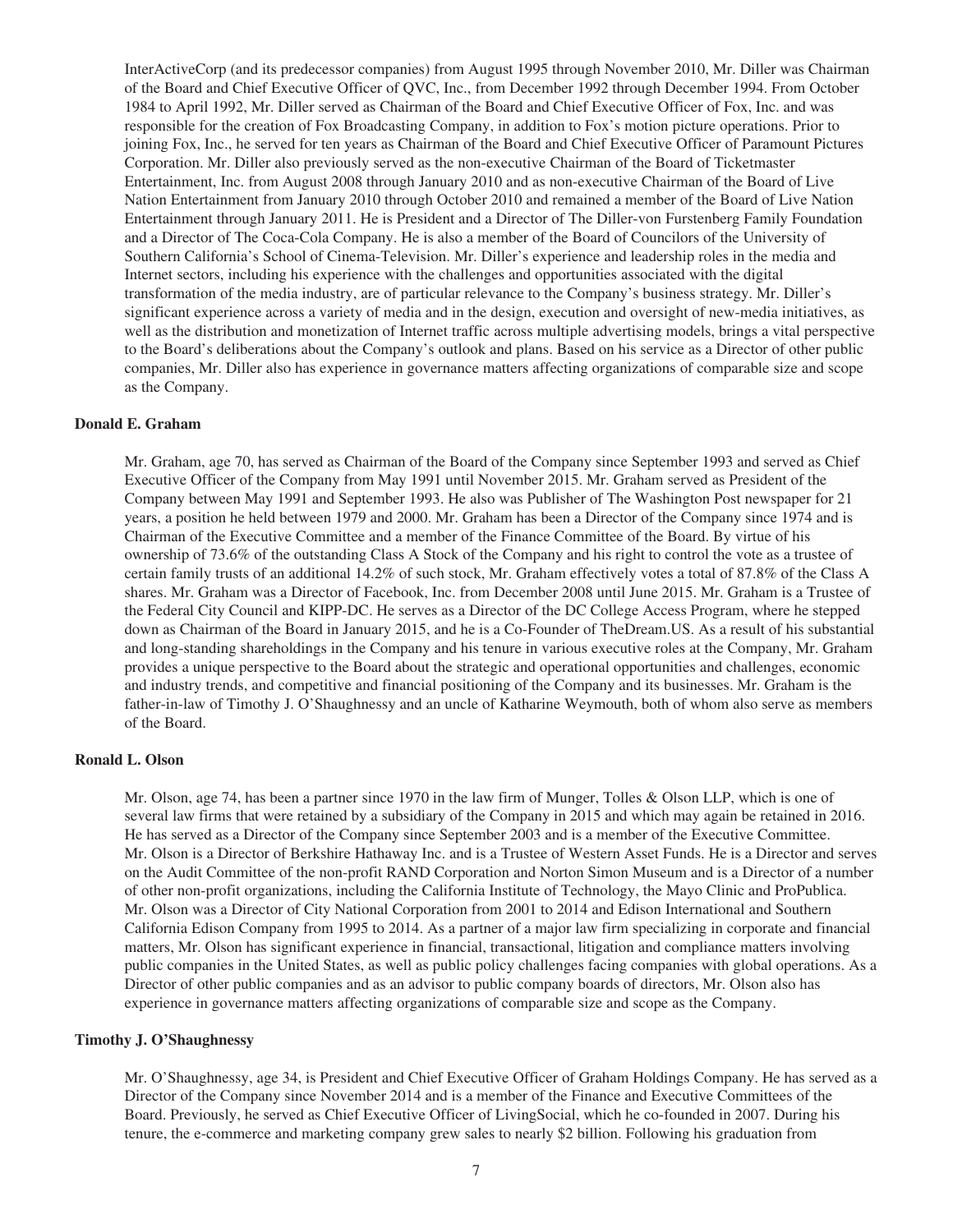Georgetown University in 2004 with a BSBA in Marketing, Operations and Information Management, Mr. O'Shaughnessy joined AOL as a product manager. In 2006, he moved to Revolution Health, where he rose to Vice President of Product Development. During that time, he and three others developed a successful series of apps for Facebook. That company grew into LivingSocial, where Mr. O'Shaughnessy was CEO for seven years. Mr. O'Shaughnessy is a member of the Executive Committee of the Federal City Council and is a Director of Framebridge, Inc. He is married to Laura Graham O'Shaughnessy, a daughter of Donald E. Graham. She is President and CEO of SocialCode, a social-media marketing technology and services company, wholly owned by the Company.

## **James H. Shelton**

Mr. Shelton, age 48, has been the President and Chief Impact Officer since January 6, 2016, of 2U, Inc., a provider of cloud-based software-as-a-service, or SaaS, technology fused with technology-enabled services, that enables non-profit colleges and universities to deliver education online. Mr. Shelton joined 2U in 2015 as its Chief Impact Officer to oversee day-to-day management responsibility for university program implementation, research and university relations. He has served as a Director of the Company since November 2015. Before joining 2U, Mr. Shelton served as Deputy Secretary at the U.S. Department of Education, which he joined in 2009 as head of the Office of Innovation and Improvement. His responsibilities included managing programmatic and policy operations of the U.S. Department of Education. Prior to his tenure with the Department of Education, he was Program Director for Education at the Bill & Melinda Gates Foundation, managing portfolios from \$2 billion to \$3 billion in nonprofit investments. Mr. Shelton serves on the boards of Revolution Foods, Inc., a private company providing healthy meals to families and students, and the My Brother's Keeper Alliance. He is a senior Fellow with Results for America and the Bridgespan Group. Mr. Shelton's significant experience in education, management, government and business is of particular relevance to the Company's education business segment.

#### **G. Richard Wagoner, Jr.**

Mr. Wagoner, age 63, retired from General Motors Corporation ("GM") in August 2009 after a 32-year career. He has served as a Director of the Company since June 2010 and is a member of the Audit Committee. Mr. Wagoner served as Chairman and Chief Executive Officer of GM from May 2003 through March 2009 and had been President and Chief Executive Officer since June 2000. Other positions he held at GM include Executive Vice President and President of North American Operations; Executive Vice President, Chief Financial Officer and Head of Worldwide Purchasing; and President and Managing Director of General Motors do Brasil. On June 1, 2009, GM and its affiliates filed voluntary petitions in the U.S. Bankruptcy Court for the Southern District of New York, seeking relief under Chapter 11 of the U.S. Bankruptcy Code. Mr. Wagoner was not an Executive Officer or Director of GM at the time of that filing. Mr. Wagoner is a member of the Board of Directors of Invesco, Aleris Corporation and several privately held companies. In addition, he advises several investment and finance firms, start-ups and early-stage ventures. Mr. Wagoner is a member of the Virginia Commonwealth University Board of Visitors, the Duke University Health Systems Board of Directors and the Duke Kunshan University Advisory Board. He is a Trustee Emeritus of Duke University and a former Board Chair and continues as a member of Duke Fuqua's School of Business Advisory Board. He is a member of the Mayor of Shanghai, China's International Business Leaders Advisory Council and a member of the Council of Chief Executives. Through his leadership roles at GM and other activities, Mr. Wagoner has significant experience in general management, global business, marketing and advertising, finance, technology, procurement and management development, as well as with public company financial reporting obligations and corporate governance matters affecting organizations of comparable size and scope as the Company.

#### **Katharine Weymouth**

Ms. Weymouth, age 49, is former Publisher and Chief Executive Officer of The Washington Post. She was CEO and Publisher from February 2008 to October 2014. Ms. Weymouth became a Director of the Company in September 2010, and she currently serves on the Finance Committee of the Board. She joined The Washington Post in 1996 as Assistant General Counsel and held various positions within that organization over 18 years. Ms. Weymouth held several positions within the Post's advertising department, including Director of the department's jobs unit, Director of Advertising Sales and Vice President of Advertising. She also served as Associate Counsel of Washingtonpost.Newsweek Interactive, then the online publishing subsidiary of The Washington Post Company. She is a Director of Cable One, Inc. (Cable ONE). She serves as a Trustee of the Philip L. Graham Fund and of The Field School and is a Trustee of The Economic Club of Washington, D.C. Ms. Weymouth is a niece of the Chairman of the Board of the Company, Mr. Graham.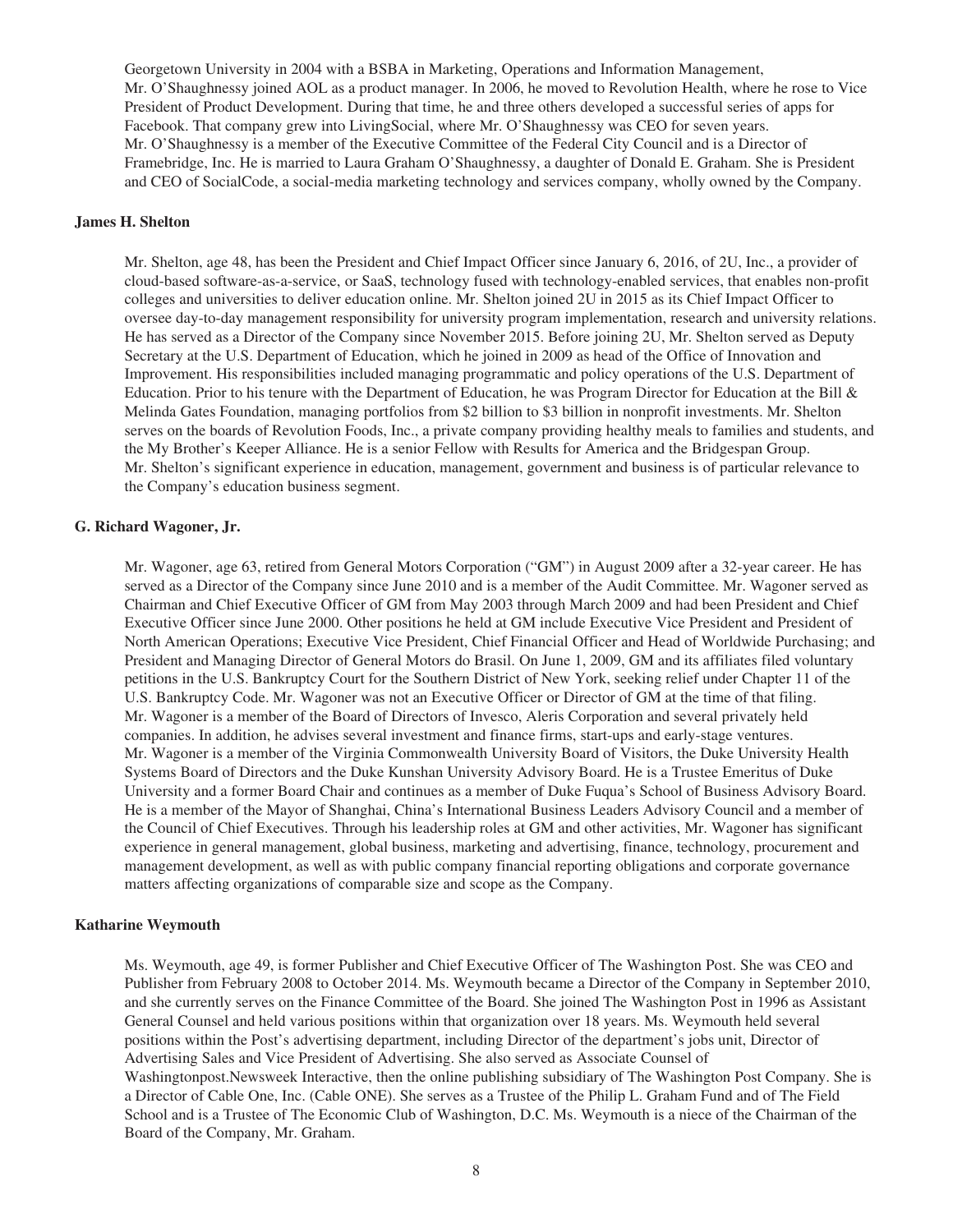#### **NOMINEES FOR ELECTION BY CLASS B SHAREHOLDERS**

#### **Christopher C. Davis**

Mr. Davis, age 50, has served as Chairman of Davis Selected Advisers, Inc., an investment counseling firm, since 1998. He has served as a Director of the Company since January 2006. He is Chairman of the Finance Committee and a member of the Audit and Executive Committees of the Board. Mr. Davis became lead Director in May 2011. Mr. Davis is also a Director and officer of a number of mutual funds advised by Davis Selected Advisers, LP, as well as other entities controlled by Davis Selected Advisers, LP. Mr. Davis is a Director of the Hudson Highland Land Trust and a Trustee of the American Museum of Natural History and the Shelby Cullom Davis Charitable Fund. Mr. Davis brings financial and investment experience to the work of the Board, including particular experience in evaluating strategic opportunities, transactions and investments. Mr. Davis also has experience in public company financial reporting, accounting and compliance matters, as well as significant leadership and institutional organizational experience from his service on the boards of several non-profit organizations.

#### **Thomas S. Gayner**

Mr. Gayner, age 54, has served as Co-Chief Executive Officer of Markel Corporation, a publicly traded financial holding company headquartered in Glen Allen, VA, since January 2016, and prior to that, he served as President and Chief Investment Officer of Markel Corporation since May 2010. Mr. Gayner has served as a Director of the Company since January 2007. He is Chairman of the Audit Committee and a member of the Finance Committee. Since 1990, he has served as President of Markel Gayner Asset Management; he served as a Director of Markel Corporation from 1998 to 2003. Previously, he was a certified public accountant at PricewaterhouseCoopers LLP and a Vice President of Davenport & Company of Virginia. Mr. Gayner serves on the Board of Directors of Colfax Corporation, Cable ONE, The Davis Series Mutual Funds, Bon Secours Health System and the Community Foundation of Richmond. Mr. Gayner brings to the Board the leadership, management oversight and financial skills gained in his role as a senior manager and Director of Markel Corporation. Through his educational background and experience as a senior officer of an asset management firm, Mr. Gayner has significant experience in public company financial reporting, accounting and financial control matters, as well as experience in the analysis of strategic investment opportunities.

#### **Anne M. Mulcahy**

Mrs. Mulcahy, age 63, served as Chairman of the Board of Xerox Corporation from 2002 until 2010 and served as Chief Executive Officer from 2001 through June 2009. From May 2000 through July 2001, she was President and Chief Operating Officer of Xerox. Mrs. Mulcahy has served as a Director of the Company since January 2008. She is Chairman of the Compensation Committee and also serves on the Executive Committee. Mrs. Mulcahy began her Xerox career as a field sales representative and assumed positions with increasing responsibility in sales and senior management. She was Vice President for Human Resources before becoming Chief Staff Officer and later Corporate Senior Vice President. She is a Director of Target Corporation, Johnson & Johnson, LPL Financial and the non-profit organization Save the Children, where she serves as Board Chairman. Mrs. Mulcahy was a Director of Citigroup, Inc. until May 2010. As a result of the various leadership roles in which she has served at Xerox Corporation, Mrs. Mulcahy has experience in the core management skills relevant to a global branded organization, including matters relating to strategic oversight and execution. Her experience in compensation, benefits, human resource strategy and management development provides an important perspective to the Board's deliberations about those matters, particularly given the significant size of the Company's workforce. As a Director of other public companies, Mrs. Mulcahy also has experience in governance matters affecting organizations of comparable size and scope as the Company.

#### **Larry D. Thompson**

Mr. Thompson, age 70, is retired from PepsiCo, Inc., a global food and beverage company, where he served as Executive Vice President–Government Affairs, General Counsel and Corporate Secretary from June 2012 to November 2014. From October 2004 to May 2011, when he initially retired, Mr. Thompson served as a Senior Vice President– Government Affairs, General Counsel and Corporate Secretary of PepsiCo, Inc. Mr. Thompson has served as a Director of the Company since June 2011 and is a member of the Compensation Committee. Mr. Thompson serves on the Advisory Boards of The Brookings Institution and the Georgia Justice Project and is a Director of Practicing Law Institute and the Southern Company, as well as various Franklin, Templeton and Mutual Series Funds. His government career included serving in the U.S. Department of Justice as Deputy Attorney General and leading the Department's National Security Coordination Council. In 2002, President George W. Bush named Mr. Thompson to head the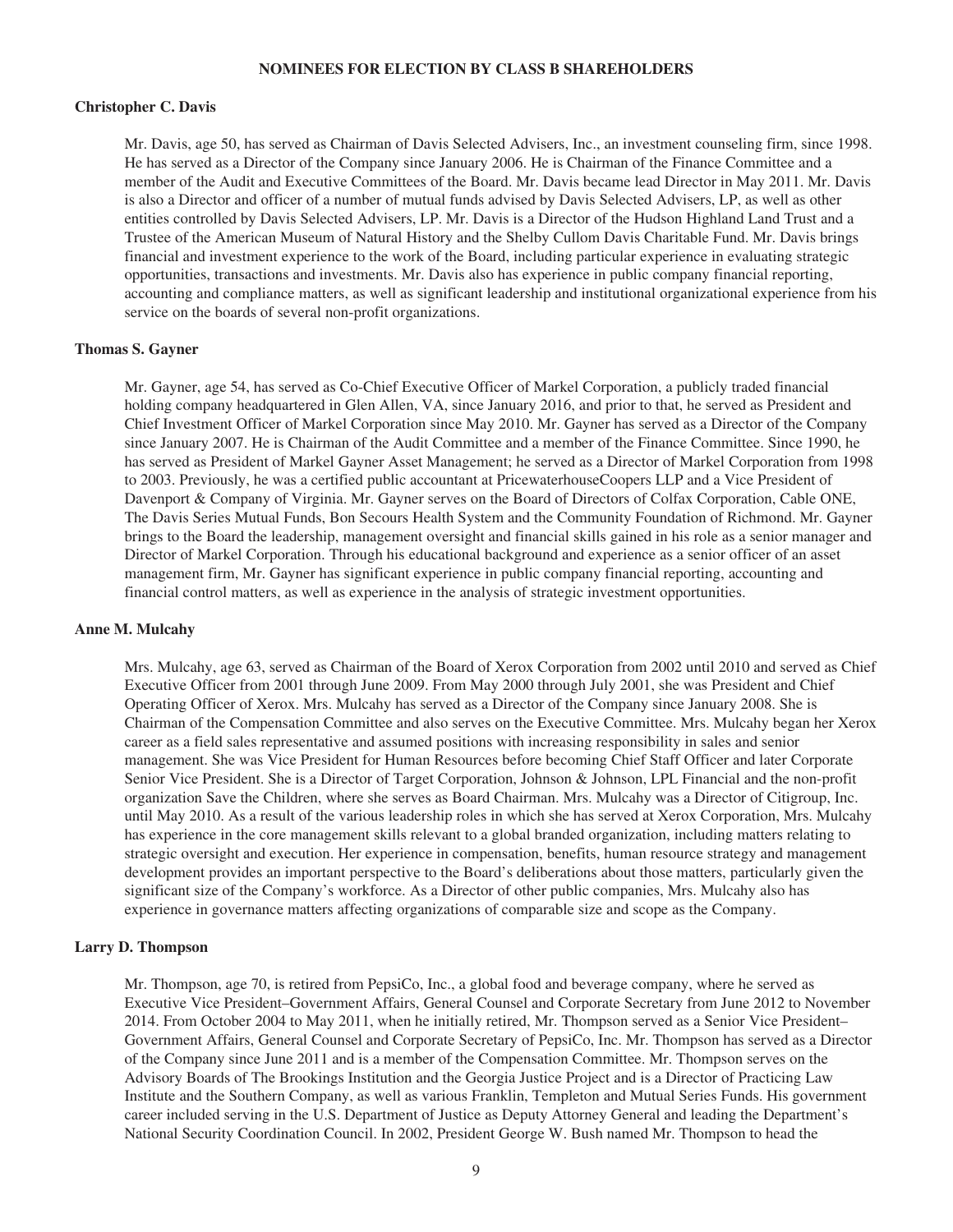Corporate Fraud Task Force. Previously, Mr. Thompson had been a partner in the Atlanta law firm of King & Spalding, where he practiced in the antitrust and litigation departments. He served as the U.S. Attorney for the Northern District of Georgia and was later appointed Independent Counsel for the Department of Housing and Urban Development Investigation by the Special Panel of the U.S. Circuit Court Judges appointed by the U.S. Supreme Court. He is an elected Fellow of the American Board of Criminal Lawyers. Mr. Thompson is a recipient of the Edmund Jennings Randolph Award for outstanding contributions to the accomplishment of the Department of Justice's mission, the Outstanding Litigator Award by the Federal Bar Association and the A. T. Walden Award for outstanding accomplishments to the legal profession by the Gate City Bar Association in Atlanta. Through his previous roles at the U.S. Department of Justice and at PepsiCo, Mr. Thompson brings to the Board extensive legal experience in both a governmental and corporate setting. As a Director of other public companies, he also has significant experience with corporate governance matters and reporting obligations.

## **THE BOARD OF DIRECTORS RECOMMENDS A VOTE "FOR" THE ELECTION OF EACH OF THE NOMINATED DIRECTORS.**

#### **Board Committees**

The standing committees of the Board are the Audit Committee, Compensation Committee, Finance Committee and Executive Committee.

Given the ownership structure of the Company and its status as a "controlled company" (see page 12), the Board does not have a nominating committee. Decisions on nominees to the Board are made through consultation among the Chairman of the Board and the other members of the Board. The Company has not utilized the services of any third party to assist in identifying and evaluating nominees.

#### *Audit Committee*

The functions of the Audit Committee include overseeing (i) management's conduct of the Company's financial reporting process (including the development and maintenance of systems of internal accounting and financial controls); (ii) the integrity of the Company's financial statements; (iii) the Company's compliance with legal and regulatory requirements; (iv) the qualifications and independence of the Company's outside auditor; (v) the performance of the Company's internal audit function; (vi) the outside auditor's annual audit of the Company's financial statements; and (vii) the preparation of certain reports required by the rules and regulations of the Securities and Exchange Commission. A current copy of the Audit Committee's Charter is available on the Company's website, www.ghco.com; a copy of such Charter will be furnished without charge to any shareholder upon written request addressed to the Treasurer, Graham Holdings Company at 1300 North 17th Street, Suite 1700, Arlington, VA 22209.

Christopher C. Davis, Thomas S. Gayner (Chairman) and G. Richard Wagoner, Jr. served on the Audit Committee in 2015. The Board of Directors has determined that all members of the Audit Committee are non-employee, "financially literate," "independent" Directors within the meaning of the New York Stock Exchange listing standards. None of the members of the Audit Committee has accepted, other than in his capacity as a Committee or Board member, any consulting, advisory or other compensatory fee from the Company or its affiliates, and none of the members of the Audit Committee has a material relationship with the Company.

The Board has determined that Thomas S. Gayner has the requisite background and experience to be (and is) designated an "audit committee financial expert" within the meaning of Item  $407(d)(5)(ii)$  of Regulation S-K due to his extensive experience, as discussed under "Proposal 1: Election of Directors." In addition, the Board has determined that all of the members of the Audit Committee are well grounded in financial matters and are familiar with generally accepted accounting principles. All of the members of the Audit Committee have a general understanding of internal controls and procedures for financial reporting, as well as an understanding of audit committee functions. To the extent that matters come before the Audit Committee that involve accounting issues, the members of the Audit Committee consult with and rely on management, in addition to external experts, such as the Company's independent registered public accountants, PricewaterhouseCoopers LLP. In addition, the Audit Committee has authority to obtain advice from internal or external legal or other advisors.

The Audit Committee held seven meetings in 2015.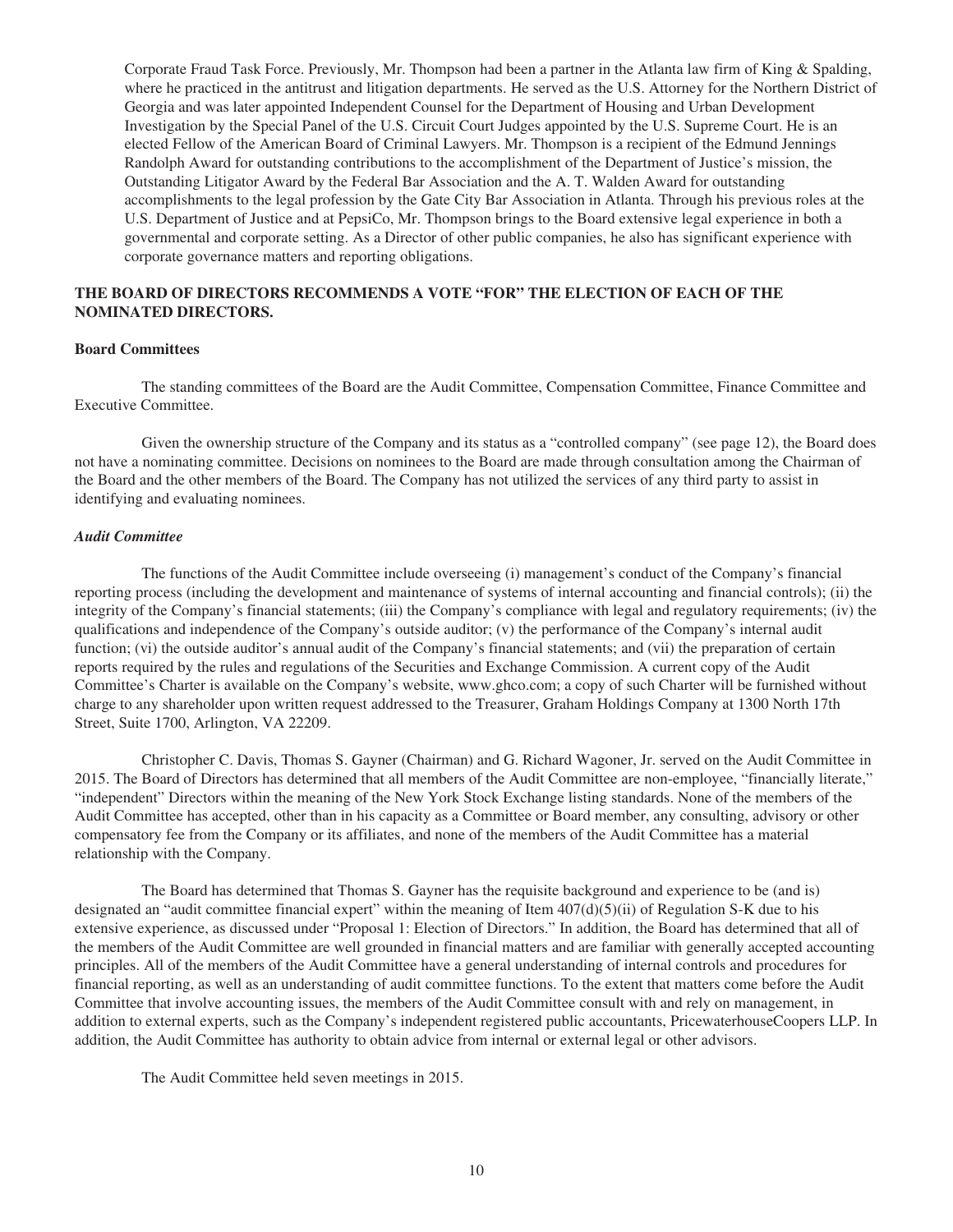#### *Compensation Committee*

The functions of the Compensation Committee include (i) reviewing and approving the compensation of the Company's Chief Executive Officer and President and other members of senior management (including, among other elements of compensation, annual base salary, annual incentive opportunities and long-term incentive opportunities); (ii) overseeing the administration and determination of awards under the Company's compensation plans; and (iii) preparing any report on executive compensation required by the rules and regulations of the SEC. A current copy of the Compensation Committee's Charter is available on the Company's website, www.ghco.com; a copy of such Charter will be furnished without charge to any shareholder upon written request addressed to the Treasurer, Graham Holdings Company at 1300 North 17th Street, Suite 1700, Arlington, VA 22209.

Lee C. Bollinger, Barry Diller, Anne M. Mulcahy (Chairman) and Larry D. Thompson served on the Compensation Committee in 2015. All members of the Compensation Committee are non-employee Directors and have been determined to be "independent" within the meaning of the listing requirements of the New York Stock Exchange applicable to service on compensation committees.

The Compensation Committee held six meetings in 2015.

#### *Finance Committee*

The functions of the Finance Committee include (i) reviewing with management the capital needs of the Company and (ii) considering and making recommendations to the Board related to dividend policy, major acquisitions and dispositions of businesses, incurrence of indebtedness, selection of managers of defined benefit plan assets, stock repurchase programs and certain other financial matters.

Christopher C. Davis (Chairman), Barry Diller, Thomas S. Gayner, David Goldberg (until May 2015), Donald E. Graham, Timothy J. O'Shaughnessy and Katharine Weymouth served on the Finance Committee in 2015.

The Finance Committee held one meeting in 2015.

#### *Executive Committee*

The Executive Committee has and may exercise all of the powers of the Board that may be delegated by law in the management of the business and affairs of the Company and exercises the authority of the Board between meetings.

Christopher C. Davis, Barry Diller, Donald E. Graham (Chairman), Anne M. Mulcahy, Ronald L. Olson and Timothy J. O'Shaughnessy serve on the Executive Committee.

The Executive Committee held no meetings in 2015.

#### **Meeting Attendance**

The Board held a total of five regular meetings and three special meetings in 2015. Each Director attended at least 75% of the meetings of the Board and the committees of the Board on which the Director served with the exception of Mr. Diller.

The Board does not have a policy of requiring Directors to attend annual meetings of shareholders and leaves it at the discretion of each Director as to whether he or she will attend the meeting. In addition to the Chairman, eight Directors attended the 2015 Annual Meeting of Shareholders.

#### **Director Compensation**

During 2015, non-employee Directors received the following annual payments:

- \$150,000 as a cash retainer; and
- reimbursement of out-of-pocket expenses for the meetings they attended.

Each non-employee Chair of a committee of the Board received an additional \$20,000. Members of the Audit Committee received an additional \$20,000 annually for their service on that committee. Employee Directors received no compensation for serving on the Board.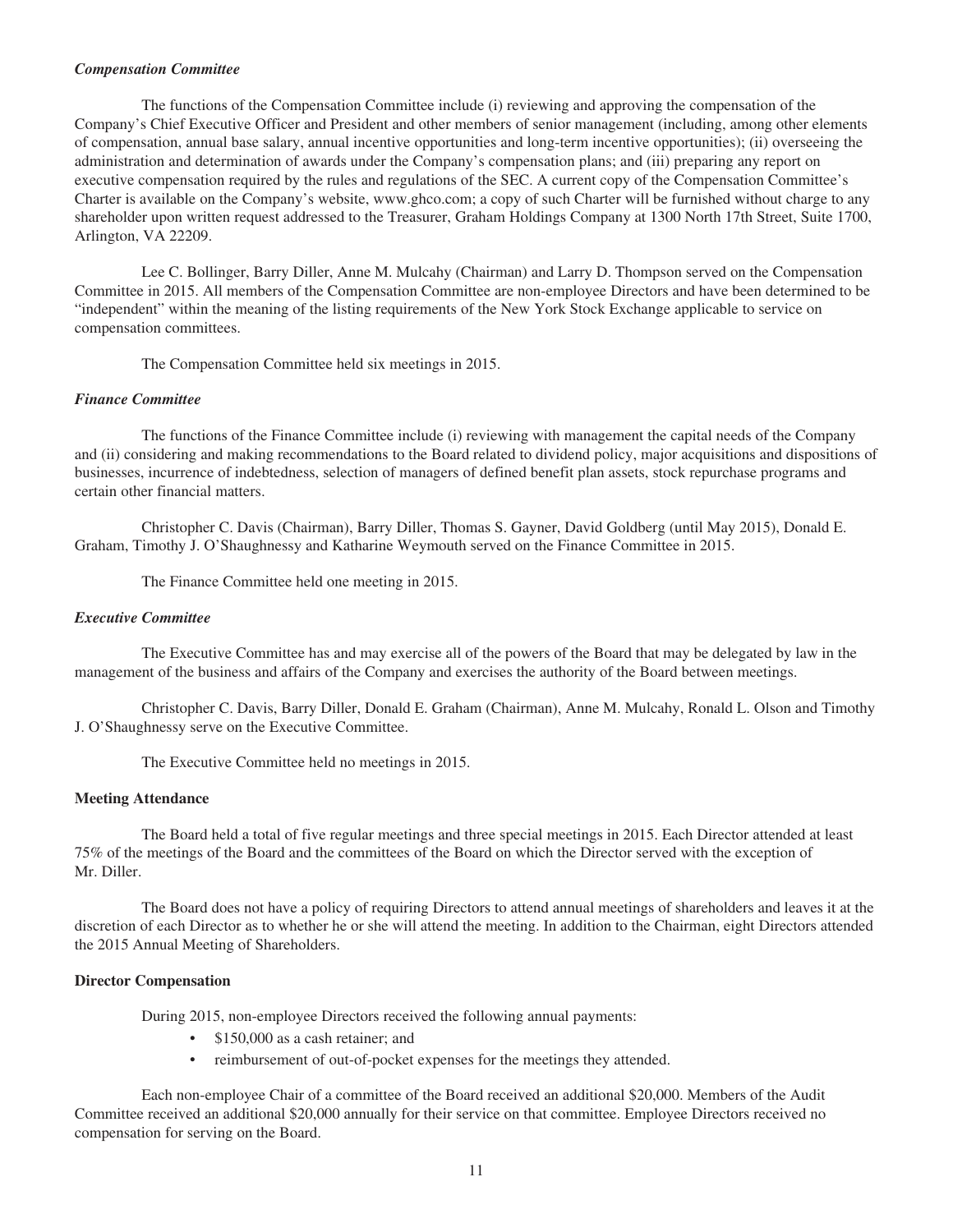The total 2015 compensation of non-employee Directors is shown on the following table:

| Name                    | <b>Fees Earned or</b><br>Paid in Cash (\$) | <b>Change in Pension Value</b><br>and Nonqualified Deferred<br><b>Compensation Earnings (\$)</b> | All Other<br>Compensation (\$) | Total $(\$)$ |
|-------------------------|--------------------------------------------|--------------------------------------------------------------------------------------------------|--------------------------------|--------------|
| Lee C. Bollinger        | \$150,000                                  |                                                                                                  |                                | \$150,000    |
| Christopher C. Davis    | 190,000                                    |                                                                                                  |                                | 190,000      |
| <b>Barry Diller</b>     | 150,000                                    | __                                                                                               |                                | 150,000      |
| Thomas S. Gayner        | 190,000                                    |                                                                                                  |                                | 190,000      |
| David Goldberg (1)      | 75,000                                     |                                                                                                  |                                | 75,000       |
| Anne M. Mulcahy         | 170,000                                    |                                                                                                  |                                | 170,000      |
| Ronald L. Olson         | 150,000                                    | __                                                                                               |                                | 150,000      |
| James H. Shelton (2)    |                                            |                                                                                                  | 30,417(3)                      | 30,417       |
| Larry D. Thompson       | 150,000                                    |                                                                                                  |                                | 150,000      |
| G. Richard Wagoner, Jr. | 170,000                                    |                                                                                                  | 4,000(4)                       | 174,000      |
| Katharine Weymouth      | 150,000                                    | __                                                                                               |                                | 150,000      |

## **DIRECTOR COMPENSATION**

(1) Mr. Goldberg served as a Director until his death on May 1, 2015.

(2) Mr. Shelton served as a Special Advisor to the Chairman of the Board from May 18, 2015, to August 24, 2015, and was subsequently elected to the Board of Directors on November 12, 2015. Mr. Shelton waived his fourth quarter cash retainer.

(3) Represents compensation received by Mr. Shelton for services as a Special Advisor to the Chairman of the Board.

(4) Charitable contribution made pursuant to the Company's matching gift program.

The Company has in place a voluntary Deferred Compensation Plan for Directors of the Company. Amounts deferred pursuant to this plan are reflected in the "Fees Earned or Paid in Cash" column in the table above. This plan provides an opportunity for participants to elect to defer the receipt of either all or a portion of the fees received for service as a Director. Elections to defer must be filed in advance of earning such fees. Deferred amounts will earn investment credits in accordance with participant elections from a choice of investment funds (based on the funds available under the Company's 401(k) plan). None of the deferred amounts was credited with above-market interest. Deferred amounts are payable upon separation from service or such other future date as specified by the participant at the time of election. The Company closed the Deferred Compensation Plan to new participants as of December 2015. The Company does not provide stock awards, option awards or other non-equity compensation to non-employee Directors.

#### **"Controlled Company"**

The descendants of Katharine Graham (including the Company's Chairman of the Board) and trusts for the benefit of those descendants own the majority of the shares of Class A Common Stock and have the right to vote for 70% of the Board of Directors; thus the Company is a "controlled company" for purposes of Section 303A.00 of the New York Stock Exchange Listed Company Manual. As a "controlled company," the Company is exempt from certain governance requirements, including the requirement that it have a nominating/corporate governance committee, and the Company does not deem it necessary to have such a committee. The Company does not have a procedure by which shareholders may recommend nominees to the Board, given the Company's ownership structure. Notwithstanding the fact that as a "controlled company," the Company is not required to have a Board of Directors that comprises a majority of "independent" directors, the Board has determined that current members Lee C. Bollinger, Christopher C. Davis, Barry Diller, Thomas S. Gayner, Anne M. Mulcahy, Ronald L. Olson, James H. Shelton, Larry D. Thompson and G. Richard Wagoner, Jr. (who, together, constitute a majority of the Board) are "independent" within the meaning of Section 303A.02 of the New York Stock Exchange Listed Company Manual. In reaching this conclusion, the Board considered commercial relationships with companies at which Directors or their family members served as outside directors or executive officers. These relationships involved the Company's purchases of services in the ordinary course of business that were made on arm's-length terms under circumstances and in amounts that did not affect the relevant Directors' independence.

#### **Meetings of the Non-Management Directors**

The listing requirements of the New York Stock Exchange call for the non-management Directors of the Company to meet regularly in executive session without management. The Board has appointed Christopher C. Davis as lead Director and has authorized him to preside at the executive sessions. The non-management Directors met in executive session in May and September 2015 and expect to meet in executive session in 2016 as appropriate.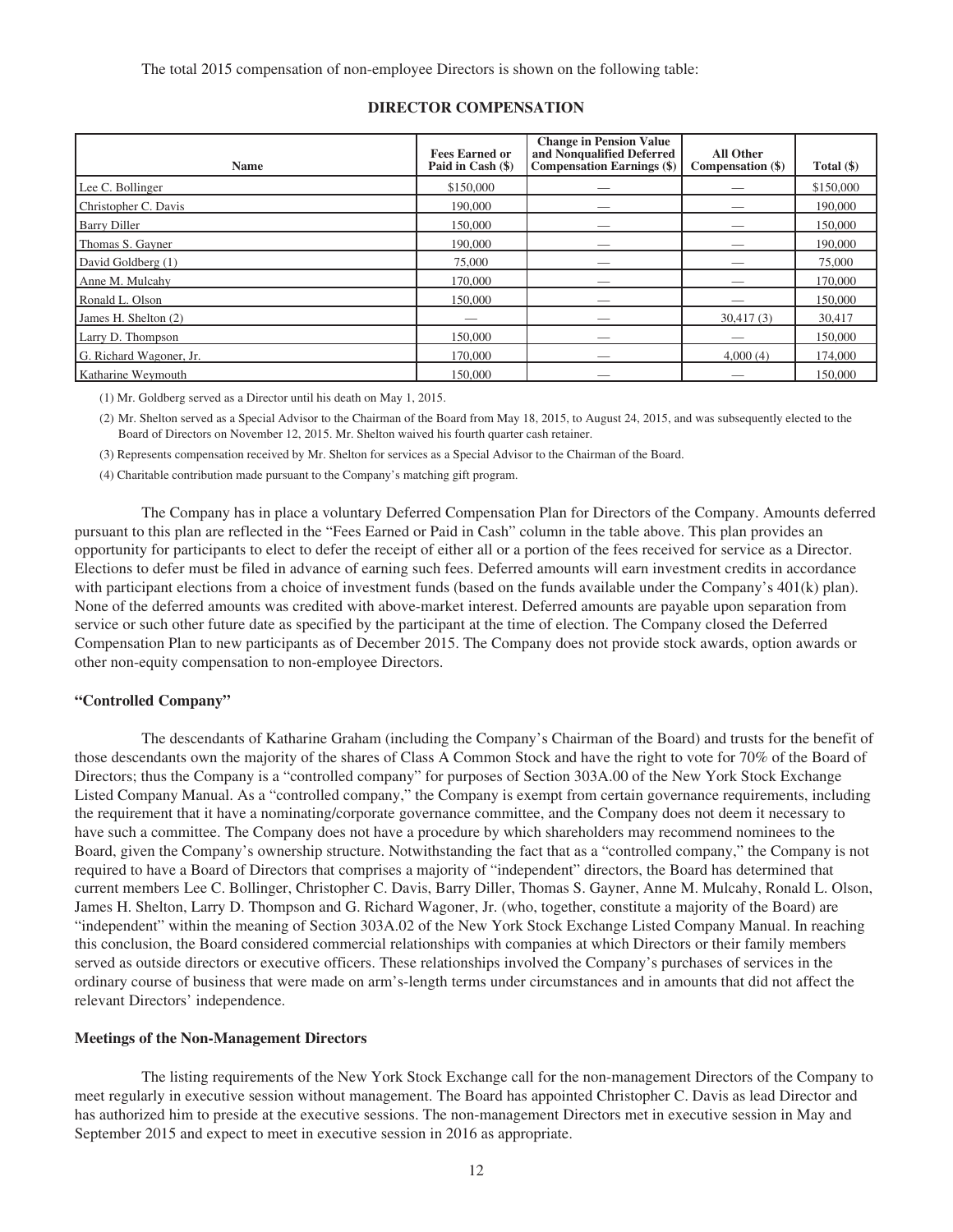#### **Compensation Committee Interlocks and Insider Participation**

Lee C. Bollinger, Barry Diller, Anne M. Mulcahy and Larry D. Thompson served as members of the Compensation Committee in 2015. No member of the Compensation Committee has ever been an employee of the Company. No executive officer of the Company serves on the compensation committee of any other entity that has, or has had, one or more of its executive officers serving on the Company's Board of Directors.

#### **Board Leadership Structure and Role in Risk Oversight**

Until November 2015, Donald E. Graham served as Chairman of the Board of the Company, as well as Chief Executive Officer of the Company. In November 2015, Timothy J. O'Shaughnessy became President and Chief Executive Officer, and Mr. Graham continued to serve as Chairman of the Board of Directors. Mr. O'Shaughnessy had been named President of the Company and served as a Director of the Company since November 2014. Until the separation of the roles in 2015, the Board of Directors believed that Mr. Graham's service as both Chairman of the Board and Chief Executive Officer was in the best interests of the Company. This structure was appropriate, given the significant shareholdings in the Company of Mr. Graham and the Graham family, and also served other purposes. Mr. Graham possesses in-depth strategic and operational knowledge of the opportunities and challenges facing the Company and was best positioned to develop agendas that focused on matters that merited Board attention. At his request, Mr. Graham has not received a raise in his annual salary nor received an annual bonus in 25 years in his non-Board roles. In connection with his resignation as Chief Executive Officer, Mr. Graham's salary was reduced from \$400,000 to \$100,000, and he no longer participates in any long-term compensation or annual bonus plans.

While as a "controlled company," the Company is not legally required to have a majority of independent Directors, the majority of the Board, in fact, comprises independent Directors who act as an effective counterbalance to Mr. Graham, Chairman of the Board, and Mr. O'Shaughnessy, as President and Chief Executive Officer. The Board also appoints a lead independent Director. Christopher C. Davis serves in this capacity. The lead independent Director typically chairs executive sessions of Board meetings and consults with Mr. Graham and Mr. O'Shaughnessy and senior management regarding issues to be included in Board meeting agendas. The lead independent Director is also expected to collaborate with Mr. O'Shaughnessy in reviewing key operational and other matters and to act as a liaison between Messrs. Graham and O'Shaughnessy and the independent Directors.

The Board as a whole actively considers strategic decisions proposed by management, including matters affecting the business strategy and competitive and financial positions of the Company, and monitors the Company's risk profile. Board meetings are focused on strategic matters affecting major areas of the Company's business, including operational, execution and competitive risks and risk management initiatives. The Board fulfills certain risk oversight functions through its standing committees. For example, the Finance Committee reviews and makes recommendations to the Board related to major acquisitions or dispositions, including with respect to attendant risks, and the Compensation Committee addresses the risk profile of the Company's compensation program and arrangements. The Audit Committee also plays a key role in risk oversight, particularly with respect to financial reporting, accounting and compliance matters.

Risk oversight activities are supported by internal reporting structures that aim to surface directly to the Board key matters that can affect the Company's risk exposures. For example, the head of the Company's internal audit function reports directly to the Audit Committee. The Company has also established a management-level Compliance Committee that reports periodically to the Audit Committee about regulatory risks affecting the Company's education businesses, as well as a Disclosure Controls Committee, chaired by the General Counsel, that reports directly to the Audit Committee on certain matters relating to the Company's public disclosures.

#### **Communicating With Directors**

Interested parties may communicate concerns to the lead Director or to the other Directors of the Company through Navex Global, the Company's third-party-managed hotline, via telephone at 1-866-687-8972 or online at https://ghco.alertline.com.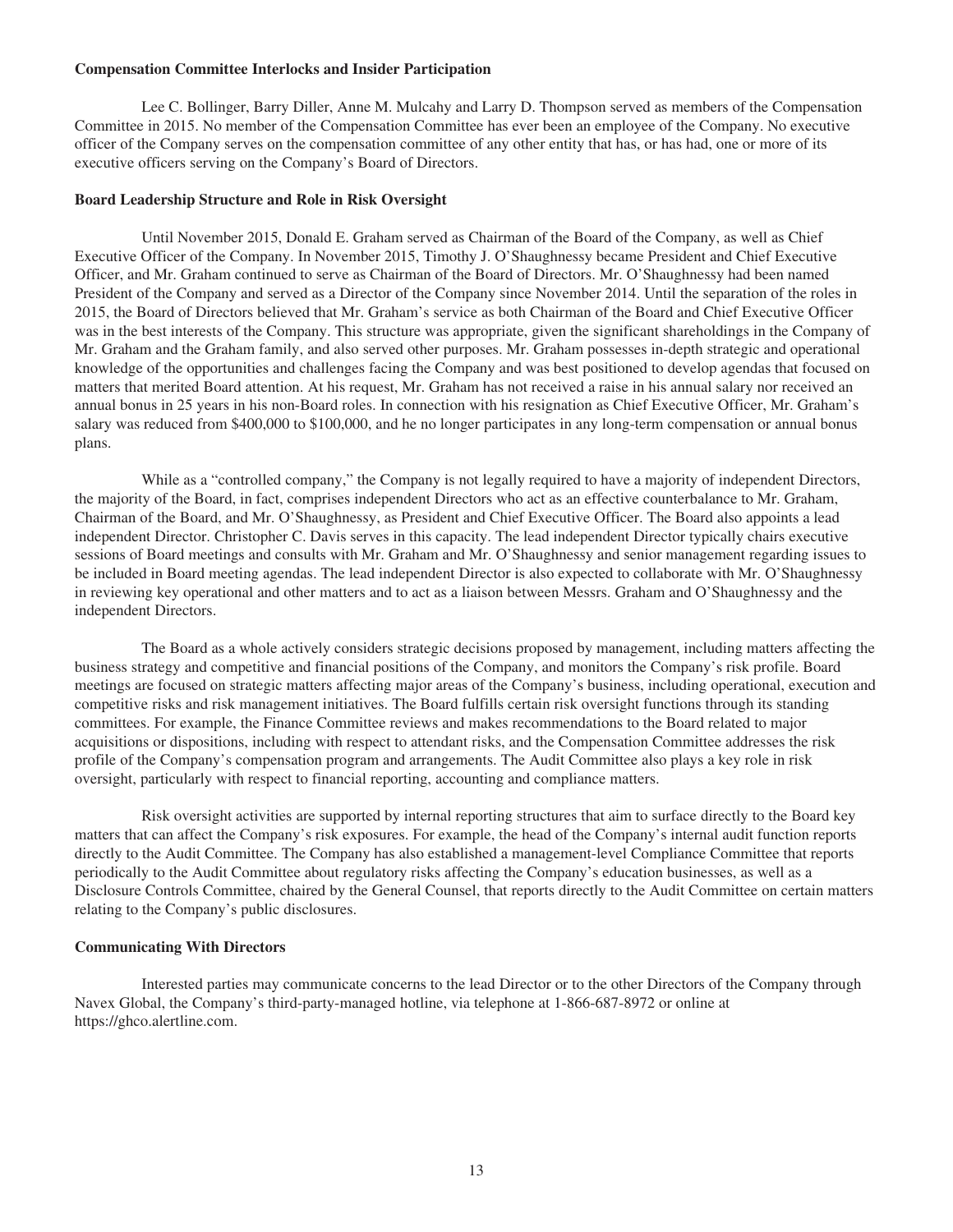#### **STOCK HOLDINGS OF CERTAIN BENEFICIAL OWNERS AND MANAGEMENT**

The information in the following two tables relates to each person who, on February 1, 2016, was a "beneficial owner" (as defined under the proxy rules of the Securities and Exchange Commission) of more than 5% of the Company's Class A or Class B Stock and to the stock holdings of Directors and officers. Under the proxy rules, a person is deemed to be the "beneficial owner" of stock if such person has (or shares) either investment power or voting power over such stock or has (or shares) the right to acquire such stock within 60 days by any of a number of means, including the conversion of another security that is convertible into such stock. A substantial number of shares of the Company's Class A and Class B Common Stock are held in trusts or subject to other agreements that provide for the sharing of investment power, voting power or both among several persons, each of whom is deemed by the Securities and Exchange Commission to be a "beneficial owner" of the shares so held. Furthermore, in many cases, such persons do not include the beneficiary of the trust who, although not deemed to be a "beneficial owner" in the absence of voting or investment power over the shares, is nevertheless shown below as a "beneficial owner" because of the beneficiary's economic interest in the shares. In addition, since all of the shares of Class A Stock are convertible at the option of the holder into Class B Stock on a share-for-share basis, each "beneficial owner" of shares of Class A Stock is deemed by the Securities and Exchange Commission to be a "beneficial owner" of the same number of shares of Class B Stock. In indicating below a person's "beneficial ownership" of shares of Class B Stock, it has been assumed that such person has converted into Class B Stock all shares of Class A Stock of which such person is a "beneficial owner." For these reasons, there is very substantial duplication in the numbers of shares and percentages shown in the following table.

#### **Principal Holders of Stock**

|                                                                                                                                                                                          | Shares $(\% )$       |                      |  |  |
|------------------------------------------------------------------------------------------------------------------------------------------------------------------------------------------|----------------------|----------------------|--|--|
| <b>Name and Address of Beneficial Owner</b>                                                                                                                                              | <b>Class A Stock</b> | <b>Class B Stock</b> |  |  |
| 1300 North 17th Street, Suite 1700                                                                                                                                                       | 959,776 (99.6%)      | $1,123,833(19.5\%)*$ |  |  |
| Arlington, VA<br>1300 North 17th Street, Suite 1700                                                                                                                                      | 237,625 (24.6%)      | **                   |  |  |
| Arlington, VA<br>825 Eighth Avenue                                                                                                                                                       | 178,575 (18.5%)      | 冰冰                   |  |  |
| New York, NY<br>825 Eighth Avenue                                                                                                                                                        | 696,597 (72.3%)      | 747,366 (13.0%)*     |  |  |
| New York, NY<br>6410 Poplar Avenue, Suite 900                                                                                                                                            |                      | 703,052 (14.4%)      |  |  |
| Memphis, TN<br>100 Vanguard Boulevard                                                                                                                                                    |                      | 302,147 (6.19%)      |  |  |
| Malvern, PA<br>333 South Hope Street                                                                                                                                                     |                      | 336,981 (6.9%)       |  |  |
| Los Angeles, CA 90071<br>BlackRock, Inc. (h) $\ldots$ $\ldots$ $\ldots$ $\ldots$ $\ldots$ $\ldots$ $\ldots$ $\ldots$ $\ldots$ $\ldots$ $\ldots$ $\ldots$ $\ldots$<br>55 East 52nd Street |                      | 277,852 (5.7%)       |  |  |
| New York, NY                                                                                                                                                                             |                      |                      |  |  |

\* The calculations in this table relating to percentage ownership of Class B Stock include 964,001 shares of Class B Stock issuable upon conversion of shares of Class A Stock.

 $**$  Less than 5%.

(a) According to information as of February 1, 2016, and available to the Company, Mr. Donald Graham has voting and investment power with respect to shares of Class A Stock as follows: sole voting and investment power, 709,627 (73.6%); and shared voting and investment power, 250,149 (25.9%) shares.

Mr. Graham also has voting and investment power with respect to shares of Class B Stock as follows: 112,662 (2.0%) shares; shared voting and investment power 164,057 (2.9%) shares; and 960,276 (16.7%) shares issuable upon conversion of shares of Class A Stock deemed to be beneficially owned by Mr. Graham.

The holdings of Class B Stock recorded for Mr. Graham also include shares of 107,575 Class B Stock owned by subsidiaries of Berkshire Hathaway Inc. ("Berkshire"), which have the sole investment power of the shares; sole voting power is held by Mr. Donald Graham under an agreement dated February 25, 1977, and amended and extended on September 13, 1985, May 15, 1996, and July 6, 2006, which has a termination date (which may be extended) of February 24, 2017.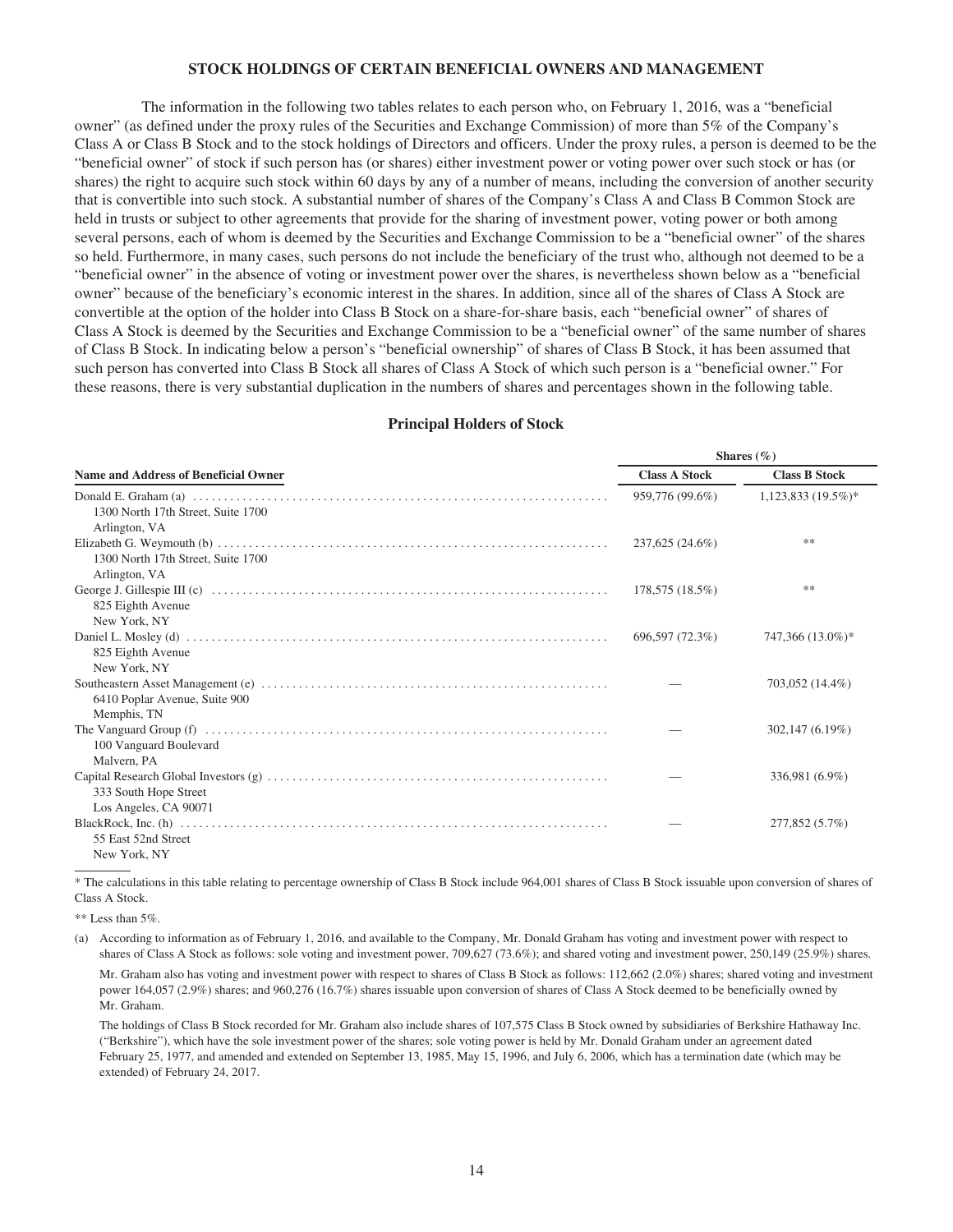- (b) According to information as of February 1, 2016, and available to the Company, Mrs. Elizabeth Weymouth has voting and investment power with respect to shares of Class A Stock as follows: shared voting and investment power, 168,000 (17.4%) shares. In addition, Mrs. Weymouth, as the beneficiary of a trust (even though she has no voting or investment power with respect thereto) is deemed to be the beneficial owner of 69,625 (7.2%) shares of Class A Stock. The holdings of Class B Stock recorded for Mrs. Weymouth, including shares issuable upon conversion of shares of Class A Stock deemed to be beneficially owned by Mrs. Weymouth, are less than 5%.
- (c) According to information as of February 1, 2016, and available to the Company, Mr. George J. Gillespie III, as a Trustee of various trusts, has voting and investment power with respect to shares of Class A Stock as follows: shared voting and investment power, 178,575 (18.5%) shares. In addition, Mr. Gillespie has voting and investment power with respect to shares of Class B Stock as follows: shared voting and investment power, 8,300 (<1%) shares. The holdings of Class B Stock recorded for Mr. Gillespie, including shares issuable upon conversion of shares of Class A Stock deemed to be beneficially owned by Mr. Gillespie, are less than 5%.
- (d) According to information as of February 1, 2016, and available to the Company, Mr. Daniel Mosley, as a Trustee of various trusts, has voting and investment power with respect to shares of Class A Stock as follows: shared voting and investment power, 696,597 (72.3%) shares. In addition, Mr. Mosley has voting and investment power with respect to shares of Class B Stock as follows: shared voting and investment power, 50,769 (<1.0%) shares. The holdings of Class B Stock recorded for Mr. Mosley include 700,169 (12.2%) shares issuable upon conversion of shares of Class A Stock deemed to be beneficially owned by Mr. Mosley as a Trustee of various trusts.
- (e) According to a Schedule 13G filed on February 12, 2016, Southeastern Asset Management, Inc. ("Southeastern Asset"), an investment advisor, was deemed to be the beneficial owner of 703,052 (14.4%) shares of Class B Stock. According to the Schedule 13G, Southeastern Asset has sole voting power over 232,696 (4.8%) shares; shared voting power over 428,000 (8.8%) shares; no voting power over 42,356 (<1%) shares; sole dispositive power over 275,052 (5.7%) shares; and shared dispositive power over 428,000 (8.8%) shares. The Schedule 13G was filed jointly with Longleaf Partners Small-Cap Fund (an investment company), which has shared voting power over 428,000 (8.8%) shares, according to the Schedule 13G.
- (f) According to a Schedule 13G filed on February 10, 2016, The Vanguard Group ("Vanguard"), an investment advisor, was deemed to be the beneficial owner of 302,147 (6.19%) shares of Class B Stock. According to the Schedule 13G, Vanguard has sole voting power over 3,094 (<1%) shares, shared dispositive power over 3,094 (<1%) shares, and sole dispositive power over 299,053 (6.2%) shares.
- (g) According to a Schedule 13G filed on February 16, 2016, Capital Research Global Investors, an investment advisor, was deemed to be the beneficial owner of 336,981 (6.9%) shares of Class B Stock.
- (h) According to a Schedule 13G filed on January 26, 2016, BlackRock, Inc. ("BlackRock"), an investment advisor, was deemed to be the beneficial owner of 277,852 (5.7%) shares of Class B Stock. According to the Schedule 13G, BlackRock has sole voting power over 264,603 (5.4%) shares and sole dispositive power over 277,852 (5.7%) shares.

The table below, which is based on information furnished to the Company by its Directors and officers, shows as of February 1, 2016, for each person nominated for election as a Director, each named executive officer and for all Directors and executive officers of the Company as a group, the number of shares of each class of Common Stock "beneficially owned" (as defined in the Securities and Exchange Commission's proxy rules) and, in the case of each nominee for election as a Director, the nature of such "beneficial ownership." For the reasons set forth in the first paragraph of this section of the Proxy Statement, there is very substantial duplication in the numbers of shares and percentages shown in the following table.

#### **Holdings of Directors and Officers\***

|                                                                                                  |                  | Shares $(\%)$       |
|--------------------------------------------------------------------------------------------------|------------------|---------------------|
|                                                                                                  | <b>Class A</b>   | Class $B(a)$        |
|                                                                                                  |                  |                     |
|                                                                                                  |                  | 5,000(b)            |
|                                                                                                  |                  | 4,000(b)            |
|                                                                                                  |                  | 5,300(b)            |
|                                                                                                  | 959,776 (99.6%)  | $1,123,833(19.5\%)$ |
|                                                                                                  |                  | $6,065$ (b)         |
|                                                                                                  |                  | 1,650(b)            |
|                                                                                                  |                  |                     |
|                                                                                                  |                  |                     |
|                                                                                                  | 8,593(b)         | $37,544$ (b)        |
|                                                                                                  |                  | 7,070(b)            |
|                                                                                                  |                  | 84,433 (1.5%)       |
|                                                                                                  |                  |                     |
|                                                                                                  |                  | 76(b)               |
|                                                                                                  |                  | 1,000(b)            |
|                                                                                                  |                  | 14,721(b)           |
| All Directors, named executive officers and remaining executive officers as a group, eliminating |                  |                     |
|                                                                                                  | 968.369 (100.5%) | 1.296.093(22.5%)    |

\* Unless otherwise indicated, the Directors and officers listed have sole voting and investment power with respect to such securities. None of the securities has been pledged as security.

<sup>^</sup> Director.

<sup>+</sup> Named Executive Officer.

<sup>(</sup>a) The calculations in this table relating to percentage of Class B Stock include 964,001 shares of Class B Stock issuable upon conversion of shares of Class A Stock.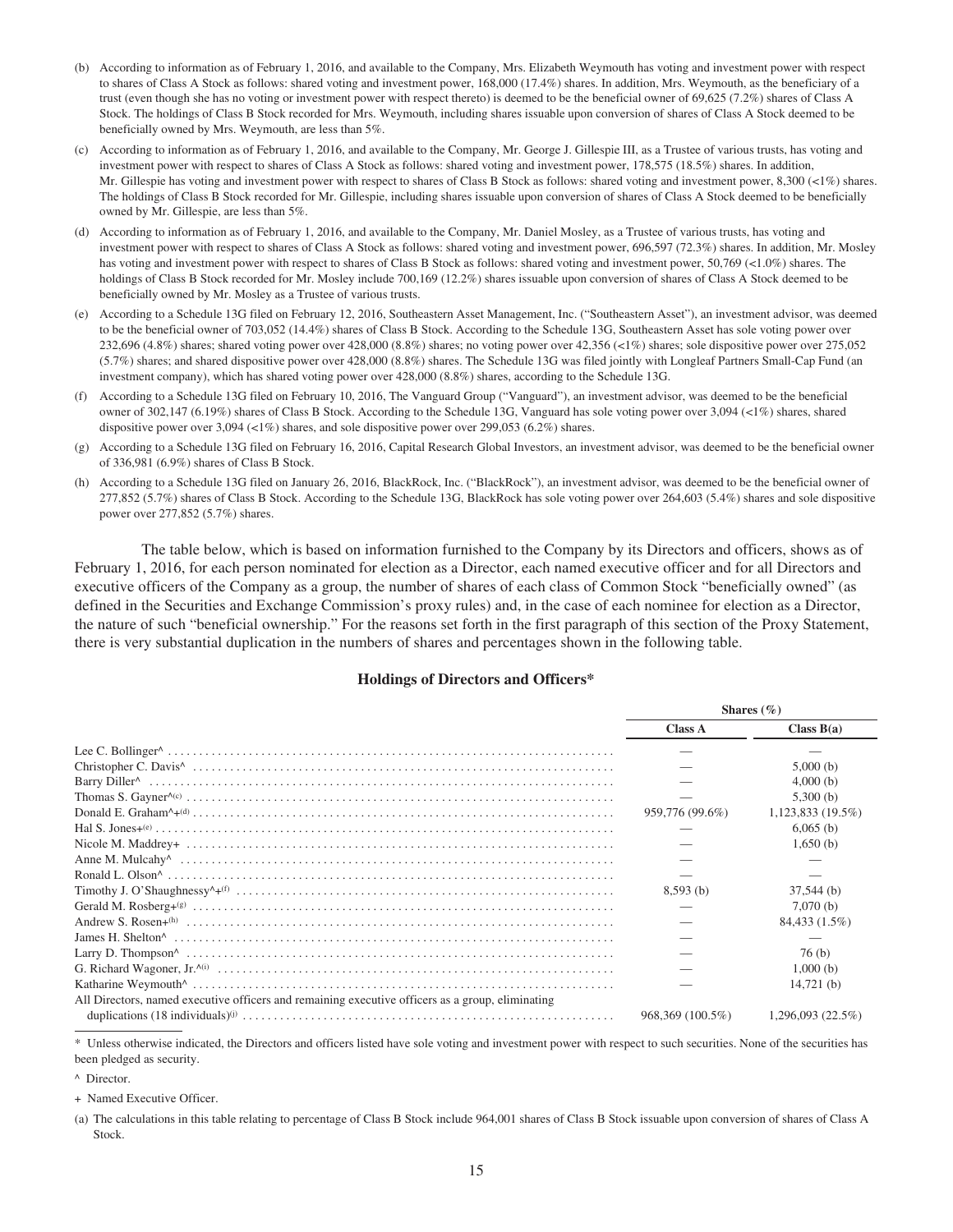(b) Less than 1%.

- (c) Includes 5,200 shares of Class B Stock held for the account of a number of beneficial owners in which Mr. Gayner disclaims beneficial ownership.
- (d) See Table of "Principal Holders of Stock" on page 14.
- (e) Includes 3,090 shares Mr. Jones has the right to purchase, pursuant to stock options.
- (f) Class A shares held in a trust for Mr. O'Shaughnessy's spouse. Class B stock include 16,075 shares held in trusts for the benefit of Mr. O'Shaughnessy's spouse and children. He is neither a trustee nor a beneficiary of such trusts and disclaims beneficial ownership. Includes 12,876 shares Mr. O'Shaughnessy has the right to purchase, pursuant to stock options.
- (g) Includes 1,545 shares Mr. Rosberg has the right to purchase, pursuant to stock options.
- (h) Includes 77,258 shares Mr. Rosen has the right to purchase, pursuant to stock options. In addition to the stock set forth above, Mr. Rosen holds 7,206 shares of Kaplan stock, which represents less than 1% of the total outstanding stock of Kaplan, Inc.
- (i) Shares are held in a revocable trust.
- (j) Includes 104,069 shares of Class B Stock, which Directors and executive officers have the right to purchase, pursuant to stock options, and shares of restricted stock awarded to executive officers in accordance with the Graham Holdings Company Incentive Compensation Plan. It does not include 13,740 shares of Class B Stock held as of December 31, 2015, by the trustee of various savings plans maintained by the Company and its business units over which the trustee has voting and investment powers.

#### **Section 16(a) Beneficial Ownership Reporting Compliance**

Section 16(a) of the Securities Exchange Act of 1934 requires the Company's Directors, officers and persons who own more than 10% of a registered class of the Company's equity securities to file with SEC initial reports of ownership and reports of changes in ownership of Class B Stock. Based upon information furnished by these persons, we believe that all required filings for 2015 were made in a timely manner, except that a Form 4 on behalf of Mr. Graham was not filed on a timely basis to report 66 shares owned by his wife of which he may be deemed beneficial owner by virtue of their marriage. An amendment to Mr. Graham's most recently filed Form 4 was made on February 22, 2016, reporting beneficial ownership of these shares.

#### **PROPOSAL 2: APPROVAL OF 2015 COMPENSATION AWARDED TO NAMED EXECUTIVE OFFICERS**

As required by Section 14A of the Securities Exchange Act of 1934 and the corresponding SEC rules, the Company is seeking an advisory, non-binding shareholder vote from its Class A Shareholders with respect to compensation awarded to its named executive officers for 2015. On May 12, 2011, the majority of the Company's Class A Shareholders voted in favor of an annual, non-binding shareholder advisory vote on executive compensation and, in consideration of the outcome of the frequency vote, the Board determined to hold such advisory vote each year. The Company's executive compensation program and compensation paid to its named executive officers are described under the heading "Executive Compensation" in this Proxy Statement. The Compensation Committee oversees the program and compensation awarded, adopting changes to the program and awarding compensation as appropriate to reflect the Company's circumstances and to promote the main objective of the program: to motivate talented employees in order to increase value for shareholders by facilitating long-term growth of the Company. If you are a Class A Shareholder, you may vote for or against the following resolution, or you may abstain. The Compensation Committee will consider the outcome of the vote, along with other relevant factors, in evaluating its executive compensation program. Following the Meeting, the next such non-binding advisory vote to approve the Company's executive compensation is scheduled to occur at the 2017 Annual Meeting of Shareholders.

**Resolved, that the compensation paid to the Company's named executive officers for 2015, as disclosed pursuant to the compensation disclosure rules of the Securities and Exchange Commission, including the Compensation Discussion and Analysis, the compensation tables, narrative discussion and related material included in this Proxy Statement, is hereby APPROVED.**

## **THE BOARD OF DIRECTORS RECOMMENDS THAT CLASS A SHAREHOLDERS VOTE "FOR" THE APPROVAL OF THE FOREGOING RESOLUTION.**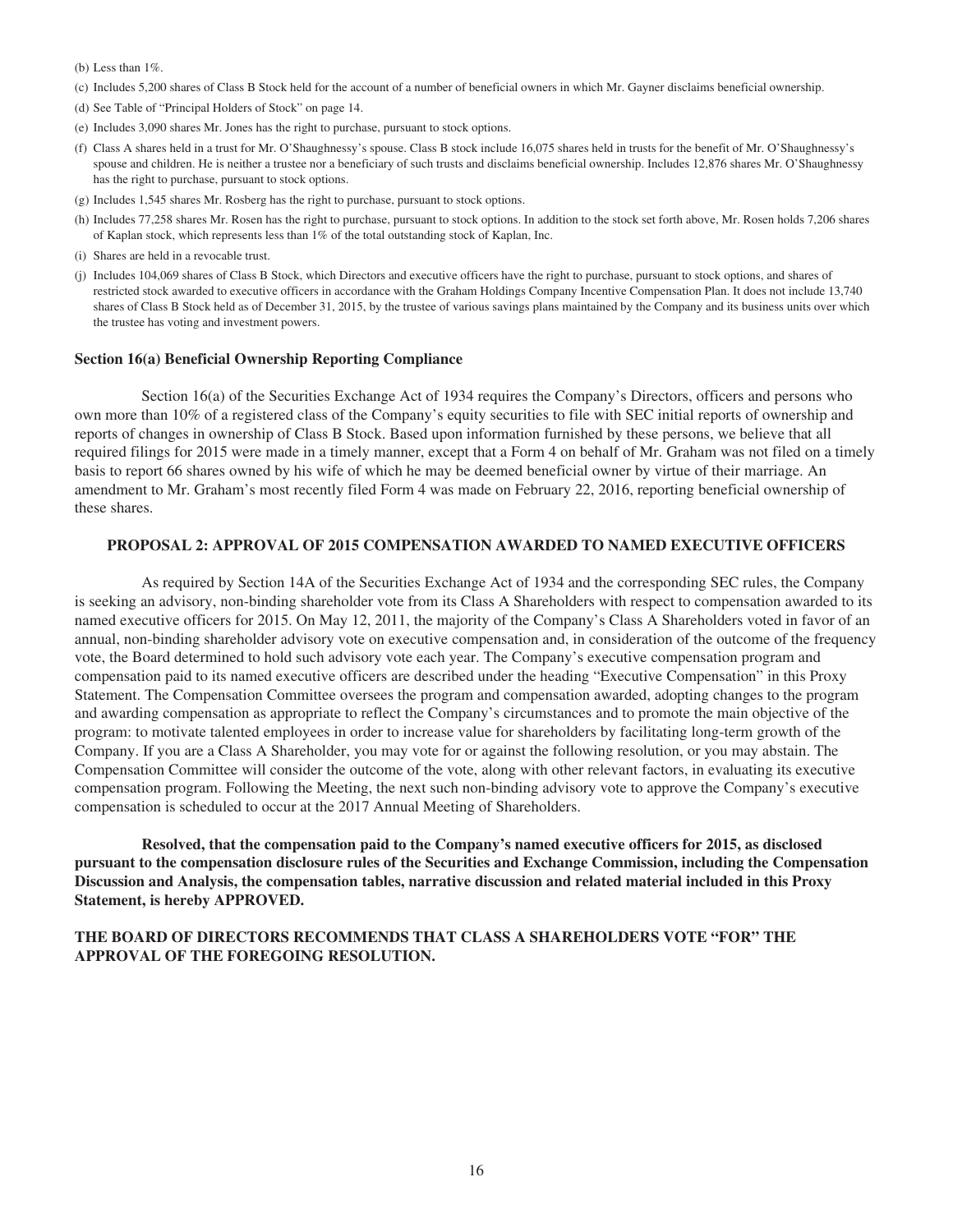## **EXECUTIVE COMPENSATION Compensation Discussion and Analysis**

This Compensation Discussion and Analysis describes the Company's executive compensation principles and programs, with a focus on the decisions of the Compensation Committee of the Board of Directors (the "Committee") regarding 2015 compensation for the Company's named executive officers. The named executive officers for 2015 were as follows:

| Name                     | Position with the Company                                                       |
|--------------------------|---------------------------------------------------------------------------------|
| Donald E. Graham         | Chairman of the Board of Directors                                              |
| Timothy J. O'Shaughnessy | President and Chief Executive Officer                                           |
| Hal S. Jones             | Senior Vice President–Finance and Chief Financial Officer                       |
| Nicole M. Maddrey        | Senior Vice President, General Counsel and Secretary                            |
| Gerald M. Rosberg        | Senior Vice President–Planning and Development                                  |
| Andrew S. Rosen          | Executive Vice President and Chairman and Chief Executive Officer, Kaplan, Inc. |

#### **Key Leadership Changes**

In November 2015, Donald E. Graham, Chairman of the Board and Chief Executive Officer of the Company, resigned from his position as Chief Executive Officer but remained Chairman of the Board. Timothy J. O'Shaughnessy was elected Chief Executive Officer in addition to his role as President by the Board of Directors. In August 2015, Andrew S. Rosen, Executive Vice President of the Company and Chairman of Kaplan, Inc., assumed the role of Chief Executive Officer of Kaplan, Inc. in addition to his role as Chairman of Kaplan, Inc. Additionally, effective April 2015, Nicole M. Maddrey was named Senior Vice President, General Counsel and Secretary.

#### **Overview of Compensation Program**

The Committee has responsibility for establishing and continually monitoring adherence to the Company's compensation philosophy–a philosophy designed to attract, retain and motivate qualified and talented employees who are enthusiastic about the Company's mission and culture. The Committee, which is composed entirely of independent directors, is chaired by Anne M. Mulcahy and includes Lee C. Bollinger, Barry Diller and Larry D. Thompson, seeks to establish total compensation packages that are attractive to employees and comparable to, but not dramatically different from, those offered by peer companies with comparable revenue in similar industries. Through regular meetings and discussions with management, the Committee ensures that the total compensation paid to all executives, including named executive officers of the Company, is fair, reasonable and based on performance goals established to increase value for shareholders by facilitating the long-term growth of the Company. The Committee considers both the Company's short-term and long-term plans in determining compensation. Annual plans are used to motivate and reward management for achieving specific yearly goals. Long-term plans, typically three or four years in duration, are designed to reward cumulative long-term goals. All performance criteria, however, including those in annual or relatively short-term plans, are designed to reward executives for making decisions that will enhance the long-term value of the Company. Compensation paid pursuant to these plans may be cash or stock-based compensation. The Company has historically favored cash compensation over non-cash compensation, as management and the Committee believe that cash incentives provide more targeted rewards for specific performance. However, the Company does not apply a specific formula for allocating between cash and non-cash compensation or short- and long-term compensation. Instead, management and the Committee select the method of compensation thought most likely to lead to achievement of the particular goal.

The named executive officers receive an annual salary and, except Donald E. Graham, Chairman of the Board, participate in performance-based annual bonus plans and four-year cash-based Performance Unit Plans and, in certain circumstances, have received restricted stock or stock options, as determined by the Committee on an individual basis. With the exception of Mr. O'Shaughnessy and Ms. Maddrey, the named executive officers also receive benefits pursuant to the Supplemental Executive Retirement Plan (the "SERP"), which was closed to new participants in December 2015.

#### **Compensation Committee Role and Responsibility**

The Board has delegated to the Committee the responsibility of overseeing the administration of the Company's compensation plans and the preparation of all reports and documents required by the rules and regulations of the SEC. The Committee annually reviews and approves the corporate goals and objectives upon which the compensation of the President and Chief Executive Officer and senior management, including the named executive officers, is based. The Committee evaluates the President and Chief Executive Officer's performance in light of these goals and objectives. Furthermore, the Committee reviews and makes recommendations to the Board with respect to any incentive compensation plans, including equity-based plans, to be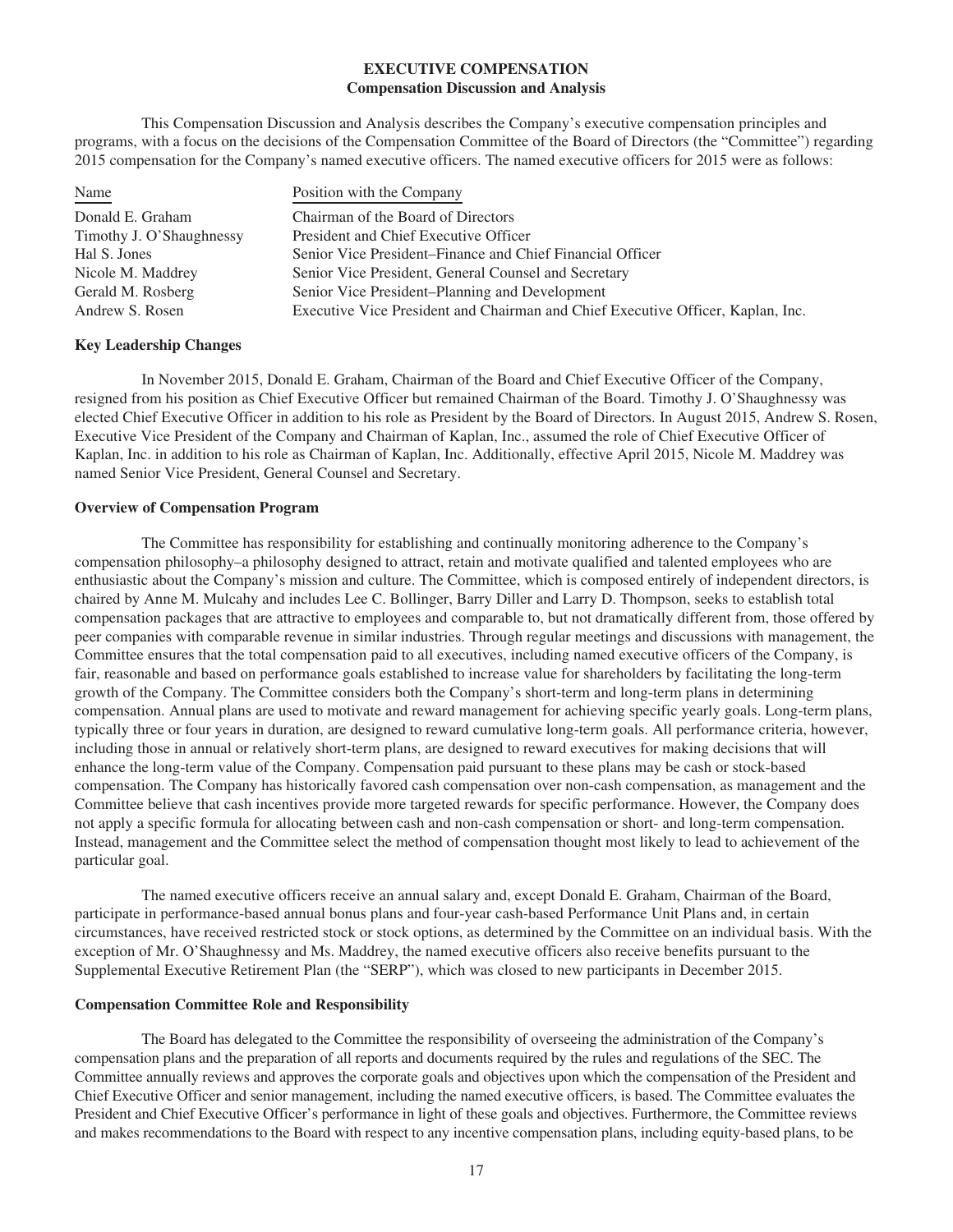adopted or submitted to the Company's shareholders for approval. The Committee reviews the Company's succession plans, including (i) the President and Chief Executive Officer's recommendations as to a successor, should he become disabled or unable to perform his duties for an extended period of time, and, annually, (ii) the Company's efforts at management development.

The Committee may request that any officer or employee of the Company, or any of its affiliates, or the Company's outside counsel or an independent auditor, attend meetings of the Committee or meet with any members of, or consultants to, the Committee. The Committee has authority to retain or terminate any compensation consultant used to assist in the evaluation of Director, President and Chief Executive Officer or senior management compensation and has sole authority to approve the consultant's fees and other retention terms. The Committee also has authority to obtain advice and assistance from internal or external legal, accounting or other advisors. In 2015, the Committee retained Semler Brossy to review the compensation package of Mr. O'Shaughnessy. The Committee reviews the performance, independence and conflict of interests of its compensation consultant in accordance with applicable standards, and no independence or conflict of interest issues were identified with Semler Brossy. Additionally, Ann L. McDaniel has provided consulting services to the Committee and the Company since her retirement as Senior Vice President on April 3, 2015 and was engaged directly by the Committee to provide ongoing advice with respect to the compensation of the named executive officers. Ms. McDaniel received \$152,998 in fees for her services as a compensation consultant to the Committee in 2015. Pursuant to the consulting agreement between Ms. McDaniel and the Company, dated as of July 16, 2014, Ms. McDaniel also provided consulting services to the Company, including consultation with officers of the Company on general compensation, benefits and other human resources related issues, as well as the Company's public relations and media communications. Ms. McDaniel received \$101,999 in fees for such additional services to the Company. In addition, Ms. McDaniel received \$258,000 as compensation for services performed as Senior Vice President of the Company in 2015 prior to her retirement, in addition to other payments and benefits, including certain payments with respect to her retirement benefits under the Company's retirement plans. In connection with Ms. McDaniel's retirement, 450 shares of restricted stock held by Ms. McDaniel accelerated vesting as of her retirement, representing a total value of \$470,538 (based on a per share price of Class B Common Stock of \$1,045.64, the average of the high and low stock price on April 2, 2015), and the remaining shares of restricted stock held by Ms. McDaniel were forfeited.

During 2015, the Committee met six times. A copy of the Company's Compensation Committee Charter is available under the "Investor Relations" tab at www.ghco.com.

#### **Role of Executive Officers in Compensation Decisions**

Mr. Graham, Chairman of the Board of Directors, Mr. O'Shaughnessy, President and Chief Executive Officer, and Ms. McDaniel, Senior Vice President through March 2015, and currently a consultant and secretary of the Committee in 2015, attended all six Committee meetings during 2015. Denise Demeter, Vice President and Chief Human Resources Officer attended three meetings during 2015.

Messrs. Graham and O'Shaughnessy and Ms. McDaniel recommend to the Committee the size of each component of compensation for each of the named executive officers (other than their own) and for all employees earning annual salaries of \$300,000 or more and bonuses of \$75,000 or more. Recommendations are based on a discussion with the head of the division where the employee works, a review of his or her performance and a comparison of available compensation survey data for that job and geographic area. The Committee examines each of the suggested compensation actions and, in its sole discretion, modifies the awards when appropriate to better reflect the goals of the Company. The Committee makes all compensation decisions for the named executive officers of the Company and relevant employees, except with respect to any perquisites under \$200,000 per named executive officer that may be approved by Mr. O'Shaughnessy.

At his request, Mr. Graham has not received an increase in his annual salary or an annual bonus award since 1991. In connection with his resignation as Chief Executive Officer in November 2015, Mr. Graham requested that his annual salary be decreased to \$100,000. Beginning in 2004, he no longer accepted grants of restricted stock in the Company, waived rights to payments pursuant to his performance units beginning with the 2007–2010 performance cycle and, beginning in 2015, he no longer receives performance units. Mr. O'Shaughnessy was not present at Committee meetings when his compensation, or that of his wife (Laura O'Shaughnessy, President and Chief Executive Officer of Social Code LLC, a subsidiary of the Company) was discussed by the Committee.

#### **Setting Executive Compensation**

To meet the Committee's objectives, at its request, the President and Chief Executive Officer and the secretary of the Committee draft annual and long-term incentive-based cash and non-cash executive compensation plans. The Committee reviews and, in its sole discretion, modifies the formula and goals established for various awards under the plans before the plans take effect, which is typically no later than the end of the first quarter of the first year covered by the plan.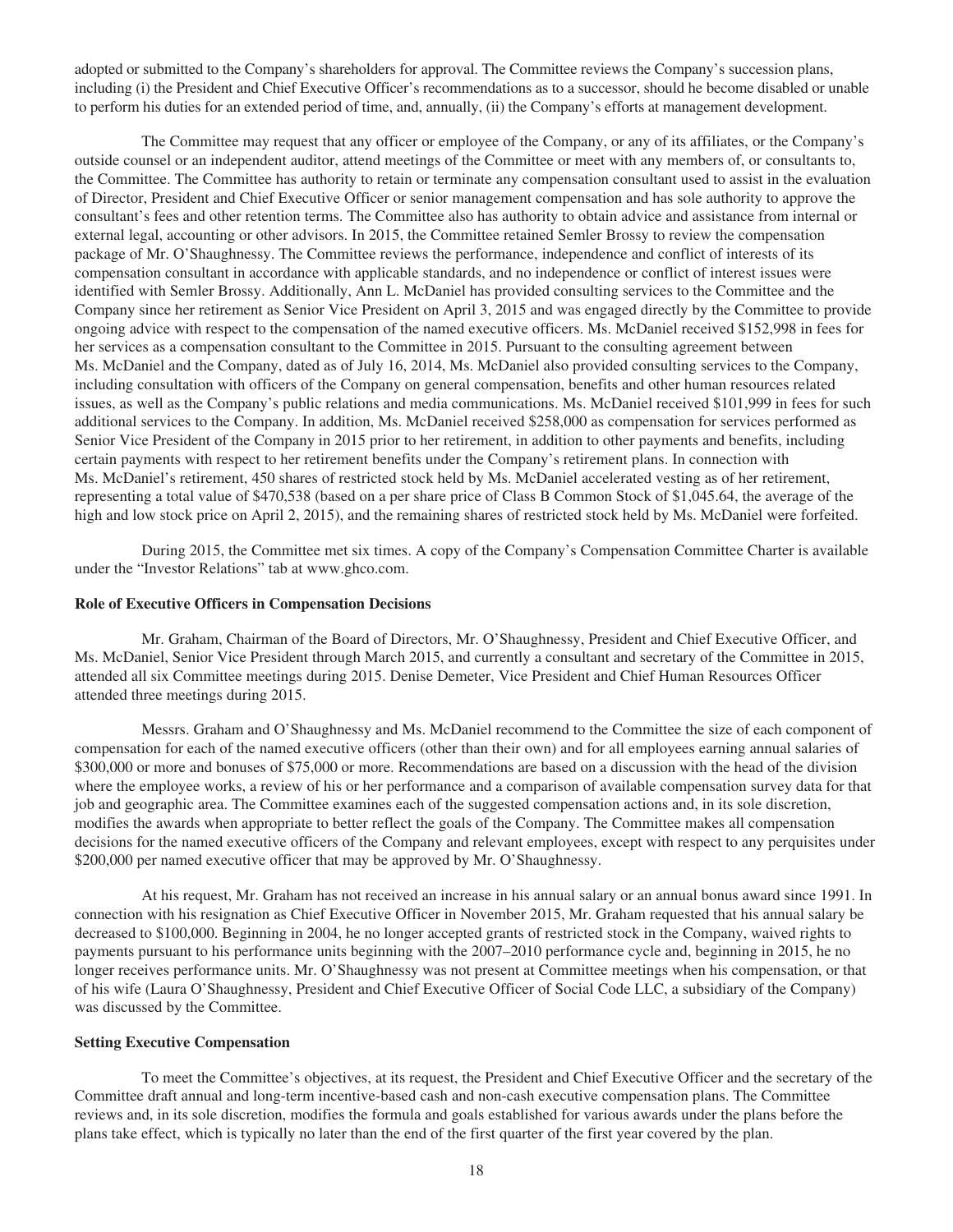The Company adopts a holistic view on executive compensation. The Company compares its executive salaries, annual bonuses, and long-term incentives to those of companies in similar industries and with comparable revenues and generally considers the compensation structures maintained by similarly situated companies, but does not target its executive compensation at a certain level or percentage based upon other companies' arrangements. At least once a year, the Committee evaluates the individual compensation of the Company's senior executives (including the named executive officers) against market data provided by outside surveys or public information (such as the proxy filings of peer companies). The Committee defines its peer group as companies operating in the same industries (Conglomerates, Education, and Media) with one-half to two times the Company's prior fiscal year revenue. In 2015, the Committee reviewed data from the Equilar Executive Compensation Survey and the U.S. Mercer Benchmark Database (MBD): Executive Survey. Where public data for comparable roles were available, the Committee also considered the compensation of its senior executives (including the named executive officers) in relation to the following peer companies:

| Apollo Education Group           | iHeartMedia, Inc.                  |  |  |  |  |
|----------------------------------|------------------------------------|--|--|--|--|
| <b>BEAM</b>                      | Informa plc                        |  |  |  |  |
| Bridgepoint Education, Inc.      | <b>ITT</b> Corporation             |  |  |  |  |
| Cablevision Systems Corporation  | John Wiley & Sons Inc.             |  |  |  |  |
| Carlisle Companies Incorporated  | Liberty Media Corporation          |  |  |  |  |
| Clear Channel Outdoor Holdings   | McGraw Hill Financial, Inc.        |  |  |  |  |
| Cogeco Cable Inc.                | <b>Regal Entertainment Group</b>   |  |  |  |  |
| Cogeco Inc.                      | Scholastic Corporation             |  |  |  |  |
| Crane Co.                        | Scripps Networks Interactive, Inc. |  |  |  |  |
| Daily Mail and General Trust plc | Sirius XM Holdings Inc.            |  |  |  |  |
| De Vry Education Group Inc.      | <b>Starz</b>                       |  |  |  |  |
| Discovery Communications, Inc.   | <b>Technicolor SA</b>              |  |  |  |  |
| <b>Education Management</b>      | Teleflex Incorporated              |  |  |  |  |
| Gannett Co., Inc.                | Transcontinental, Inc.             |  |  |  |  |
| Harsco Corporation               | Tribune Media                      |  |  |  |  |

As described below, a significant portion of the Company's executive compensation is linked directly to business unit and corporate performance and stock price appreciation. The Committee intends to continue the policy of linking executive compensation to corporate performance and returns to shareholders. The Committee intends to provide that such compensation be paid under the 2012 Incentive Compensation Plan (the "2012 ICP"), which provides for the payment of compensation in accordance with the requirements of Section 162(m) of the Internal Revenue Code of 1986, as amended (the "Code"), concerning the deductibility of executive compensation. The Committee may, however, establish compensation programs or grant compensation that do not meet the requirements under Section 162(m) of the Code and which, therefore, may not be deductible to the Company, if the Committee determines that such programs or the payment of such compensation are otherwise in the best interests of the Company and its shareholders.

## **Risk Assessment of Compensation Program**

During 2015, the Compensation Committee met with Donald E. Graham and Ann L. McDaniel to review and discuss the impact of executive compensation programs on organizational risk. The Compensation Committee determined that compensation programs have sufficient risk mitigation features in each of the plans and do not encourage or reward employees for taking excessive or unnecessary risk. The Compensation Committee believes that the Company's compensation programs constitute an appropriate mix of short- and long-term incentive compensation that rewards employees while balancing risks through the delayed payment of long-term awards. As a result of the compensation risk review, the Compensation Committee determined that the overall risk of compensation programs exposing the organization to unnecessary or excessive risks that threaten the value of the Company is low.

#### **Elements of Compensation**

The compensation package offered by the Company to its executive officers comprises the following components:

- Competitive base salary;
- Short-term incentive compensation in the form of performance-based annual bonuses;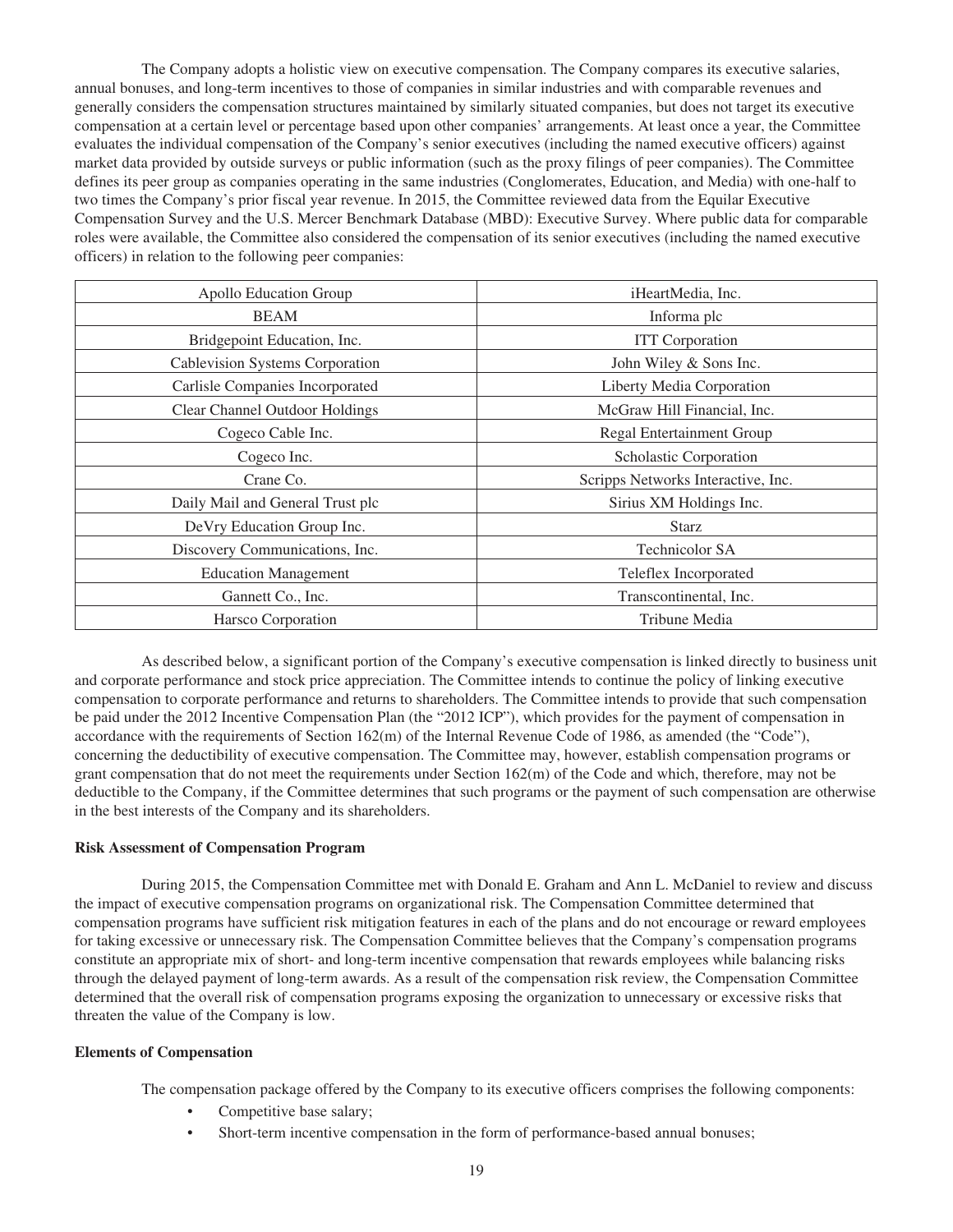- Long-term incentive compensation, typically based on performance over three to four years;
- Long-term equity-based incentive compensation in the form of restricted stock and stock options;
- Perquisites; and
- Retirement benefits.

#### **Base Salary**

The Company pays named executive officers base salaries to compensate them for services rendered during the fiscal year. Salaries for named executive officers are based on their responsibilities, their prior experience and their recent performance and are evaluated against market data provided by outside surveys. Salaries are typically reviewed on a 12-month or longer cycle, except when there is a significant change in an executive's responsibilities during such cycle. Such adjustments are determined by evaluating (i) the scope of the new responsibilities, (ii) the competitive market value of that role, (iii) the performance of the individual and (iv) the performance of the Company.

With respect to the base salary paid to Messrs. Graham and O'Shaughnessy in 2015, the Committee considered the base salaries paid to chief executive officers of peer companies and the Company's results in 2014. With regard to Mr. Graham, the Committee noted that Mr. Graham's base salary was, and has long been, significantly below the median of base salaries paid to chief executive officers of these peer companies. However, at Mr. Graham's request, the Committee left his salary at \$400,000, and further reduced it to \$100,000 at Mr. Graham's request in November 2015 in connection with his resignation from the role of Chief Executive Officer. The Committee does not weigh Mr. Graham's below-market salary when reviewing and establishing salaries for other named executive officers.

#### **Performance-Based Incentive Compensation**

To supplement base salaries and to reward management (including named executive officers and other employees key to the long-term success of the Company) for meeting specific individual and financial goals, the Class A and Class B Shareholders of the Company adopted the 2012 ICP in May 2012. Prior to the adoption of the 2012 ICP, performance-based incentive compensation was awarded under the Incentive Compensation Plan (adopted in 2001) or the Stock Option Plan (reauthorized in 2003).

The purpose of these plans was and is to provide greater incentives to those employees who have been or will be responsible for the Company's future growth, profitability and continued success and to strengthen the ability of the Company to attract, motivate and retain such employees. There are at present approximately 156 employees of the Company who are participants under the 2012 ICP and receive annual bonus awards and/or hold restricted stock, stock options or performance units granted under the 2012 ICP. Each named executive officer, except Mr. Graham, participates in these programs.

## *Annual Bonuses*

The 2012 ICP provides for annual incentive compensation awards based on the Company and its business units' financial performance compared to goals set immediately prior to or at the beginning of the year in which the award is to be earned. The payout upon the achievement of such goals is equal to a percentage of base salary, which is also set at the beginning of the year. Those percentages are determined on an individual basis, taking into account the responsibilities, prior experience and recent performance of the relevant employee. The 2015 target annual bonus award for each of the named executive officers, as a percentage of base salary, was as follows: Mr. O'Shaughnessy, 100%; Mr. Rosen, 100%; Mr. Jones, 50%; Mr. Rosberg, 40%; and Ms. Maddrey, 40%. Mr. Graham has asked the Committee not to grant him an annual bonus award.

In 2015, the annual bonus formula for the named executive officers was based on a diluted earnings per share target for the Company because the Committee believed that such a goal would align the interests of shareholders and the named executive officers in growing the value of the Company. The potential payouts for the annual bonus range from 0% to 200% of target, based on actual Company or business unit financial performance, with a threshold achievement of 80% of the diluted earnings per share target for the Company necessary for any amounts to be paid with respect to the 2015 annual bonus for the named executive officers, and the maximum potential payout available in the event 140% of the diluted earnings per share target for the Company is attained. Management and the Committee believe that they have designed the targets to be challenging, but achievable. The Company has achieved its financial goals and paid out at or above target in the annual bonus portion of the 2012 ICP in four of the past five years; in one of the past five years, the Company achieved less than 100% of its earnings per share goal, as adjusted to exclude certain items.

In addition, for Mr. Rosen, 50% of his bonus was based on the diluted earnings per share target for the Company, and the remaining 50% was tied to Kaplan's enterprise operating income target of \$114 million weighted at 80% and Kaplan's enterprise revenue target of \$1,943 million weighted at 20%. The potential payouts for the Kaplan component of Mr. Rosen's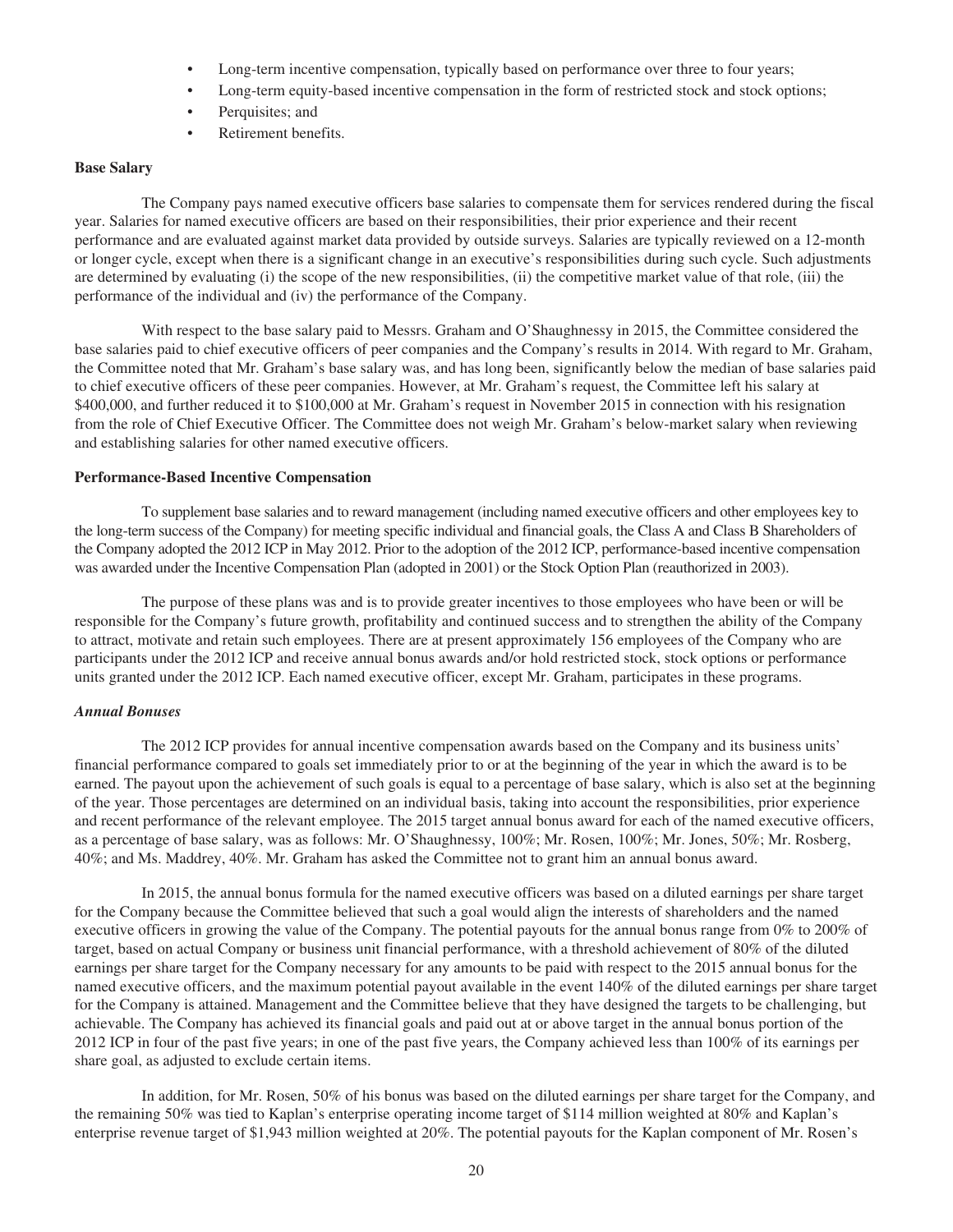bonus amount range from 0% to 200% of target, with the maximum potential payout available in the event 125% of the operating income target is attained. Due to continued operating environment challenges in the U.S. higher education industry, Kaplan engaged and completed a number of unplanned restructuring activities in 2015 with the objective and result of significantly reducing its expenses to be more in line with current revenue levels. In addition, Kaplan disposed of certain lossmaking businesses. Given the impact and importance of these restructuring charges and discontinued operations, in calculating the 50% of Mr. Rosen's bonus based on Kaplan's enterprise operating income and enterprise revenue, the Committee excluded these restructuring charges and discontinued operations as they are not tied to Kaplan's continuing operations. On this basis, Kaplan achieved adjusted operating income of \$133.1 million versus a target of \$165.5 million, or 80% achievement, which resulted in payout of the portion of Mr. Rosen's bonus attributable to Kaplan's enterprise operating income of 25% of target. Kaplan enterprise revenue totaled \$1,778.1 million versus a target of \$1,882.0 million, which did not result in a payout under the bonus plan. Thus, the total percentage achievement of the Kaplan portion of Mr. Rosen's bonus totaled 21% of target, or \$169,579.

The original diluted earnings per share goal for 2015 was \$37.53. However, in connection with the spin-off of Cable ONE, the Company's cable systems and related operations division, completed as of July 1, 2015, the Committee established that the 2015 goal would be adjusted for the period that the Company did not own Cable ONE, resulting in a revised diluted earnings per share goal, as approved by the Committee, of \$29.72. In setting the original goal, the Committee established a formula for bonus purposes that included adjustments for certain items, to the extent that actual amounts varied from those in the 2015 annual budget. Specifically, these adjustments included additions for a pension budget variance; foreign exchange losses; unbudgeted new acquisitions, investments and divestitures; and unbudgeted costs associated with the Cable ONE spinoff; these were offset by credits for a Kaplan stock compensation expense budget variance; gains on divestitures; and earnings from an unbudgeted acquisition.

In calculating the Company's achievement of 2015 diluted earnings per share for purposes of making its final bonus determinations for the named executive officers, the Committee also exercised its discretion to exclude certain unusual and unbudgeted items, in addition to the adjustments included in the diluted earnings per share formula. Specifically, the adjustments included unbudgeted intangible and long-lived asset impairment charges, unbudgeted restructuring charges at Kaplan and corporate, unbudgeted stock compensation expense due to award modifications, LTIP expense variance from budget at SocialCode, unbudgeted costs at the broadcasting division and Forney, and a gain on the sale of land. The Committee adjusted for these items as they do not relate to the regular operating results that are customarily considered by the Committee in determining bonus amounts. The exhibit to the Company's Form 8-K filed on February 26, 2016, detailed most of these items, as does page 38 of the Company's Annual Report on Form 10-K, filed on February 26, 2016. These items collectively amounted to \$39.51 in diluted earnings per share net additions, or 93% of the total adjustments made.

Taking into account these adjustments, the Company's 2015 diluted earnings per share, as adjusted for purposes of the bonus determination, was \$32.29 (compared to reported diluted losses per share of \$17.87), resulting in the Company's achievement of 108.6% of its revised earnings per share goal for 2015. As a result, the annual bonus payout was approximately 121% of target, based on the established annual formula.

In addition to the annual bonus awards, in 2015, the Committee exercised its discretion to award special bonus payments to Mr. Jones and Ms. Maddrey, who were integral to the completion of the Cable ONE spin-off. In recognition of the extraordinary efforts of each executive in connection with the spin-off, the Committee awarded each of Mr. Jones and Ms. Maddrey a special bonus payment in the amount of \$200,000 and \$400,000, respectively.

#### *Restricted Stock*

To align the interests of the Company's shareholders and management and to ensure that the full potential of an executive's compensation package cannot be realized unless stock appreciation occurs over a number of years, the 2012 ICP also provides for grants of restricted stock of the Company. To determine the number of shares to be granted, the Committee considers on an individual basis the estimated value of shares already held, the level of contribution the employee has previously made and the potential of the employee to bring additional value to the Company. The shares generally cliff vest at the conclusion of a four-year vesting period and accelerate vesting only at the discretion of the Committee. The named executive officers generally receive grants of restricted stock every other year. The last grants were made in January 2015 and will vest in January 2019. In addition, in connection with the Cable ONE spin-off, a distribution of Cable One, Inc. shares was made with respect to outstanding shares of restricted stock, subject to the same vesting terms and conditions as such shares of Company restricted stock. For additional information regarding such distributions, see the "Outstanding Equity Awards at Fiscal Year-End" table.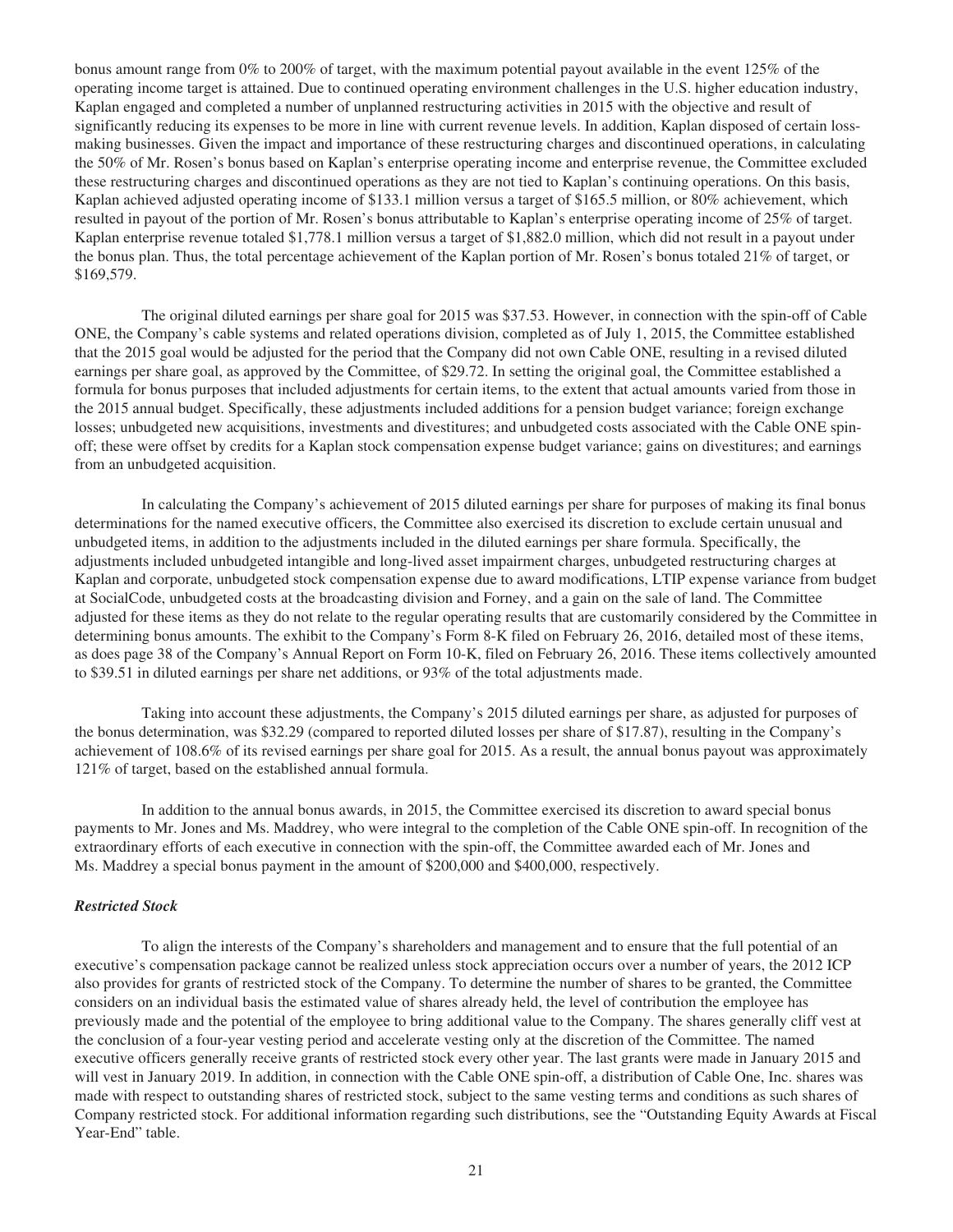#### *Performance Units*

To highlight specific long-term financial goals, the 2012 ICP provides for the grant of performance-based compensation, which the Company grants pursuant to its Performance Unit Plans. The named executive officers, other than Mr. Graham, participate in these plans, in which performance-based goals are determined at the beginning of each four-year award cycle. The goals consider operating income, peer company performance, cash flow, earnings per share, measures of economic value added, and/or quantitative revenue growth or profitability measurements of the Company as a whole or of individual business units. Management and the Committee believe that they have designed the performance-based goals to be challenging, but achievable. In three of the past four award cycles, the Company achieved or exceeded its goals and paid out at or above target. In one of the past four award cycles, the targeted performance goals were not met, and the plan paid out below target. Each performance unit has a nominal value of \$100 and a maximum potential payout of \$200. The payment of a total award to any individual at the end of an award cycle may not exceed \$5 million.

For each cycle under a Performance Unit Plan, the Committee establishes a valuation formula within 90 days of the beginning of the cycle and no later than prior to the completion of the first quarter of the cycle. At the end of the cycle, the unit value is calculated, based on application of the formula, and payments are made to named executive officers in the year following the end of the cycle. The formula used to calculate the payouts is determined by (i) a weighted combination of factors that relate to individual business unit performance of the Company's operating divisions and (ii) the discretion of the Committee. A new fouryear cycle commences every two years, with the result that there are always two overlapping cycles in progress.

In connection with the sale of Washington Post Media ("WPM") to Nash Holdings LLC ("Nash"), completed in October 2013 (the "WPM Transaction"), the Committee, in January 2014, revised the valuation formulas with respect to the 2013–2016 cycle.

Awards under the 2013–2016 cycle were initially based on a two-pronged formula. The 2013–2016 cycle formula consisted of an average of the value of the performance units allocable to (1) the 2013–2016 performance of Cable ONE and Graham Media Group ("GMG") (65%); plus (2) an amount based on Kaplan's achievement of cumulative operating income goals during the four-year period, excluding Kaplan stock compensation expense and restructuring charge (35%). In light of the Cable ONE spin-off, the Committee in January 2015 revised the valuation formula of the 2013–2016 cycle to take effect on the closing date of the transaction, which was July 1, 2015. Specifically, the Committee determined that if Cable ONE were no longer held by the Company for the final year-and-one-half of the performance period, then the weighting of performance units attributable to an average of Cable ONE and GMG should be reduced and the weighting of performance units attributable solely to GMG should make up for the reduction. Accordingly, as of July 1, 2015, awards under the 2013–2016 cycle are based on a three-pronged formula consisting of the average of the value of the performance units allocable to (1) the performance of Cable ONE through June 30, 2015 and the 2013–2016 performance of GMG (49%); plus (2) the value of the performance units allocable to the 2013–2016 performance of GMG (16%); plus (3) an amount based on Kaplan's achievement of cumulative operating income goals during the four-year period, excluding Kaplan stock compensation expense and restructuring charges  $(35\%).$ 

Awards under the 2015–2018 cycle are based on a three-pronged formula consisting of the average of (1) the value (up to \$200) of a Kaplan Performance Unit paid to Kaplan in accordance with the final unit valuation of the 2014–2017 Kaplan Long-Term Incentive Plan (35%); plus (2) the value of a Performance Unit under the Broadcasting valuation (35%); plus (3) an amount based on cumulative operating income goals during the four-year period for SocialCode, Slate, Celtic Healthcare, Residential Healthcare Group, Forney Corporation and Joyce/Dayton Corporation (30%).

The Committee selected these targets because they reflected the key priorities for the Company on the grant date for the applicable time periods. The values of performance units in the 2013–2016 and 2015–2018 cycles are determined at the conclusion of those cycles, based on the performance criteria described below.

The performance measure used in the formula for the 2013–2016 cycle prior to the Cable ONE spin-off is cumulative free cash flow of Cable ONE over the applicable three-year period and the cash flow margin of GMG described below. Free cash flow is defined as operating income, plus depreciation and amortization, less capital expenditures. Valuations of performance units, based on this measure are as follows:

| Performance    | <b>Unit Value</b> |
|----------------|-------------------|
|                |                   |
| $105\%$ \$ 175 |                   |
|                |                   |
|                |                   |
|                |                   |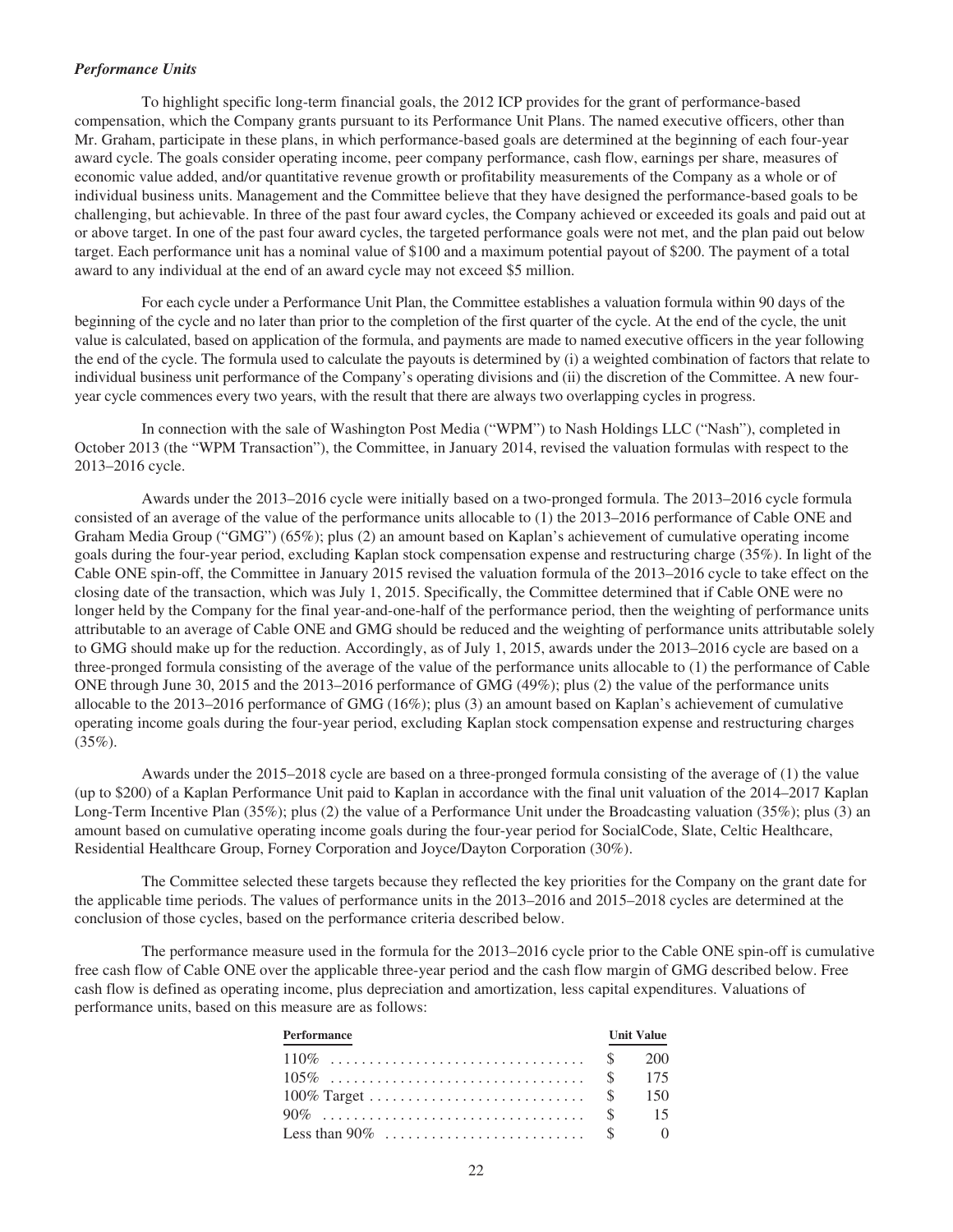The performance measure used for GMG (Broadcasting) for both the 2013–2016 and the 2015–2018 cycles is GMG's cumulative cash flow margin ranking over the applicable four-year period compared to the cash flow margins of selected peer companies at the end of the award cycle. Cash flow margin is computed based on operating income plus depreciation and amortization, as a percentage of revenue. As soon as practical after the award cycle, the Committee determines GMG's cash flow margin rank among the cash flow margins of the peer companies and determines the payout value of each performance unit. The value of each performance unit is determined as set forth in the following table:

| <b>GMG Cash Flow Margin Rank</b> | <b>Unit Value</b> |  |
|----------------------------------|-------------------|--|
|                                  |                   |  |
|                                  |                   |  |
|                                  |                   |  |
|                                  |                   |  |

The GMG (Broadcasting) formula for both the 2013–2016 and the 2015–2018 cycles provides that the payout value will be increased by \$12.50 for each of the four years during the award cycle in which GMG's actual cash flow margin is not only number one among peer companies, but is also 2% higher than that of the nearest competitor among the peer companies. The formula also provides that the payout value will be reduced by 50% if GMG does not produce operating income in one of the four years during the award cycle. If GMG does not produce operating income for at least two years in the cycle, then there will be no payout with respect to the portion of performance attributable to GMG.

For the 2013–2016 cycle, the Kaplan performance measure is based on Kaplan's cumulative operating income for 2013–2016. For the 2015–2018 cycle, the performance measure used for Kaplan for the 2014–2017 Kaplan Long-Term Incentive Plan is Kaplan enterprise operating income growth. A baseline Kaplan enterprise operating income of \$75 million was established in 2014 and increases year-over-year by 10%. Provided Kaplan achieves incremental operating income growth above the baseline, the aggregate amount of awards available are calculated as 12% of such growth.

For the 2015–2018 cycle, the performance measure during the four-year period for SocialCode, Slate, Celtic Healthcare, Residential Healthcare Group, Forney Corporation and Joyce/Dayton Corporation is based on cumulative operating income.

Because the performance measures that compose the valuation formula for performance units are cumulative for the measures applicable to Kaplan, Cable ONE, GMG and the other applicable business units, it is not possible to calculate with certainty any interim performance unit values mid-cycle, and no named executive officer is entitled to any payout until the Performance Units vest and the Committee approves the valuation at the conclusion of the cycle. Mr. O'Shaughnessy holds 5,000 units in the 2013–2016 cycle and 7,500 units in the 2015–2018 cycle, Mr. Rosen holds 3,000 units in the 2013–2016 cycle and 7,000 units in the 2015–2018 cycle, Mr. Jones holds 6,500 units in the 2013–2016 cycle and 8,000 units in the 2015–2018 cycle, Mr. Rosberg holds 6,500 units in the 2013–2016 and the 2015–2018 cycles and Ms. Maddrey holds 5,000 units in the 2015–2018 cycle. Mr. Graham held 9,750 units in the 2013–2016 cycle, but at Mr. Graham's request in 2015, the Committee terminated the award. Mr. Graham was not granted any units in the 2015–2018 cycle.

#### *Stock Options*

Pursuant to the terms of the 2012 ICP, shares of Class B Stock may be issued upon the exercise of stock options granted to key employees of the Company. The Committee, however, does not grant stock options on a consistent basis and grants stock options only when a key employee has made a significant contribution to the Company and demonstrates the ability to make additional contributions. The options generally vest 25% per year, over four years, and expire ten years from the grant date. In November 2015, in connection with his assumption of the role of Chief Executive Officer in addition to his role as President of the Company, Mr. O'Shaughnessy received an additional grant of options to acquire 22,742 shares of Class B Stock so that as of December 31, 2015, he held 100,000 Company options. For a description of the terms of Mr. O'Shaughnessy's options, see the section below titled "Narrative Disclosure to Summary Compensation Table and Grants of Plan-Based Awards Table: Stock Options."

In addition, in connection with the Cable ONE spin-off, the Company adjusted both the number of shares underlying, and the exercise price of, outstanding stock options held by employees who remained employed by the Company following the Cable ONE spin-off, including stock options held by each of Messrs. O'Shaughnessy, Jones, Rosen and Rosberg. Such adjustments resulted in incremental stock compensation expense with respect to certain stock options, including those held by Messrs. Jones, Rosen and Rosberg. For additional details regarding the amounts of such incremental stock compensation expense and such adjustments, see the "Summary Compensation Table" and "Grants of Plan Based Awards" table.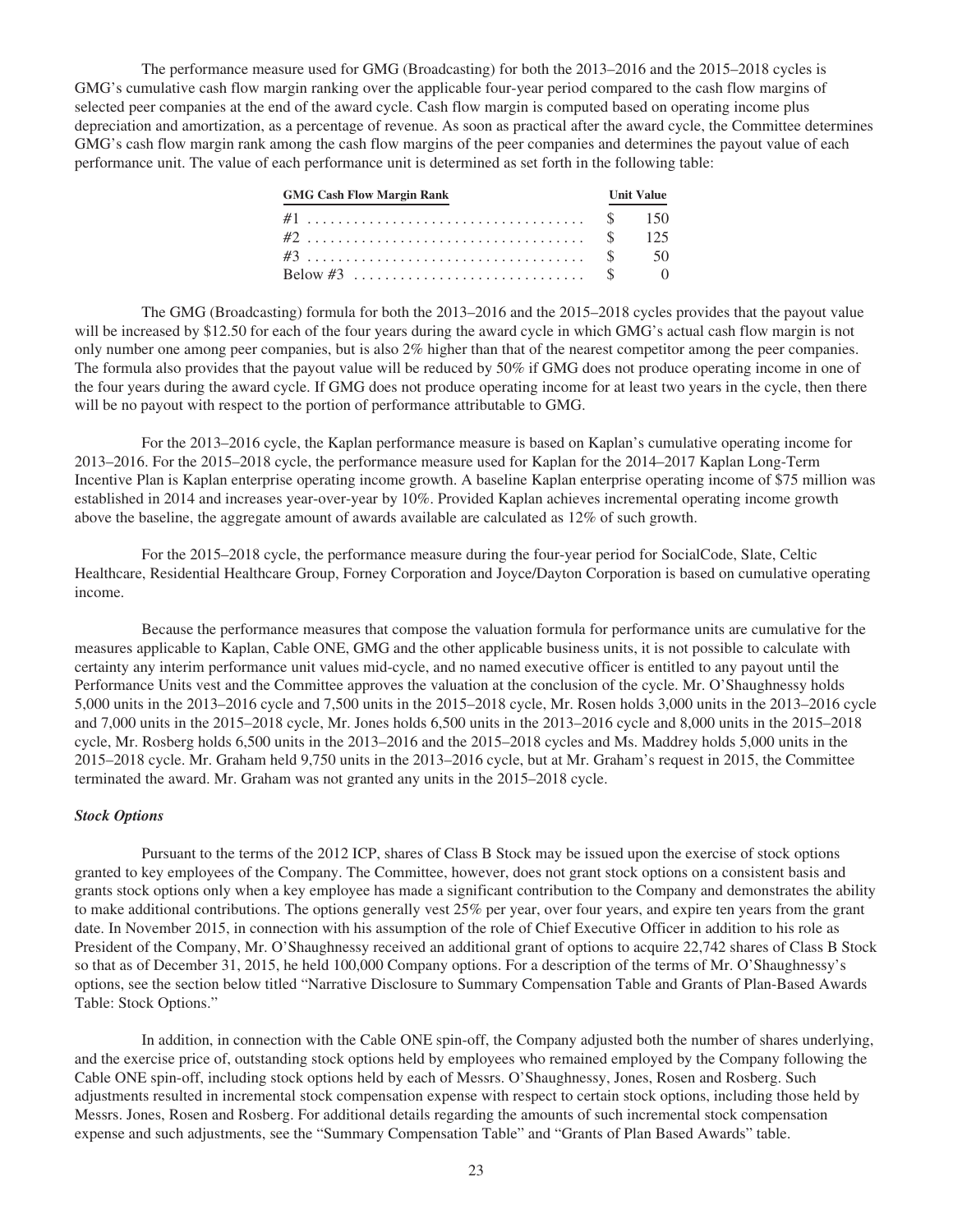## **Perquisites**

The Company provides few perquisites for the named executive officers. In 2015, Ms. Maddrey received \$960 for paid garage parking at the Company's headquarters in Arlington, VA, and financial and tax advice valued at \$24,920.

## **Retirement Benefits**

## *Qualified Defined Contribution and Defined Benefit Plan*

Most employees of the Company, including certain named executive officers, are eligible to participate in the Company's qualified defined contribution 401(k) and defined benefit retirement programs. Benefits under these plans are determined on the basis of base salary only, exclusive of all bonuses, deferred compensation and other forms of remuneration.

Eligible Corporate employees hired on or after September 1, 2009, participate in the Cash Balance Retirement Program ("CBRP"). Eligible Corporate employees who were actively employed on or after August 1, 2012, also participate in the Secure Retirement Account ("SRA"). Both the CBRP and the SRA are defined benefit programs in which participant account balances grow through quarterly pay-based credits and quarterly interest credits. Corporate employees hired prior to September 1, 2009, including certain named executive officers who are vested and who begin to take their pension benefit at age 65 or whose age and years of service when added together equal 90 (the "Rule of 90"), receive an annual pension equal to 1.75% of their highest average 60-month base salary annualized up to the limits permitted by the Code, minus Social Securitycovered compensation multiplied by the appropriate Social Security offset percentage and early retirement factor, multiplied by the number of years of credited service under the Graham Holdings Retirement Benefits Schedule ("Graham Schedule"). An annual cash pension supplement is also provided to assist in payment of retiree medical coverage equal to \$200 multiplied by the number of years of credited service under the Graham Schedule. An additional cash pension supplement of \$3,000 per year is provided to participants who retire and commence benefit payment at or after age 55, but prior to age 65, and who had ten years of vesting service at retirement. The pre-age 65 supplement is discontinued when the retiree qualifies for Medicare (the month prior to the 65<sup>th</sup> birthday).

## *Non-Qualified Supplemental Executive Retirement Plans*

The Company maintains an unfunded SERP which is designed to retain and recruit key executives. Participants in the SERP, including certain named executive officers, were selected by management as employees whom management most wanted to retain because of their superior performance and were approved for participation by the Committee. The Company closed the plan to new participants as of December 2015.

To offset limitations placed on the income that can be considered in the formulas of retirement plans and benefits that can be payable from the plans, the SERP provides a "supplemental retirement benefit." This benefit is calculated under the rules of the qualified defined benefit retirement plan, but without reference to such income and benefit limitations, and includes in the calculation compensation from annual bonuses in the case of certain key executives (including the participating named executive officers). In any instance in which a retiring executive's supplemental retirement benefit exceeds the benefit payable by the qualified defined benefit plan or plans, the Company will pay the excess to him or her as a supplemental retirement benefit. Benefits provided under the SRA of the qualified retirement plan are not covered by the SERP.

The SERP also provides key executives, including certain named executive officers, with tax-deferred accruals of amounts proportionate to the benefits available to non-highly compensated participants in the Company's 401(k) savings plan, to the extent that benefits exceed those under the Company's basic plans because of the tax law limitations (currently \$53,000). The executive is required to defer compensation to the SERP savings plan in order to receive the applicable matching company credit each year. Mr. Graham has waived his right to maintain a separate unfunded savings plan account under the SERP.

## *Non-Qualified Deferred Compensation Plan*

The Company also maintains a Deferred Compensation Plan. The Deferred Compensation Plan is an unfunded plan that allowed a select group of senior executives and non-employee Directors the opportunity to voluntarily defer, on a nonqualified basis, the receipt of certain compensation payments or fees. For employee participants, including certain named executive officers, eligible compensation for deferral was limited to annual bonus and certain long-term cash awards (including performance unit grants) under the 2012 ICP. The Company will not accept any new deferrals beginning with the 2016 calendar year.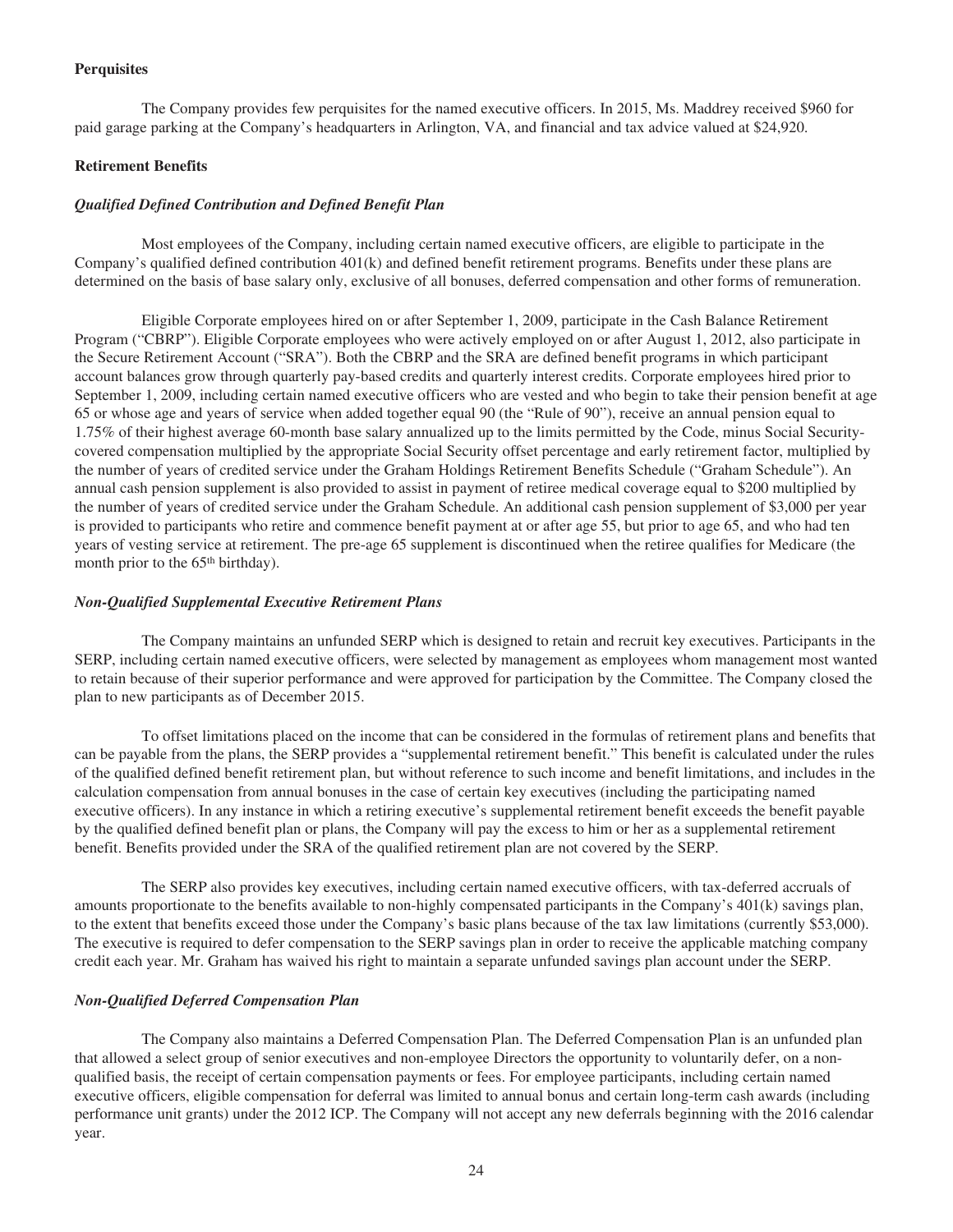#### **Employment Agreements and Severance Packages**

#### *Mr. O'Shaughnessy's Agreement*

The Company entered into a letter agreement with Mr. O'Shaughnessy in October 2014 to incentivize him to accept the position of President of the Company. Pursuant to his employment agreement, Mr. O'Shaughnessy was entitled to a grant of 5,000 performance units in the 2013–2016 performance cycle, 7,500 performance units in the 2015–2018 cycle, and was granted a new-hire option award of 50,000 stock options. In addition, pursuant to Mr. O'Shaughnessy's employment agreement, if he is terminated for any reason other than cause while his new-hire option award remains outstanding, subject to the execution of a separation and release agreement within 30 days following his termination, he will vest in the next tranche of options that is scheduled to vest after his termination, and he will have up to three months (or shorter if through the expiration date of the award) following termination to exercise any vested options.

Under the terms of Mr. O'Shaughnessy's letter agreement, and as consideration for the benefits provided in the agreement, Mr. O'Shaughnessy agreed to non-competition, non-solicitation of customers and employees and no-hire restrictions for a one-year period following termination, as well as to maintain the confidentiality of certain information related to the Company and its businesses at all times following termination.

#### *Mr. Rosen's Agreement*

The Company entered into a letter agreement with Mr. Rosen in April 2014 to incentivize him to accept the position of Chairman of Kaplan and Executive Vice President of the Company. Mr. Rosen's employment agreement includes clauses that provide for an enhanced retirement benefit and cash payments upon termination from the Company. In addition, pursuant to his employment agreement, he was entitled to a grant of 3,000 performance units in the 2013–2016 performance cycle and 7,000 performance units in the 2015–2018 performance cycle.

If Mr. Rosen is terminated for any reason prior to September 1, 2018, the defined benefit portion of his SERP benefit will be calculated as if he satisfied the Rule of 90, provided however that all components of the unrestricted benefit other than the early retirement factor shall be computed using his actual age and years of service (such enhanced benefit, the "Rosen Individual Pension Arrangement"). The Rosen Individual Pension Arrangement would be payable in the same form and at the same time as his benefit under the SERP would otherwise be paid, provided that if his employment with the Company terminates for any reason prior to September 1, 2018, the enhanced benefit will not begin earlier than September 1, 2018.

If Mr. Rosen is terminated by the Company without cause, he will receive a one-time lump-sum cash payment of  $$3,500,000$ , payable on the  $65<sup>th</sup>$  day following termination of employment, and prorated vesting of outstanding restricted stock and stock options held at the time of termination, provided that he signs an irrevocable separation and release agreement no later than 60 days following the date of his termination.

Should Mr. Rosen choose to terminate his employment with the Company prior to April 1, 2016, he will receive a one-time lump-sum cash payment of \$2,000,000, payable on the 65th day following termination of employment (the "Rosen Individual Deferred Compensation Arrangement"), provided that he signs an irrevocable separation and release agreement no later than 60 days following the date of his termination.

Under the terms of Mr. Rosen's letter agreement, and as consideration for the benefits provided in the agreement, Mr. Rosen agreed to non-competition, non-solicitation of customers and employees and no-hire restrictions for a one-year period following termination, as well as to maintain the confidentiality of certain information related to the Company and its businesses at all times following termination.

#### *Mr. Jones' Agreement*

The Company entered into a letter agreement with Mr. Jones in July 2014 to retain him as Chief Financial Officer of the Company. Mr. Jones' agreement guarantees, subject to his signing an irrevocable separation and release agreement no later than 60 days following the date of termination, a cash payment upon termination from the Company for any reason other than cause and an enhancement to his qualified and non-qualified retirement benefits. The value of the benefit will be equal to the sum of \$1,400,000 (the "Jones Individual Deferred Compensation Arrangement") plus the actuarial present value of 10% of the benefits payable to him under The Retirement Plan and the SERP (the "Jones Individual Pension Arrangement"). These benefits will be payable no later than 70 days following termination of employment, unless such 70-day period would span two different taxable years, in which case it will be paid in the second such taxable year.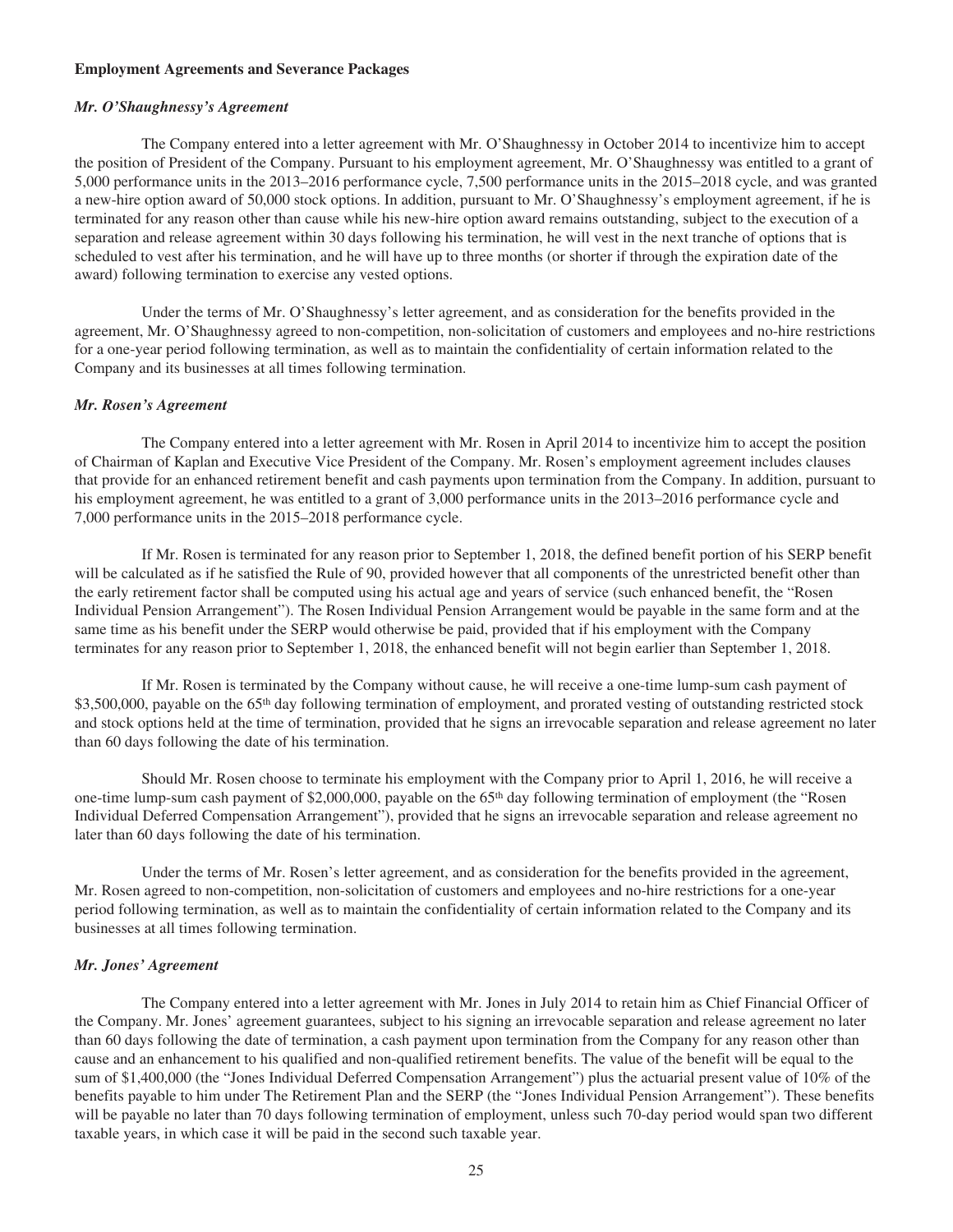Under the terms of Mr. Jones' letter agreement, and as consideration for the benefits provided in the agreement, Mr. Jones agreed to non-competition, non-solicitation of customers and employees and no-hire restrictions for a one-year period following termination, as well as to maintain the confidentiality of certain information related to the Company and its businesses at all times following termination.

#### *Mr. Rosberg's Agreement*

The Company entered into a letter agreement with Mr. Rosberg in July 2014 to retain him as Senior Vice President–Planning and Development of the Company. Mr. Rosberg's agreement guarantees, subject to his signing an irrevocable separation and release agreement no later than 60 days following the date of termination, a cash payment upon termination from the Company for any reason other than cause and an enhancement to his qualified and non-qualified retirement benefits. The value of the benefit will be equal to the sum of \$1,000,000 (the "Rosberg Individual Deferred Compensation Arrangement") plus the actuarial present value of 10% of the benefits payable to him under The Retirement Plan and the SERP (the "Rosberg Individual Pension Arrangement"). These benefits will be payable no later than 70 days following termination of employment, unless such 70-day period would span two different taxable years, in which case it will be paid in the second such taxable year.

Under the terms of Mr. Rosberg's letter agreement, and as consideration for the benefits provided in the agreement, Mr. Rosberg agreed to non-competition, non-solicitation of customers and employees and no-hire restrictions for a one-year period following termination, as well as to maintain the confidentiality of certain information related to the Company and its businesses at all times following termination.

#### **Results of Shareholder Advisory Votes on Executive Compensation**

At the 2015 Annual Meeting of Shareholders, the Company's Class A Shareholders unanimously approved the overall 2014 compensation for its named executive officers, including the policies and practices related thereto. The Company believes this vote reflected Class A Shareholder approval of its pay-for-performance philosophy and the absence of pay practices that shareholders consider problematic. Accordingly, the Committee generally continued to apply the same principles in determining the amounts and types of executive compensation for 2015, as outlined in its compensation philosophy and framework. The Committee values the shareholder feedback provided through the vote and will consider the results of the vote, as well as future votes, in refining the development of our compensation program and goal setting in the future.

## **COMPENSATION COMMITTEE REPORT**

The Committee has reviewed and discussed the Compensation Discussion and Analysis required by Item 402(b) of Regulation S-K with management, and, based on such review and discussions, the Committee recommended to the Board that the Compensation Discussion and Analysis be included in this Proxy Statement.

> Anne M. Mulcahy, Chairman Lee C. Bollinger Barry Diller Larry D. Thompson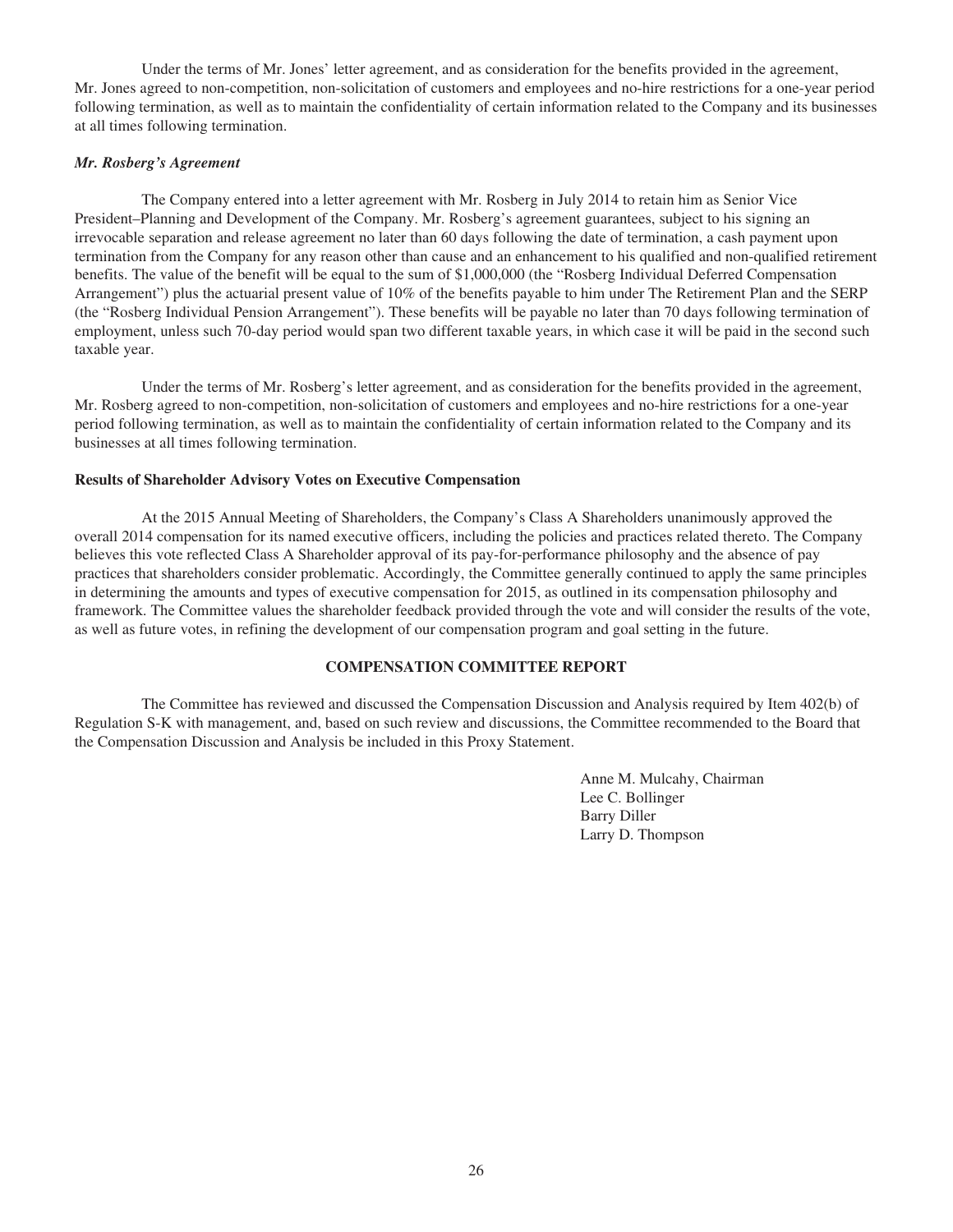The following table shows the compensation paid by the Company during the most recent three years to each individual who served as principal executive officer at any time during 2015, the principal financial officer and the three other most highly compensated executive officers of the Company, based on 2015 compensation.

| <b>Name and Principal Position</b><br>(a)                                                   | Year<br>(b)          | Salary $(\$)$<br>$(c)^1$      | Bonus $(\$)$<br>(d) <sup>2</sup> | <b>Stock</b><br>Awards $(\$)$<br>(e) <sup>3</sup> | Option<br>Awards (\$)<br>$(f)^3$ | Non-<br><b>Equity</b><br><b>Incentive</b><br>Plan<br>Compen-<br>sation $(\$)$<br>$(g)^4$ | Change in<br><b>Pension Value</b><br>and Non-<br><b>Oualified</b><br><b>Deferred</b><br>Compen-<br>sation<br>Earnings (\$)<br>(h) <sup>5</sup> | All<br>Other<br>Compen-<br>sation $(\$)$<br>$(i)$ <sup>6</sup> | Total $(\$)$<br>(i)                 |
|---------------------------------------------------------------------------------------------|----------------------|-------------------------------|----------------------------------|---------------------------------------------------|----------------------------------|------------------------------------------------------------------------------------------|------------------------------------------------------------------------------------------------------------------------------------------------|----------------------------------------------------------------|-------------------------------------|
| Donald E. Graham<br>Chairman of the Board and Chief Executive<br>Officer                    | 2015<br>2014<br>2013 | 359,524<br>400,000<br>400,000 |                                  | --                                                |                                  |                                                                                          | 460,724                                                                                                                                        | 2,650<br>2,600<br>2,550                                        | 362,174<br>863,324<br>402,550       |
| Timothy J. O'Shaughnessy<br>President and Chief Executive Officer                           | 2015<br>2014         | 750,000<br>125,000            |                                  |                                                   | 2,951,507<br>8,800,000           | 906,000<br>130,600                                                                       | 4,972                                                                                                                                          |                                                                | 4,612,479<br>9,055,600              |
| Hal S. Jones<br>Senior Vice President–Finance and Chief<br><b>Financial Officer</b>         | 2015<br>2014<br>2013 | 785,000<br>755,000<br>725,000 | 200,000<br>500,000               | 610,299                                           | 398,287                          | 474,140<br>1,174,200<br>596,600                                                          | 469,837<br>2,280,070<br>552,554                                                                                                                | 45,590<br>1,444,660<br>26,990                                  | 2,983,153<br>5,653,930<br>2,401,144 |
| Andrew S. Rosen<br>Chairman Kaplan Inc. and Executive Vice<br>President-Graham Holdings Co. | 2015<br>2014         | 1,625,000<br>1,625,000        | $\overline{\phantom{0}}$         | 871,855                                           | 15,528,977                       | 1,151,079<br>1,129,486                                                                   | 550,490<br>3,965,652                                                                                                                           | 112,350<br>2,099,550                                           | 19,839,751<br>8,819,688             |
| Gerald M. Rosberg<br>Senior Vice President-Planning and<br>Development                      | 2015<br>2014<br>2013 | 665,000<br>642,000<br>615,000 | $\overline{\phantom{0}}$         | 610,299                                           | 347,519<br>–                     | 321,328<br>1,048,200<br>404,900                                                          | 632,301                                                                                                                                        | 39,350<br>1,036,184<br>21,270                                  | 1,983,496<br>3,358,685<br>1,041,170 |
| Nicole M. Maddrey<br>Senior Vice President, General Counsel &<br>Secretary                  | 2015                 | 500,000                       | 400,000                          | 435,928                                           |                                  | 241,600                                                                                  | 37,118                                                                                                                                         | 42,840                                                         | 1,657,486                           |

1. Amounts in this column represent base salary earned for each of the named executive officers in 2015. In connection with his resignation as Chief Executive Officer on November 12, 2015, Mr. Graham's salary was reduced from \$400,000 to \$100,000. Mr. O'Shaughnessy joined the Company as President on November 3, 2014, and became President and Chief Executive Officer on November 12, 2015.

2. Amounts in this column represent special payments made in recognition of extraordinary efforts in connection with the WPM Transaction in 2013 and the Cable ONE spin-off in 2015.

3. The amounts shown in this column represent the grant date fair value of stock and option awards computed in accordance with FASB ASC TOPIC 718 and reflect an estimate of the grant date fair value of stock and option grants made through the close of the 2015 fiscal year, rather than amounts paid to or realized by the named executive officers. There can be no assurance that the amounts calculated will be realized, and amounts realized could ultimately exceed the amounts calculated. In May 2015, the Compensation Committee approved adding an anti-dilution provision to the outstanding stock options in connection with the spin-off of Cable ONE. In accordance with ASC 718, the Company calculated the incremental fair value of the modified award over the fair value of the original award. In July 2015, the Company recorded \$398,287, \$15,528,977, and \$347,519 in additional compensation expense resulting from the modification of Mr. Jones, Mr. Rosen and Mr. Rosberg's outstanding stock options, respectively, covering 2,000, 50,000 and 1,000 stock options, respectively, with an exercise price of \$651.91, \$502.58 and \$368.56, respectively, and an expiration date of May 12, 2018, February 22, 2021 and December 15, 2018, respectively. See Note 13 of Notes to the Consolidated Financial Statements contained in the Company's Annual Report on Form 10-K, filed on February 26, 2016, for a discussion of the assumptions used in valuation of the stock and option awards. For additional detail regarding awards made during the 2015 fiscal year, see the "Grants of Plan-Based Awards" table.

- 4. Amounts in this column for 2015 represent payments under the 2015 annual bonus plan. Amounts in this column for 2014 represent payments under the 2014 annual bonus plan and the 2011–2014 Performance Unit Plan as follows: Mr. O'Shaughnessy, \$130,600 in annual bonus; Mr. Jones, \$394,200 in annual bonus, \$780,000 in performance units; Mr. Rosen, \$1,129,486 in annual bonus; Mr. Rosberg, \$268,200 in annual bonus, \$780,000 in performance units. Amounts in this column for 2013 represent payments under the 2013 annual bonus plan. Mr. Graham waived the right to payment of his performance unit awards under the 2011–2014 Performance Unit Plan valued at \$1,267,500.
- 5. There were no above-market or preferential earnings on compensation deferred on a non-tax-qualified basis, and, therefore, no such earnings are reflected in the amounts shown in this column.

Benefits were assumed to commence at the age when benefits under the SERP are first unreduced and were discounted to the date as of which they were determined (either 12/31/2015 or 12/31/2014). Assumed benefit commencement ages are shown below, rounded to the nearest age:

| Graham:  | age 71 (12/31/2015); age 70 (12/31/2014) |
|----------|------------------------------------------|
| Jones:   | age 63 (12/31/2015 and 12/31/2014)       |
| Rosen:   | age 58 (12/31/2015 and 12/31/2014)       |
| Rosberg: | age 69 (12/31/2015); age 68 (12/31/2014) |
|          |                                          |

Mr. Graham and Mr. Rosberg have reached Normal Retirement Age (age 65). Mr. Jones and Mr. Rosen have both met the eligibility requirements for Early Retirement (age 55, with ten years of Company service). Mr. O'Shaughnessy and Ms. Maddrey have not yet reached age 55.

Changes in the present value of benefits in 2015 are attributable to The Retirement Plan for Graham Holdings Company ("Retirement Plan") and the corresponding benefit under the SERP as follows: Mr. Graham–(\$65,995) Retirement Plan and (\$104,596) the SERP; Mr. Jones–\$75,760 Retirement Plan, \$326,678 the SERP and \$67,399 under his Individual Pension Arrangement; Mr. O'Shaughnessy–\$4,972 Retirement Plan; Mr. Rosen–\$20,312 Retirement Plan, \$530,178 the SERP and \$0 under his Individual Pension Arrangement; Mr. Rosberg–\$9,025 Retirement Plan, (\$73,658) the SERP and \$28,788 under his Individual Pension Arrangement; Ms. Maddrey–\$37,118 Retirement Plan. For additional detail regarding the Jones Individual Pension Arrangement, the Rosen Individual Pension Arrangement and the Rosberg Individual Pension Arrangement, see "Compensation Discussion and Analysis: Employment Agreements and Severance Packages" above and "Pension Benefits" below.

The values of accumulated plan benefits were determined using a discount rate of 4.30% at 12/31/2015 and 4.00% at 12/31/2014 and using RP-2015 Fully Generational Mortality Table for males and females using Scale MP-2015 mortality improvement at 12/31/2015 and RP-2014 Fully Generational Mortality Table for males and females using Scale MP-2014 mortality improvement at 12/31/2014.

6. For 2015, the amounts shown include the information detailed in the following table: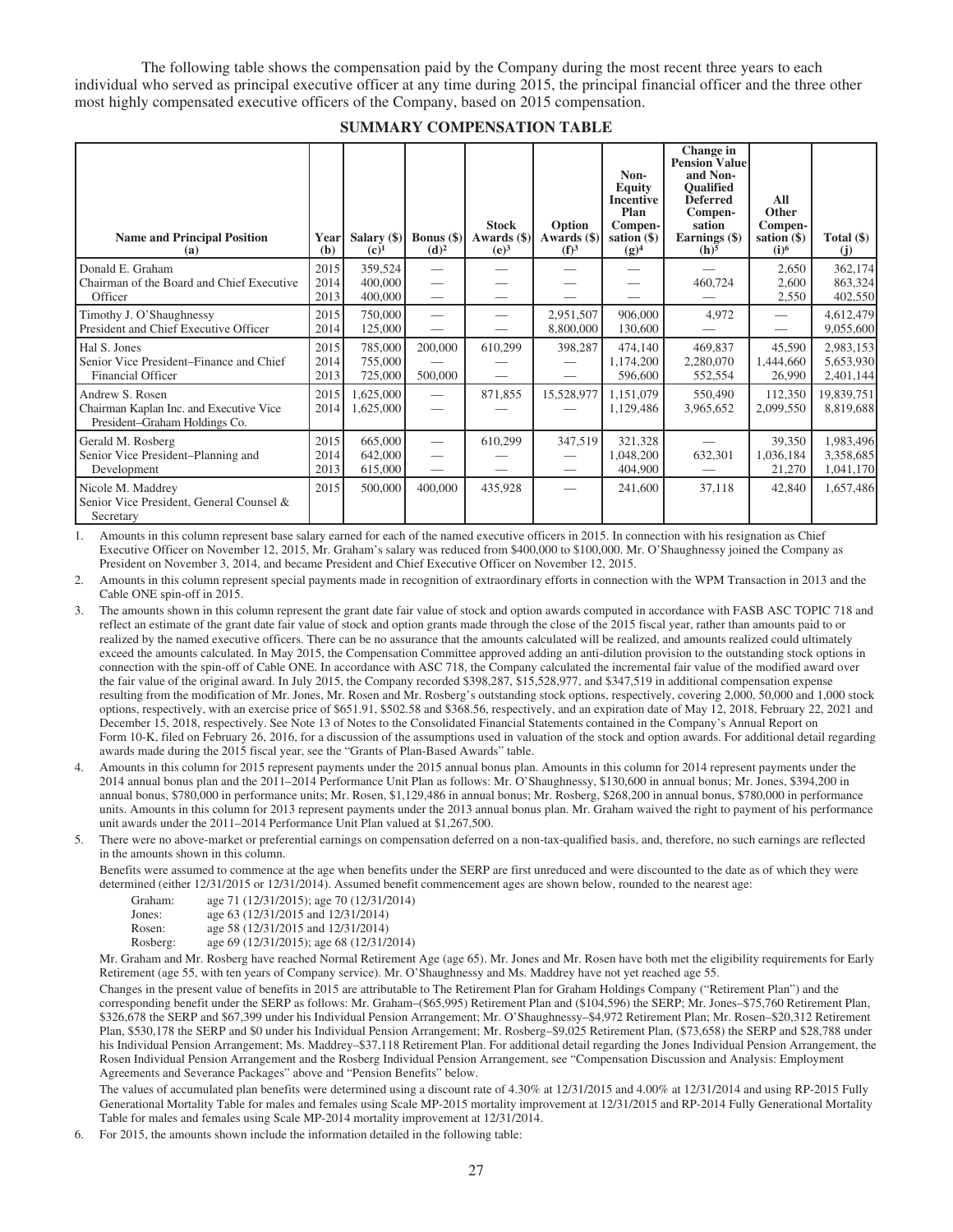## **ALL OTHER COMPENSATION**

| <b>Name</b><br>(a)       | Perquisites (\$)<br>$(b)^1$ | $401(k)$ Company<br>Contributions (\$)<br>(c) | <b>SERP Company</b><br>Contributions (\$)<br>(d) | <b>Restricted</b><br><b>Stock</b><br>Dividends (\$)<br>$(e)^2$ | <b>Individual</b><br><b>Deferred</b><br>Compensation<br><b>Arrangement</b> | Total $(\$)$<br>(g) |
|--------------------------|-----------------------------|-----------------------------------------------|--------------------------------------------------|----------------------------------------------------------------|----------------------------------------------------------------------------|---------------------|
| Donald E. Graham         | __                          | 2,650                                         |                                                  | __                                                             |                                                                            | 2,650               |
| Timothy J. O'Shaughnessy |                             |                                               |                                                  |                                                                |                                                                            |                     |
| Hal S. Jones             |                             | 2,650                                         | 27,040                                           | 15,900                                                         |                                                                            | 45,590              |
| Andrew S. Rosen          |                             | 2,650                                         | 40,800                                           | 68,900                                                         |                                                                            | 112,350             |
| Gerald M. Rosberg        |                             | 2,650                                         | 20,800                                           | 15,900                                                         |                                                                            | 39,350              |
| Nicole M. Maddrey        | 25,880                      | 2.650                                         |                                                  | 14.310                                                         |                                                                            | 42,840              |

1. The amount represents \$960 for parking expenses and \$24,920 for financial planning services provided by the Company for Ms. Maddrey.

2. The amounts represent dividends attributable to Graham Holdings Company and Cable ONE restricted stock granted under the Company's Incentive Compensation Plan and the 2012 ICP that are not included in the grant date fair value of such restricted stock awards reported in column (e) of the Summary Compensation Table.

The following table provides information on awards made under the 2012 ICP to each of the named executive officers in 2015. Awards granted to the named executive officers under the 2012 ICP in 2015 include annual incentive awards, performance units, stock options and restricted stock awards:

|                                |                          |                                                                                                                         |                                  | <b>Estimated Future Payouts</b><br><b>Under Non-Equity Incentive</b><br><b>Plan Awards</b> |                     | <b>Estimated Future</b><br><b>Payouts Under Equity</b><br><b>Incentive Plan Awards</b> |                 |                                  |                                                                                                                         |                                                                                                                      |                                                                                               |                                                                                                                               |                                                                                                   |
|--------------------------------|--------------------------|-------------------------------------------------------------------------------------------------------------------------|----------------------------------|--------------------------------------------------------------------------------------------|---------------------|----------------------------------------------------------------------------------------|-----------------|----------------------------------|-------------------------------------------------------------------------------------------------------------------------|----------------------------------------------------------------------------------------------------------------------|-----------------------------------------------------------------------------------------------|-------------------------------------------------------------------------------------------------------------------------------|---------------------------------------------------------------------------------------------------|
| <b>Name</b><br>(a)             | Grant<br>Date<br>(b)     | <b>Non-Equity</b><br><b>Incentive</b><br>Plan<br>Awards:<br>Number of<br><b>Units or</b><br>Other<br>Rights $#)$<br>(c) | <b>Threshold</b><br>$($)$<br>(d) | <b>Target</b><br>$(\$)$<br>(e)                                                             | $Max($ \$)<br>(f)   | <b>Threshold</b> Target Max<br>$($)$<br>(g)                                            | $(\$)$<br>(h)   | $\left( \text{\$}\right)$<br>(i) | <b>All Other</b><br><b>Stock</b><br><b>Awards:</b><br><b>Number</b><br>of Shares<br>of Stock<br>or Units<br>(f#)<br>(j) | <b>All Other</b><br>Option<br>Awards:<br>Number of<br><b>Securities</b><br><b>Underlying</b><br>Options $(H)$<br>(k) | <b>Exercise</b><br>or Base<br>Price of<br>Option<br><b>Awards</b><br>(\$/share)<br><b>(I)</b> | <b>Closing</b><br>Price on<br>Date of<br><b>Grant</b> for<br>Option<br><b>Awards If</b><br><b>Different</b><br>$($ \$)<br>(m) | Grant<br><b>Date</b><br>Fair<br>Value of<br><b>Stock</b><br>and<br>Option<br><b>Awards</b><br>(n) |
| Donald E. Graham               | $\overline{\phantom{0}}$ |                                                                                                                         |                                  |                                                                                            |                     |                                                                                        | $\qquad \qquad$ |                                  | $\overline{\phantom{0}}$                                                                                                |                                                                                                                      |                                                                                               |                                                                                                                               | $\qquad \qquad$                                                                                   |
| Timothy J.<br>O'Shaughnessy    |                          |                                                                                                                         |                                  |                                                                                            |                     |                                                                                        |                 |                                  |                                                                                                                         |                                                                                                                      |                                                                                               |                                                                                                                               |                                                                                                   |
| Annual Incentive <sup>1</sup>  |                          |                                                                                                                         | 375,000                          | 750,000                                                                                    | 1,500,000           |                                                                                        |                 |                                  |                                                                                                                         |                                                                                                                      |                                                                                               |                                                                                                                               |                                                                                                   |
| Performance Units <sup>2</sup> | 1/1/2015                 | 7,500                                                                                                                   | 65.625                           | 750,000                                                                                    | 1,500,000           |                                                                                        |                 |                                  |                                                                                                                         |                                                                                                                      |                                                                                               |                                                                                                                               |                                                                                                   |
| Stock Options <sup>3</sup>     | 11/12/2015               | $\overline{\phantom{0}}$                                                                                                |                                  |                                                                                            |                     |                                                                                        |                 |                                  |                                                                                                                         | 22,742                                                                                                               | 872.01                                                                                        | 561.51                                                                                                                        | 2,951,507                                                                                         |
| Hal S. Jones                   |                          |                                                                                                                         |                                  |                                                                                            |                     |                                                                                        |                 |                                  |                                                                                                                         |                                                                                                                      |                                                                                               |                                                                                                                               |                                                                                                   |
| Annual Incentive <sup>1</sup>  |                          | $\hspace{0.05cm}$                                                                                                       | 196,250                          | 392,500                                                                                    | 785,000             |                                                                                        |                 |                                  |                                                                                                                         |                                                                                                                      |                                                                                               |                                                                                                                               |                                                                                                   |
| Performance Units <sup>2</sup> | 1/1/2015                 | 8,000                                                                                                                   | 70,000                           | 800,000                                                                                    | 1,600,000           |                                                                                        |                 |                                  |                                                                                                                         |                                                                                                                      |                                                                                               |                                                                                                                               |                                                                                                   |
| Stock Options <sup>3</sup>     | 7/1/2015                 |                                                                                                                         |                                  |                                                                                            |                     |                                                                                        |                 |                                  |                                                                                                                         |                                                                                                                      |                                                                                               |                                                                                                                               | 398,287                                                                                           |
| Restricted Stock <sup>4</sup>  | 1/1/2015                 |                                                                                                                         |                                  |                                                                                            |                     |                                                                                        |                 |                                  | 700                                                                                                                     |                                                                                                                      |                                                                                               |                                                                                                                               | 610,299                                                                                           |
| Andrew S. Rosen                |                          |                                                                                                                         |                                  |                                                                                            |                     |                                                                                        |                 |                                  |                                                                                                                         |                                                                                                                      |                                                                                               |                                                                                                                               |                                                                                                   |
| Annual Incentive <sup>1</sup>  |                          |                                                                                                                         | 812,500                          |                                                                                            | 1,625,000 3,250,000 |                                                                                        |                 |                                  |                                                                                                                         |                                                                                                                      |                                                                                               |                                                                                                                               |                                                                                                   |
| Performance Units <sup>2</sup> | 1/1/2015                 | 7,000                                                                                                                   | 61,250                           | 700,000                                                                                    | 1,400,000           |                                                                                        |                 |                                  |                                                                                                                         |                                                                                                                      |                                                                                               |                                                                                                                               |                                                                                                   |
| Stock Options <sup>3</sup>     | 7/1/2015                 |                                                                                                                         |                                  |                                                                                            |                     |                                                                                        |                 |                                  |                                                                                                                         |                                                                                                                      |                                                                                               |                                                                                                                               | 15,528,977                                                                                        |
| Restricted Stock <sup>4</sup>  | 1/1/2015                 |                                                                                                                         |                                  |                                                                                            |                     |                                                                                        |                 |                                  | 1.000                                                                                                                   |                                                                                                                      |                                                                                               |                                                                                                                               | 871,855                                                                                           |
| Gerald M. Rosberg              |                          |                                                                                                                         |                                  |                                                                                            |                     |                                                                                        |                 |                                  |                                                                                                                         |                                                                                                                      |                                                                                               |                                                                                                                               |                                                                                                   |
| Annual Incentive <sup>1</sup>  |                          |                                                                                                                         | 133,000                          | 266,000                                                                                    | 532,000             |                                                                                        |                 |                                  |                                                                                                                         |                                                                                                                      | $\overline{\phantom{0}}$                                                                      |                                                                                                                               |                                                                                                   |
| Performance Units <sup>2</sup> | 1/1/2015                 | 6.500                                                                                                                   | 56,875                           | 650,000                                                                                    | 1.300,000           |                                                                                        |                 |                                  |                                                                                                                         |                                                                                                                      |                                                                                               |                                                                                                                               |                                                                                                   |
| Stock Options <sup>3</sup>     | 7/1/2015                 |                                                                                                                         |                                  |                                                                                            |                     |                                                                                        |                 |                                  |                                                                                                                         |                                                                                                                      |                                                                                               |                                                                                                                               | 347,519                                                                                           |
| Restricted Stock <sup>4</sup>  | 1/1/2015                 |                                                                                                                         |                                  |                                                                                            |                     |                                                                                        |                 |                                  | 700                                                                                                                     |                                                                                                                      |                                                                                               |                                                                                                                               | 610,299                                                                                           |
| Nicole M. Maddrey              |                          |                                                                                                                         |                                  |                                                                                            |                     |                                                                                        |                 |                                  |                                                                                                                         |                                                                                                                      |                                                                                               |                                                                                                                               |                                                                                                   |
| Annual Incentive <sup>1</sup>  |                          |                                                                                                                         | 100,000                          | 200,000                                                                                    | 400,000             |                                                                                        |                 |                                  |                                                                                                                         |                                                                                                                      |                                                                                               |                                                                                                                               |                                                                                                   |
| Performance Units <sup>2</sup> | 1/1/2015                 | 5,000                                                                                                                   | 43,750                           | 500,000                                                                                    | 1,000,000           |                                                                                        |                 |                                  |                                                                                                                         |                                                                                                                      |                                                                                               |                                                                                                                               |                                                                                                   |
| Restricted Stock <sup>4</sup>  | 1/1/2015                 |                                                                                                                         |                                  |                                                                                            |                     |                                                                                        |                 |                                  | 500                                                                                                                     |                                                                                                                      |                                                                                               |                                                                                                                               | 435.928                                                                                           |

## **GRANTS OF PLAN-BASED AWARDS**

1. Amounts shown are the threshold, target and maximum payouts under the annual bonus component of the 2012 ICP. The Committee sets the performance-based goals for purposes of the annual incentive awards to be paid for fiscal year 2015. The amount in column (d) represents the minimum payment level, which is 50% of the target. The amount shown in column (f) represents the maximum payout level, which is 200% of the target. In the event that the goals set by the Committee are not attained, no amount will be paid.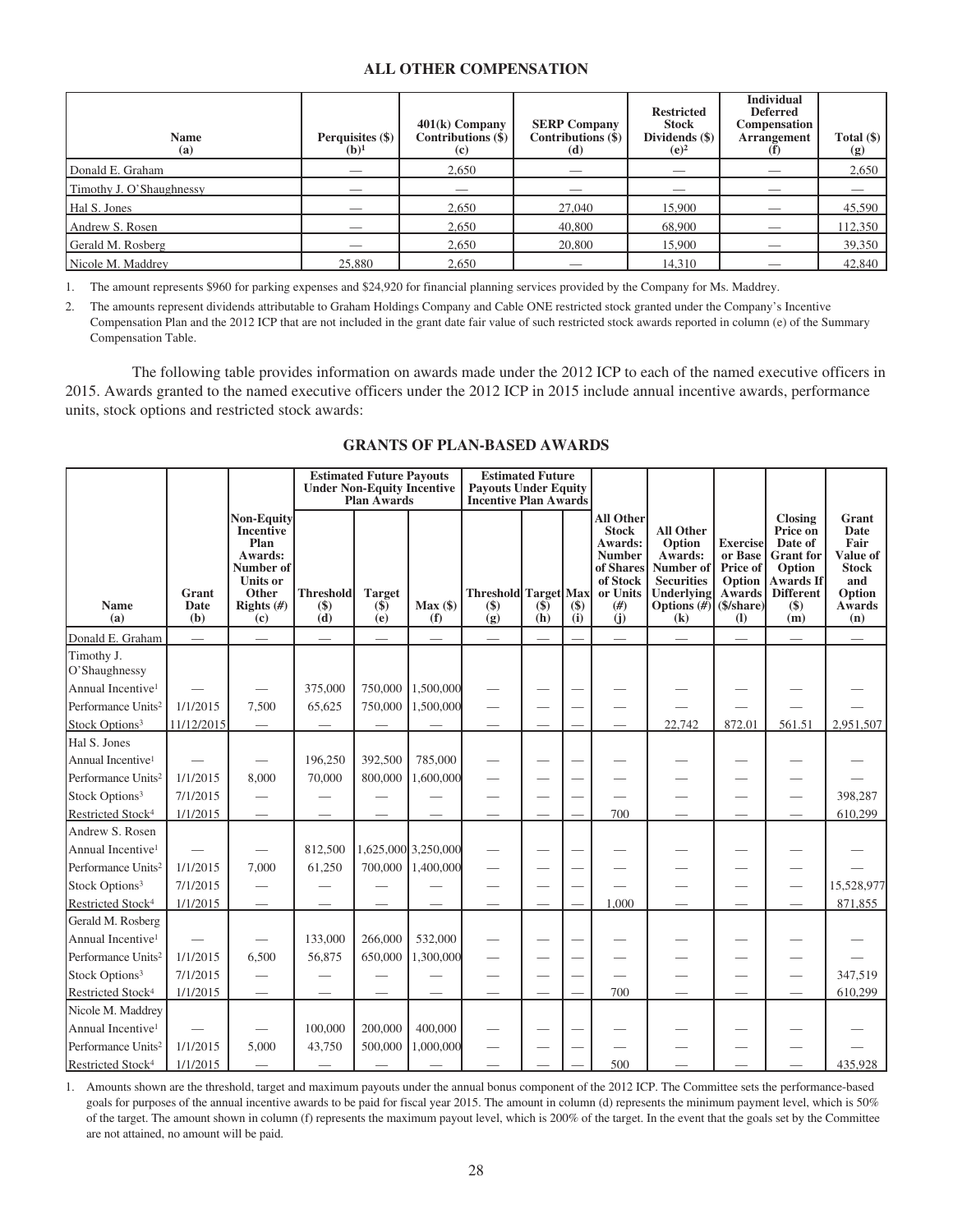- 2. These grants represent performance units granted as part of a four-year award cycle. The Committee has set the performance-based goals for these grants, which are to be paid in fiscal year 2019. The amount in column (d) represents the minimum payment level, which is \$8.75 per unit. The amount shown in column (e) represents the nominal value of each unit, which is \$100 per unit, and the amount in column (f) represents the maximum payout per unit, which is \$200 per unit. In the event that the goals set by the Committee for these grants are not attained, no amount will be paid.
- 3. In connection with his promotion to Chief Executive Officer, Mr. O'Shaughnessy received an option award vesting over a six-year period. In connection with the spin-off of Cable ONE, the Company modified outstanding stock options to add an anti-dilution provision; this resulted in incremental stock compensation expense as follows: Mr. Jones, \$398,287; Mr. Rosen, \$15,528,977; Mr. Rosberg, \$347,519.
- 4. These grants represent shares of restricted stock. These awards will vest on January 1, 2019. Grant date fair value calculated using the average of the high and low price of a share of the Company's Class B Common Stock as of December 31, 2014 (\$871.86).

#### **NARRATIVE DISCLOSURE TO SUMMARY COMPENSATION TABLE AND GRANTS OF PLAN-BASED AWARDS TABLE**

The following describes material features of the compensation disclosed in the Summary Compensation Table and the Grants of Plan-Based Awards table.

**Employment Agreements.** As described in "Compensation Discussion and Analysis: Employment Agreements and Severance Packages," each of Messrs. O'Shaughnessy and Rosen entered into employment agreements with the Company in 2014 that provide for annual base salaries of \$750,000 and \$1,625,000, respectively, and a discretionary annual cash incentive bonus target of 100% of base salary. Mr. Rosen is additionally entitled to guaranteed enhanced retirement benefits under the terms of his employment agreement.

**Letter Agreement.** As described in "Compensation Discussion and Analysis: Employment Agreements and Severance Packages," each of Messrs. Jones and Rosberg entered into a letter agreement with the Company in 2014 providing for enhanced retirement benefits upon the termination of their employment with the Company for any reason.

**Annual Bonus/Incentive Awards.** The Summary Compensation Table and Grants of Plan-Based Awards table provide information regarding the annual bonus or incentive awards granted to the named executive officers in 2015. See "Compensation Discussion and Analysis: Performance-Based Incentive Compensation–Annual Bonuses" for additional information regarding the terms of these awards.

**Restricted Stock.** The Summary Compensation Table reflects the fair value of the restricted stock awards made in 2015 on the date of grant. Restricted stock generally vests four years from the date of grant, subject to continued employment.

**Performance Units.** The Summary Compensation Table includes amounts earned for performance units granted under the 2011–2014 award cycle. The Grants of Plan-Based Awards table includes the threshold, target and maximum payouts of performance units granted under the 2015–2018 award cycle to the named executive officers. The Committee sets the performance-based goals for the grants at the beginning of each four-year award cycle. For additional information regarding the performance units, see "Compensation Discussion and Analysis: Performance Based Incentive Compensation–Performance Units."

**Stock Options.** Generally, the value of stock option awards shown in the Summary Compensation Table represents options granted under the 2012 ICP. The options generally vest 25% per year over a four-year period from the date of grant and are exercisable for ten years from the date of grant. The Grants of Plan-Based Award table reflects the number of options granted to Mr. O'Shaughnessy under the 2012 ICP in connection with his promotion to Chief Executive Officer and the fair value of the award on the date of grant. This award will vest over a six-year period and was granted at an option price that was calculated by increasing the closing price on the grant date by a 4.5% compound annual growth rate over the ten-year term of the award.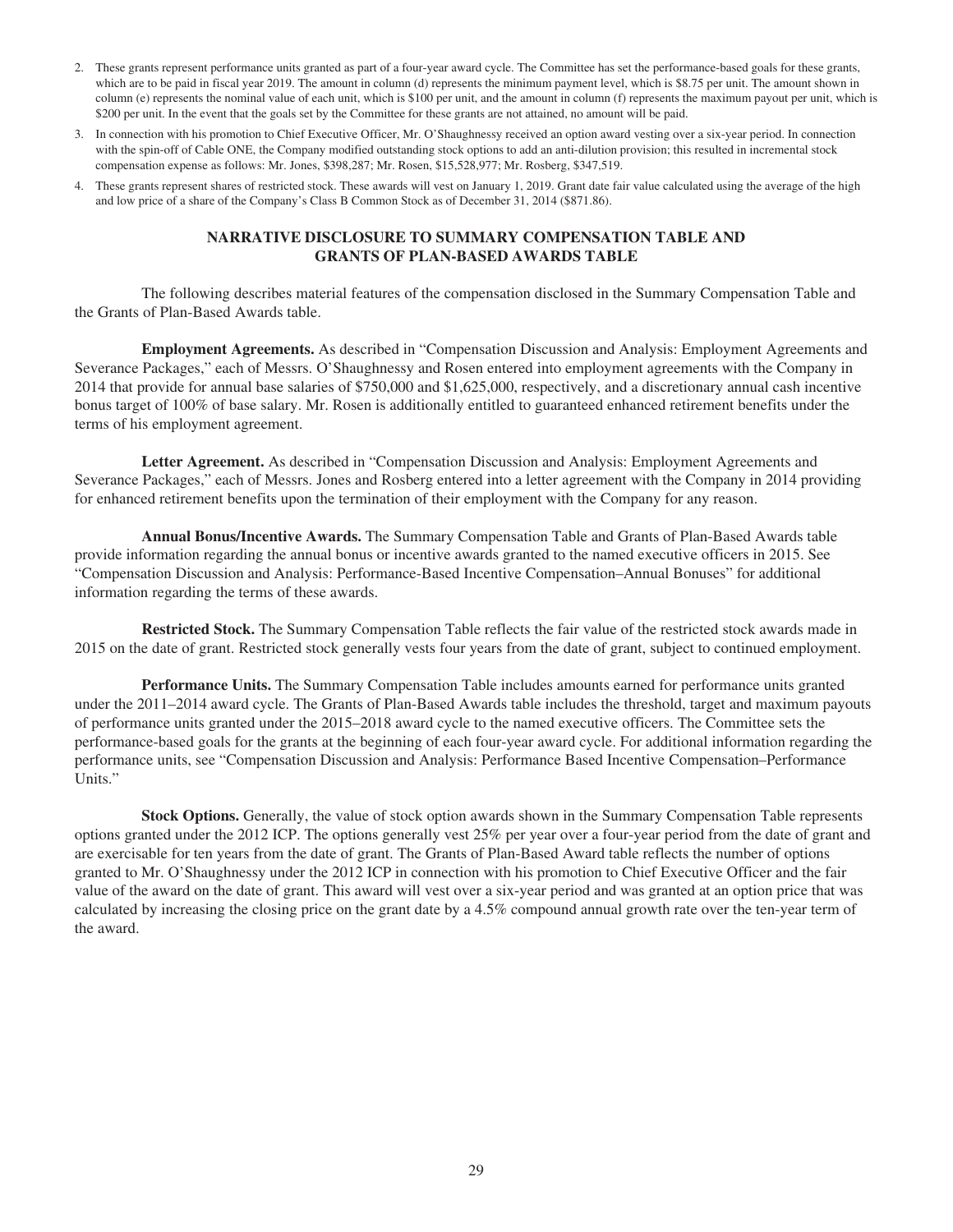The following table shows the number of shares covered by exercisable and unexercisable options and unvested restricted stock held by the Company's named executive officers on December 31, 2015.

| <b>Option Awards</b> <sup>1</sup> |                                                                                                                          |                                                                                                                    |                                                                                                                                                                              |                                                  | <b>Stock Awards 2</b>                      |                                                                                                                     |                                                                                                                                             |                                                                                                                                                                                                    |                                                                                                                                                                                                                           |
|-----------------------------------|--------------------------------------------------------------------------------------------------------------------------|--------------------------------------------------------------------------------------------------------------------|------------------------------------------------------------------------------------------------------------------------------------------------------------------------------|--------------------------------------------------|--------------------------------------------|---------------------------------------------------------------------------------------------------------------------|---------------------------------------------------------------------------------------------------------------------------------------------|----------------------------------------------------------------------------------------------------------------------------------------------------------------------------------------------------|---------------------------------------------------------------------------------------------------------------------------------------------------------------------------------------------------------------------------|
| <b>Name</b><br>(a)                | Number of<br><b>Securities</b><br><b>Underlying</b><br>Unexercised<br><b>Options:</b><br><b>Exercisable</b><br>#)<br>(b) | Number of<br><b>Securities</b><br>Underlying<br><b>Unexercised</b><br>Options:<br><b>Unexercisable</b><br>#<br>(c) | <b>Equity</b><br><b>Incentive</b><br>Plan<br>Awards:<br>Number of<br><b>Securities</b><br><b>Underlying</b><br><b>Unexercised</b><br><b>Unearned</b><br>Options $(H)$<br>(d) | Option<br><b>Exercise</b><br>Price $(\$)$<br>(e) | Option<br><b>Expiration</b><br>Date<br>(f) | Number of<br><b>Shares</b> of<br><b>Units of</b><br><b>Stock That</b><br><b>Have Not</b><br>Vested $(H)$<br>$(g)^2$ | <b>Market</b><br>Value of<br><b>Shares</b> or<br><b>Units of</b><br><b>Stock That</b><br><b>Have Not</b><br>Vested (\$)<br>(h) <sup>3</sup> | <b>Equity</b><br><b>Incentive</b><br>Plan<br>Awards:<br>Number of<br><b>Unearned</b><br>Shares.<br><b>Units or</b><br><b>Other</b><br><b>Rights That</b><br><b>Have Not</b><br>Vested $(H)$<br>(i) | <b>Equity</b><br><b>Incentive</b><br>Plan<br>Awards:<br>Market or<br>Payout<br>Value of<br><b>Unearned</b><br>Shares,<br><b>Units or</b><br><b>Other</b><br><b>Rights That</b><br><b>Have Not</b><br>Vested $(\$)$<br>(i) |
| Donald E. Graham                  |                                                                                                                          |                                                                                                                    |                                                                                                                                                                              |                                                  |                                            |                                                                                                                     |                                                                                                                                             |                                                                                                                                                                                                    |                                                                                                                                                                                                                           |
| Timothy J. O'Shaughnessy          | 12,876                                                                                                                   | 64,382<br>22,742                                                                                                   |                                                                                                                                                                              | 719.15<br>872.01                                 | 11/3/2024<br>11/12/2025                    |                                                                                                                     |                                                                                                                                             |                                                                                                                                                                                                    |                                                                                                                                                                                                                           |
| Hal S. Jones                      | 3,090                                                                                                                    |                                                                                                                    |                                                                                                                                                                              | 421.91                                           | 5/12/2018                                  | GHC 1,500<br>CABO 1,500                                                                                             | 728,640<br>659,190                                                                                                                          |                                                                                                                                                                                                    |                                                                                                                                                                                                                           |
| Andrew S. Rosen                   | 77,258                                                                                                                   |                                                                                                                    |                                                                                                                                                                              | 325.26                                           | 2/22/2021                                  | GHC 6,500<br>CABO 6,500                                                                                             | 3,157,440<br>2,856,490                                                                                                                      |                                                                                                                                                                                                    |                                                                                                                                                                                                                           |
| Gerald M. Rosberg                 | 1,545                                                                                                                    |                                                                                                                    |                                                                                                                                                                              | 238.53                                           | 12/15/2018                                 | GHC 1,500<br>CABO 1,500                                                                                             | 728,640<br>659,190                                                                                                                          |                                                                                                                                                                                                    |                                                                                                                                                                                                                           |
| Nicole M. Maddrey                 |                                                                                                                          |                                                                                                                    |                                                                                                                                                                              |                                                  |                                            | GHC 1,350<br>CABO 1,350                                                                                             | 655,776<br>593,271                                                                                                                          |                                                                                                                                                                                                    |                                                                                                                                                                                                                           |

#### **OUTSTANDING EQUITY AWARDS AT FISCAL YEAR-END**

1. Stock Options granted under the Company's Stock Option Plan and the 2012 ICP generally vest 25% per year over a four-year period from the date of grant. Mr. O'Shaughnessy received a special new-hire option grant and an option grant in connection with his promotion to Chief Executive Officer that vest ratably over a six-year period. The number of securities underlying options and the exercise price of each option were adjusted in connection with the Cable ONE spin-off in order to preserve the intrinsic value of the award. The following are the vesting dates of outstanding options granted to the named executive officers:

|                          | Number of<br><b>Options</b> | Year 1<br><b>Vest Date</b> |              | Year 4<br><b>Vest Date</b> | <b>Year 6</b><br><b>Vest Date</b> | Vested at<br>12/31/15 | <b>Unvested</b> |
|--------------------------|-----------------------------|----------------------------|--------------|----------------------------|-----------------------------------|-----------------------|-----------------|
| Timothy J. O'Shaughnessy | 77.258                      | 11/3/2015                  | to           |                            | 11/3/2020                         | 12,876                | 64,382          |
|                          | 22,742                      | 11/12/2016                 | tΩ           |                            | 11/12/2021                        |                       | 22,742          |
| Hal S. Jones             | 3.090                       | 5/12/2009                  | $f_{\Omega}$ | 5/12/2012                  |                                   | 3.090                 |                 |
| Andrew S. Rosen          | 77.258                      | 2/22/2012                  | tΩ           | 2/22/2015                  |                                   | 77.258                |                 |
| Gerald M. Rosberg        | 1.545                       | 12/15/2009                 |              | to 12/15/2012              |                                   | 1.545                 |                 |

2. Stock Awards have been granted in the form of Restricted Stock under the Company's Incentive Compensation Plan and the 2012 ICP as of December 31, 2015. In connection with the Cable ONE spin-off, shares of Restricted Stock received a distribution of Cable One, Inc. (CABO) shares subject to the same vesting terms and conditions as the underlying award. All of the awards listed below vest 100% at the end of the relevant Award Cycle. The following are the vesting dates of the grants to the named executive officers:

|                   | <b>Stock</b><br><b>Ticker</b> | <b>Number</b><br>of Shares | <b>Vest Date</b> |
|-------------------|-------------------------------|----------------------------|------------------|
| Hal S. Jones      | <b>GHC</b>                    | 700                        | 1/1/2019         |
|                   | CABO                          | 700                        | 1/1/2019         |
|                   | <b>GHC</b>                    | 800                        | 1/4/2017         |
|                   | CABO                          | 800                        | 1/4/2017         |
| Andrew S. Rosen   | <b>GHC</b>                    | 1,000                      | 1/1/2019         |
|                   | CABO                          | 1.000                      | 1/1/2019         |
|                   | <b>GHC</b>                    | 2,500                      | 1/4/2017         |
|                   | CABO                          | 2,500                      | 1/4/2017         |
|                   | <b>GHC</b>                    | 3,000                      | 1/4/2016         |
|                   | CABO                          | 3,000                      | 1/4/2016         |
| Gerald M. Rosberg | <b>GHC</b>                    | 700                        | 1/1/2019         |
|                   | CABO                          | 700                        | 1/1/2019         |
|                   | <b>GHC</b>                    | 800                        | 1/4/2017         |
|                   | CABO                          | 800                        | 1/4/2017         |
| Nicole M. Maddrey | <b>GHC</b>                    | 500                        | 1/1/2019         |
|                   | CABO                          | 500                        | 1/1/2019         |
|                   | <b>GHC</b>                    | 500                        | 2/20/2017        |
|                   | CABO                          | 500                        | 2/20/2017        |
|                   | <b>GHC</b>                    | 350                        | 1/4/2017         |
|                   | CABO                          | 350                        | 1/4/2017         |

3. Calculated using the average of the high and low price of a share of the Company's Class B Common Stock as of December 31, 2015 (\$485.76). For the Cable ONE Restricted Stock, calculated using the average of the high and low price of a share of Cable ONE as of December 31, 2015 (\$439.46).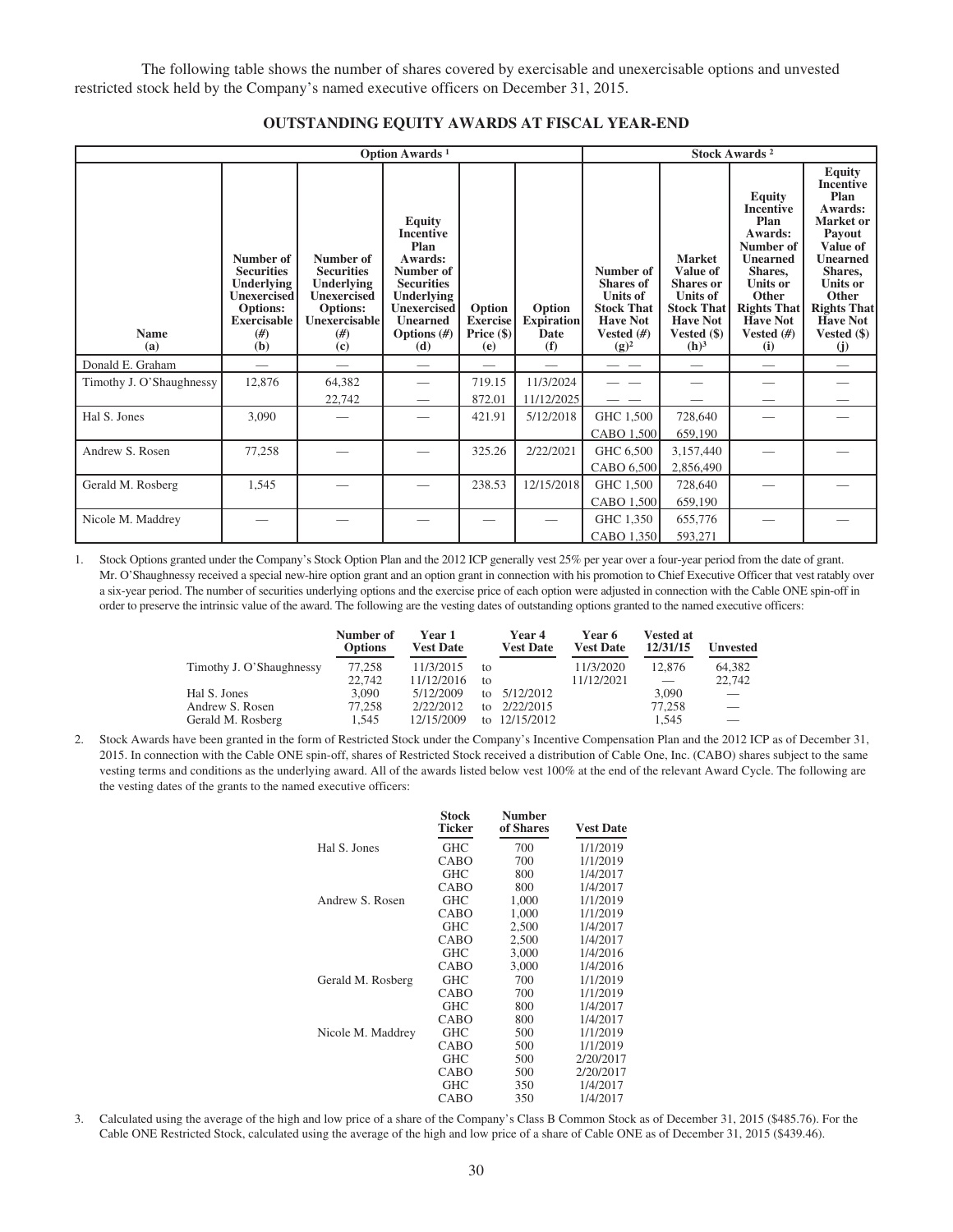The following table shows the number of Class B shares acquired upon the exercise of stock options and the vesting of stock awards held by the named executive officers in fiscal year 2015 and the value realized upon such exercise or vesting.

## **OPTION EXERCISES AND STOCK VESTED**

|                          | <b>Option Awards</b>                                            |                                                  | <b>Stock Awards</b>                                            |                                                 |
|--------------------------|-----------------------------------------------------------------|--------------------------------------------------|----------------------------------------------------------------|-------------------------------------------------|
| Name $(a)$               | Number of<br><b>Shares Acquired</b><br>on Exercise $(H)$<br>(b) | <b>Value Realized on</b><br>Exercise (\$)<br>(c) | Number of<br><b>Shares Acquired on</b><br>Vesting $(H)$<br>(d) | <b>Value Realized</b><br>on Vesting (\$)<br>(e) |
| Donald E. Graham         |                                                                 |                                                  |                                                                |                                                 |
| Timothy J. O'Shaughnessy |                                                                 |                                                  |                                                                |                                                 |
| Hal S. Jones             |                                                                 |                                                  | 800                                                            | 692,128                                         |
| Andrew S. Rosen          |                                                                 | $\overline{\phantom{a}}$                         | __                                                             |                                                 |
| Gerald M. Rosberg        |                                                                 |                                                  | 800                                                            | 692,128                                         |
| Nicole M. Maddrey        |                                                                 |                                                  | 300                                                            | 259,548                                         |

#### **PENSION BENEFITS**

The Pension Benefits table includes information related to the Company's tax-qualified defined benefit plan, The Retirement Plan, as well as the associated non-qualified plan, the SERP, the Jones Individual Pension Arrangement, the Rosen Individual Pension Arrangement and the Rosberg Individual Pension Arrangement. The Retirement Plan covers most employees of the Company and provides benefits that are based on formulas that take into account base salary and service. Such formulas are contained in individual affiliate benefits schedules, including the Graham Schedule, the Newsweek Schedule, the Kaplan Schedule and the CBRP and SRA schedules. Benefits under The Retirement Plan become vested after three or five years of service, depending on which schedules cover the individual employee. All of the named executive officers (except Mr. O'Shaughnessy) are fully vested in their benefits under The Retirement Plan. The SERP provides supplemental defined benefit retirement benefits that are calculated based on the formulas in The Retirement Plan, but include bonuses under the 2012 ICP, rather than just base salary, without regard to (i) the salary limitation applicable to tax-qualified plans (currently \$265,000) or (ii) the benefit limitation applicable to tax-qualified plans (currently \$210,000 per year, commencing at age 65). The SERP provides benefits only to the extent that the benefit described above exceeds the benefit in The Retirement Plan. The SERP was modified in 2014 to provide that Mr. Rosen will be entitled to Rule of 90 benefits if his employment with the Company were to terminate for any reason prior to September 1, 2018.

#### **Retirement Plan Benefits Under the Graham Schedule**

Mr. Graham, Mr. Jones, Mr. Rosen, Mr. Rosberg and Ms. Maddrey are participants in the Graham Schedule. Benefits payable under the Graham Schedule include the following, subject to the limitations on tax-qualified plans mentioned above:

- An annual pension (payable one-twelfth each month) equal to (a) 1.75% of the average annual salary for the 60-month period producing the highest average; multiplied by (b) years of credited service; reduced by (c) an offset to partially reflect Social Security benefits to the extent funded by the Company. The Social Security offset is calculated by multiplying "covered compensation" by the "offset percentage." Covered compensation in this context is the average Social Security Taxable Wage Base over the 35-year period prior to the year in which a participant reaches Social Security retirement age. The offset percentage is a percentage ranging from 0.54% to 0.60% (depending on the year of the participant's birth), multiplied by years of credited service (which was limited up to 30 years, until the plan was amended in 2011 to recognize credited service in excess of 30 years).
- An annual Cash Pension Supplement equal to \$200 multiplied by years of credited service.
- A temporary pre-age 65 supplement of \$250 per month payable until age 65 to employees retiring at or after age 55 with ten years of vesting service.

Vested benefits under The Retirement Plan are generally payable in the form of a single life annuity. In addition, several optional forms are available that continue benefits to the employee's spouse or beneficiary, with the monthly benefit amount reduced so that the resulting pension is actuarially equivalent to the single life annuity. The Retirement Plan's normal retirement age is 65. The Graham Schedule provides a reduced benefit beginning at age 55. The reduction is a percentage based on age at retirement. For example, at age 55 with ten years of service, the reduction is 60%; at age 58, the reduction is 26%. However, if the employee's age plus years of service at retirement is at least 90, then there is no reduction for early payment.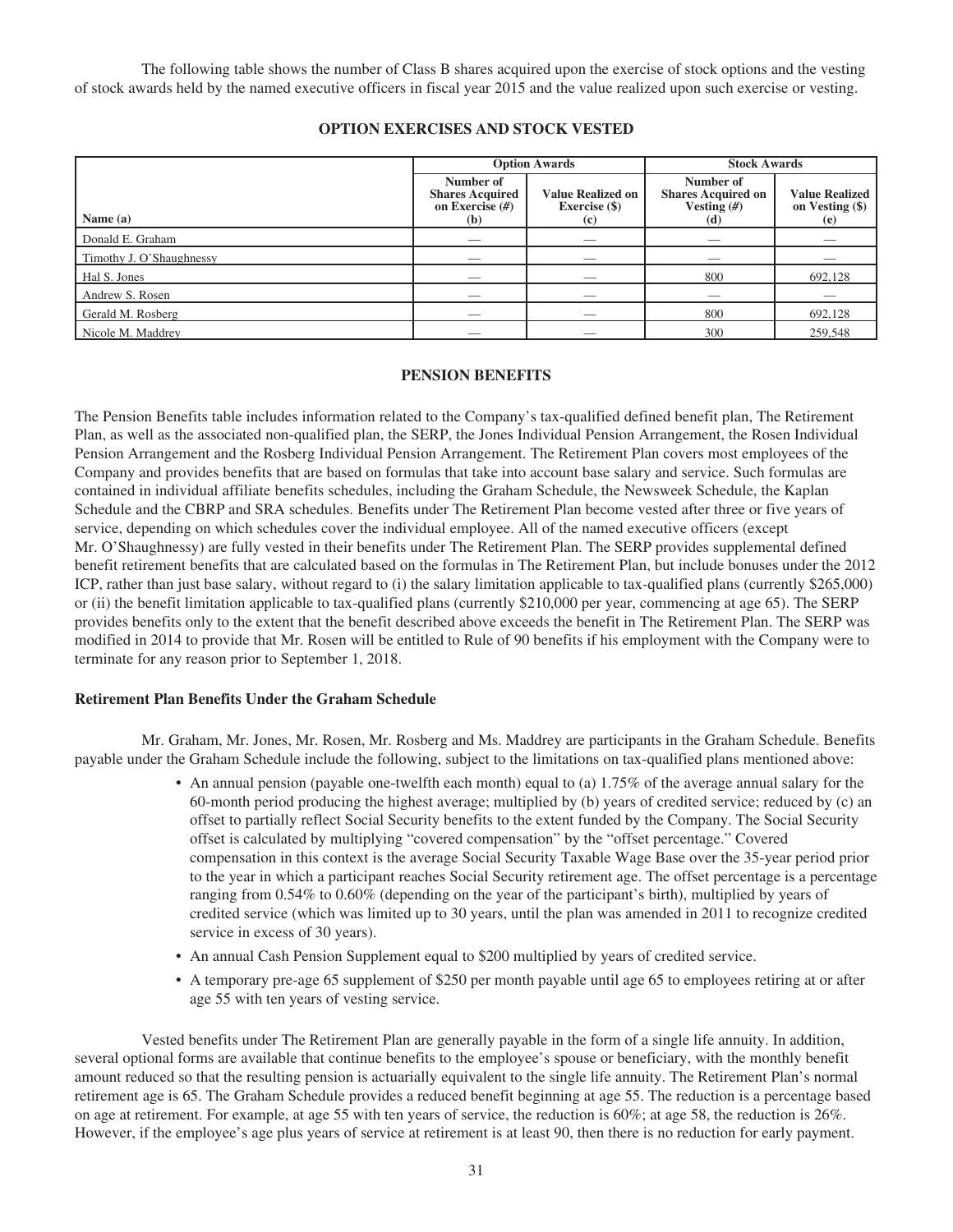#### **Retirement Plan Benefits Under the Newsweek Schedule**

A portion of Mr. Rosen's pension benefit was earned under the Newsweek Schedule. Vested benefits payable under this Schedule include the following, subject to the limitations on tax-qualified plans mentioned above:

- An annual pension (payable one-twelfth each month) equal to 1.0% of the highest average compensation multiplied by years of credited service with Newsweek after 1982 (with a slightly different formula for service before 1983).
- An annual Cash Pension Supplement equal to \$150, multiplied by years of credited service (up to 30 years).

The Newsweek Schedule permits early retirement with full benefits at various combinations of age and service. Mr. Rosen will be eligible for an unreduced early retirement benefit at age 60.

#### **Retirement Plan Benefits Under the Kaplan Schedule**

A portion of Mr. Jones' pension benefit was earned under the Kaplan Schedule. A portion of Mr. Rosen's pension benefit is earned under the Kaplan Schedule. Under both Schedules, each employee has an account (expressed as a lump-sum amount, rather than as an annuity) that is credited with quarterly pay-based credits and interest credits. Pay-based credits vary from 2.25% of salary to 3.75% of salary, depending on years of service. Interest is credited on these accounts at the greater of 1.41% or 1% plus the average interest rate on one-year U.S. Treasury securities. Upon retirement, the employee may elect various forms of annuities that are actuarially equivalent to the accumulated account balance, or, alternatively, may elect a lump-sum payment. Vested benefits are payable upon termination of employment at any age.

## **Retirement Plan Benefits Under the SRA**

A portion of Mr. Graham's, Mr. Jones', Mr. O'Shaughnessy's, Mr. Rosen's, Mr. Rosberg's and Ms. Maddrey's pension benefit was earned under the SRA Schedule. Under this Schedule, each employee has an account (expressed as a lumpsum amount, rather than as an annuity) that is credited with quarterly pay-based credits and interest credits. Pay-based credits vary from 4.62% to 7.35% for Mr. Graham, Mr. Jones, Mr. Rosberg and Ms. Maddrey and 2.20% to 3.50% for Mr. O'Shaughnessy and Mr. Rosen, depending on years of service. Interest is credited on these accounts at the greater of 1.41% or 1% plus the average interest rate on one-year U.S. Treasury securities. Upon retirement, the employee may elect various forms of annuities that are actuarially equivalent to the accumulated account balance, or, alternatively, may elect a lump-sum payment. Vested benefits are payable upon termination of employment at any age.

#### **Retirement Plan Benefits Under the CBRP**

A portion of Mr. O'Shaughnessy's pension benefit is earned under the CBRP Schedule. Under this Schedule, an employee has an account (expressed as a lump-sum amount, rather than as an annuity) that is credited with quarterly pay-based credits and interest credits. Pay-based credits vary from 2.25% to 3.75%, depending on years of service. Interest is credited on these accounts at the greater of 1.41% or 1% plus the average interest rate on one-year U.S. Treasury securities. Upon retirement, the employee may elect various forms of annuities that are actuarially equivalent to the accumulated account balance, or, alternatively, may elect a lump-sum payment. Vested benefits are payable upon termination of employment at any age.

#### **SERP Benefits**

As explained above, the SERP provides benefits to certain eligible named executive officers under the formulas outlined above, including bonuses in addition to salary, without regard to the limits on compensation and benefits, to the extent that the resulting total benefit exceeds the benefits payable under The Retirement Plan. Benefits under the SERP are paid at retirement or age 55, if later, and are payable either in the form of a life annuity or an actuarially equivalent optional form of benefit in The Retirement Plan, provided that any benefits otherwise payable before the first day of the seventh month following retirement will be withheld until such date.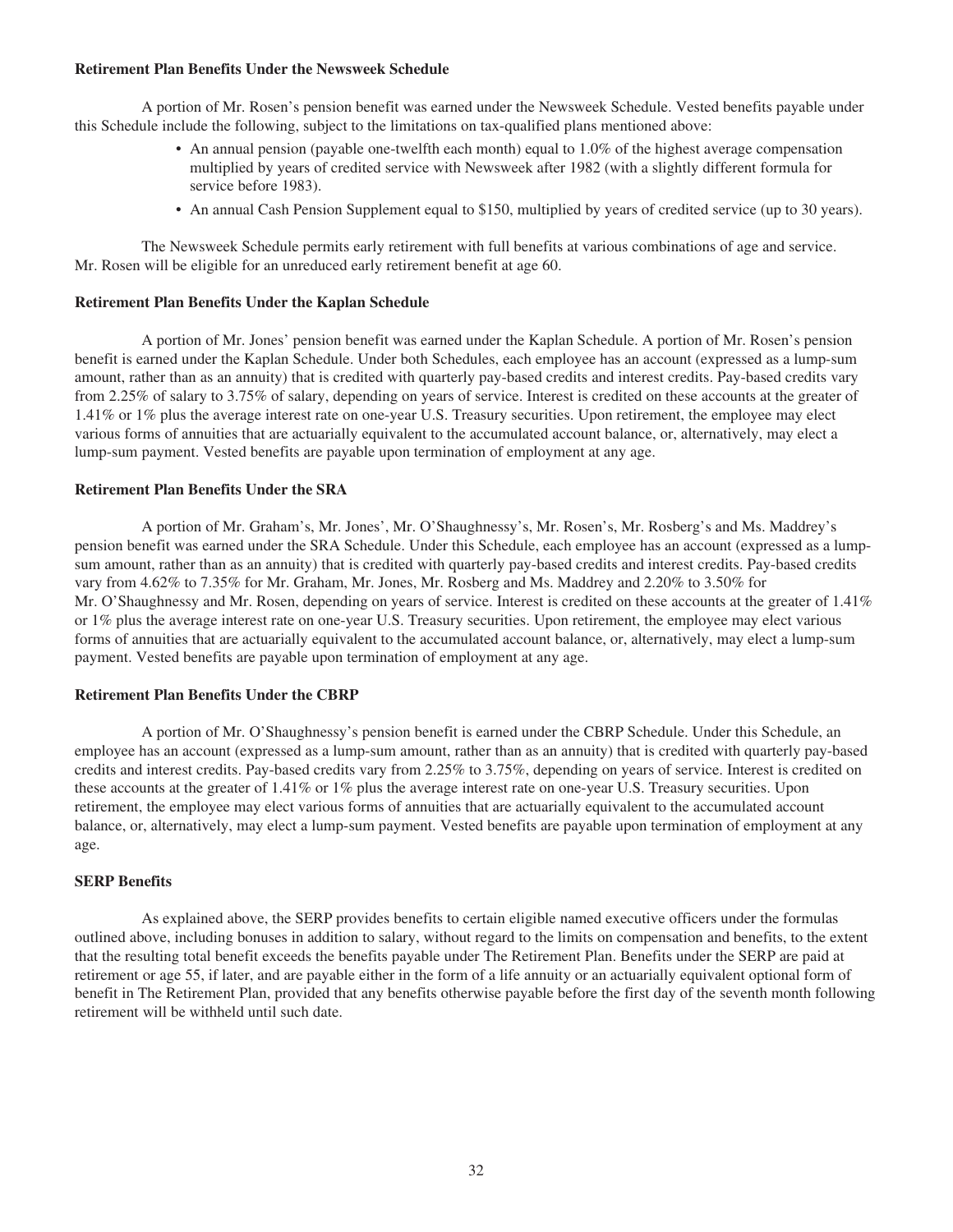## **Other Pension Benefits**

As described above, each of Messrs. Jones, Rosen and Rosberg is entitled to enhanced retirement benefits in connection with the terms of each executive officer's respective employment or letter agreement. For additional information regarding the terms of these benefits, see "Compensation Discussion and Analysis: Employment Agreements and Severance Packages" and "Compensation Discussion and Analysis: Retirement Benefits."

| <b>Name</b>              | <b>Plan Name</b>                                               | Number of<br><b>Years of</b><br><b>Credited</b><br><b>Service</b> | <b>Present</b><br>Value of<br>Accumulated<br>Benefit (\$) | <b>Payments</b><br><b>During Last</b><br>FY(\$) |
|--------------------------|----------------------------------------------------------------|-------------------------------------------------------------------|-----------------------------------------------------------|-------------------------------------------------|
| (a)                      | (b)                                                            | $(c)^1$                                                           | (d) <sup>2</sup>                                          | (e)                                             |
| Donald E. Graham         | The Retirement Plan for Graham Holdings Company                | 45                                                                | 2,180,311                                                 |                                                 |
|                          | Graham Holdings Company Supplemental Executive Retirement Plan | 45                                                                | 1,261,572                                                 |                                                 |
|                          | <b>Total Pension Plan Benefits</b>                             | 45                                                                | 3,441,883                                                 |                                                 |
| Timothy J. O'Shaughnessy | The Retirement Plan for Graham Holdings Company                |                                                                   | 4.972                                                     |                                                 |
|                          | <b>Total Pension Plan Benefits</b>                             |                                                                   | 4,972                                                     |                                                 |
| Hal S. Jones             | The Retirement Plan for Graham Holdings Company                | 26                                                                | 1,254,869                                                 |                                                 |
|                          | Graham Holdings Company Supplemental Executive Retirement Plan | 26                                                                | 6,076,349                                                 |                                                 |
|                          | Jones Individual Pension Arrangement                           | N/A                                                               | 749,810                                                   |                                                 |
|                          | <b>Total Pension Plan Benefits</b>                             | 26                                                                | 8,081,028                                                 |                                                 |
| Andrew S. Rosen          | The Retirement Plan for Graham Holdings Company                | 29                                                                | 383,909                                                   |                                                 |
|                          | Graham Holdings Company Supplemental Executive Retirement Plan | 29                                                                | 19,804,281                                                |                                                 |
|                          | <b>Total Pension Plan Benefits</b>                             | 29                                                                | 20,188,190                                                |                                                 |
| Gerald M. Rosberg        | The Retirement Plan for Graham Holdings Company                | 20                                                                | 1,051,857                                                 |                                                 |
|                          | Graham Holdings Company Supplemental Executive Retirement Plan | 20                                                                | 2,804,348                                                 |                                                 |
|                          | Rosberg Individual Pension Arrangement                         | N/A                                                               | 395,263                                                   |                                                 |
|                          | <b>Total Pension Plan Benefits</b>                             | 20                                                                | 4,251,468                                                 |                                                 |
| Nicole M. Maddrey        | The Retirement Plan for Graham Holdings Company                | 9                                                                 | 304,859                                                   |                                                 |
|                          | <b>Total Pension Plan Benefits</b>                             | 9                                                                 | 304,859                                                   |                                                 |

#### **Pension Benefits**

1. Data in this column represent the number of years of credited service earned by the named executive officer as of December 31, 2015. Mr. Jones has prior service with Kaplan, and Mr. Rosen has prior service with Kaplan, Newsweek and Graham Holdings Company. All are included in this column.

2. Amounts in this column represent the actuarial present value of the named executive officer's accumulated benefits under the plan as of December 31, 2015. The benefits valued for Mr. Graham include the Graham Schedule, SRA and SERP amounts. The benefits valued for Mr. O'Shaughnessy include benefits under the SRA and CBRP. The benefits valued for Mr. Jones include the Graham Schedule, Kaplan Schedule, SRA and SERP amounts and his additional benefit under the Individual Pension Arrangement. The benefits valued for Mr. Rosen include the Graham Schedule, Newsweek Schedule, Kaplan Schedule, SRA and SERP amounts. Although the Rosen Individual Pension Arrangement permits Mr. Rosen to retire at any time following entry into such arrangement and receive an unreduced benefit commencing at age 58 (when he would otherwise become eligible for an unreduced benefit under the SERP and the Company's qualified retirement plan), the value of Mr. Rosen's accumulated SERP benefit in this column is already based on the assumption that he remains employed until age 58. The benefits for Mr. Rosberg include the Graham Schedule, SRA, SERP amounts and his additional benefits under the Individual Pension Arrangement. The benefits for Ms. Maddrey include the Graham Schedule and SRA amounts.

The assumptions used in determining the present value of accumulated benefits are the RP-2015 Fully Generational Mortality Table for males and females and a 4.30% discount rate. The benefits valued reflect service and earnings through December 31, 2015, and are valued as payable on the earliest date at which the SERP benefits are unreduced. There can be no assurance that the amounts listed in this column will ever be fully paid out to the applicable named executive officer.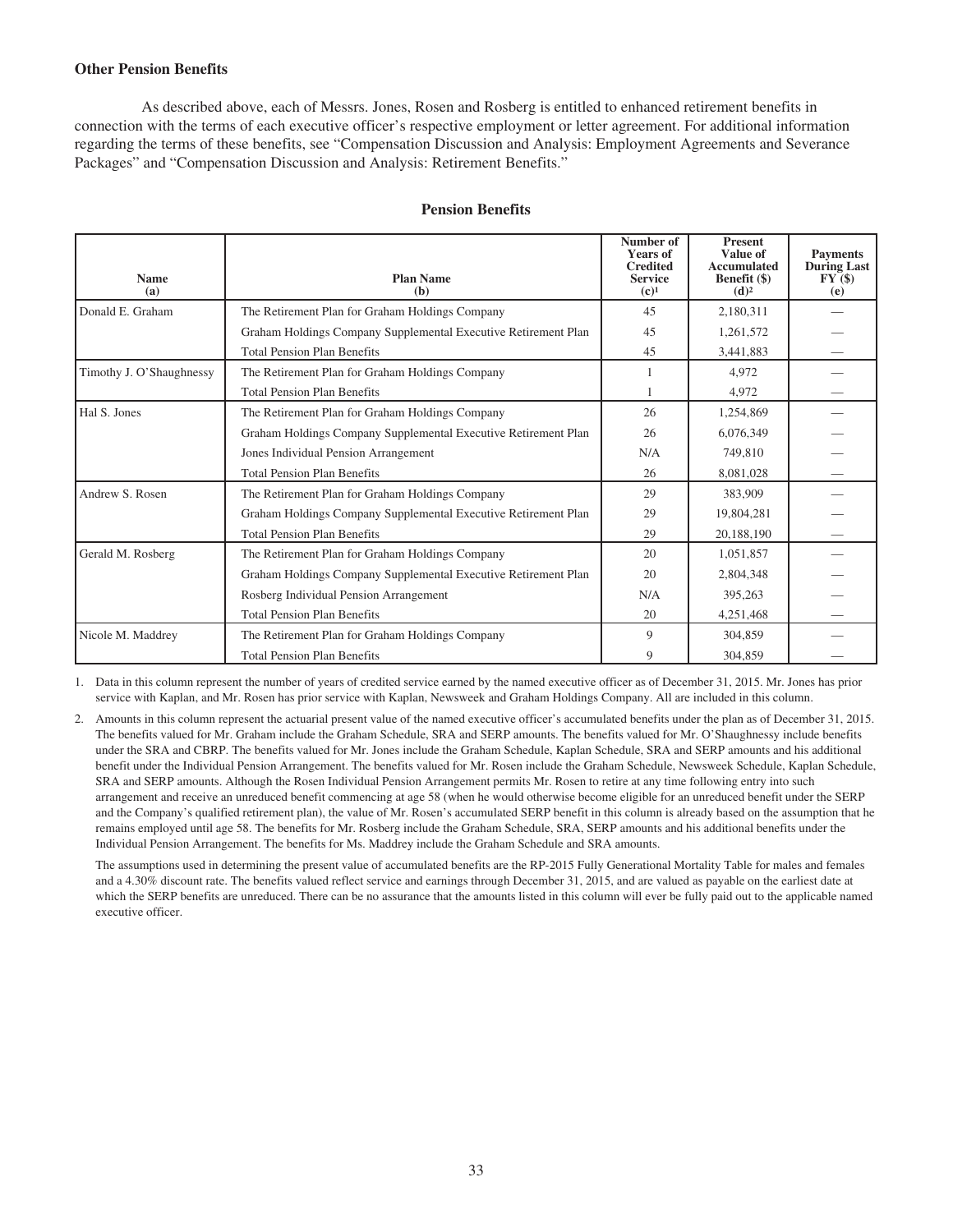#### **NON-QUALIFIED DEFERRED COMPENSATION**

The following table includes information related to the SERP and the Deferred Compensation Plan. Among the benefits provided under the SERP is a supplemental defined contribution plan benefit wherein the Company provides a matching contribution percentage up to 4% of the participating executive's base salary in excess of the annual covered compensation limit applied to qualified plan benefits. The executive is required to make contributions to the SERP in order to receive the applicable matching Company credit each year. The Deferred Compensation Plan provides an opportunity for participants to voluntarily defer the receipt of all or a portion of annual bonus and/or certain long-term cash awards made under the 2012 ICP. Elections to defer must be filed in advance of earning such awards. The Company closed the SERP and the Deferred Compensation Plan to new participants as of December 2015. Deferred amounts under both plans will earn investment credits in accordance with the participant's elections from a choice of investment indexes. Amounts deferred under the SERP are payable on the first day of the seventh month following termination of service. Amounts deferred under the Deferred Compensation Plan are payable on the first business day of the seventh month following the date of separation from service or such other future date as specified by the participant at the time of election. Effective for deferral elections made on or after January 1, 2014, amounts deferred under the Deferred Compensation Plan are payable on the first business day of the seventh month following the date of separation of service regardless of the participant's elections. Each of Messrs. Jones, Rosen and Rosberg received individual deferred compensation arrangements pursuant to his respective letter agreement with the Company, as described above under "Compensation Discussion and Analysis: Employment Agreements and Severance Packages."

| <b>Name</b><br>(a)       | <b>Executive Contributions</b><br>in Last $FY($ \$)<br>$(b)^1$ | <b>Registrant Contributions</b><br>in Last $FY(\$)$<br>$(c)^2$ | <b>Aggregate Earnings</b><br>in Last $FY($ \$ $)$<br>(d) <sup>3</sup> | <b>Aggregate Withdrawals/</b><br>Distributions (\$)<br>(e) <sup>4</sup> | <b>Aggregate Balance</b><br>at last FYE (\$)<br>$(f)^5$ |
|--------------------------|----------------------------------------------------------------|----------------------------------------------------------------|-----------------------------------------------------------------------|-------------------------------------------------------------------------|---------------------------------------------------------|
| Donald E. Graham         |                                                                |                                                                |                                                                       |                                                                         |                                                         |
| Timothy J. O'Shaughnessy |                                                                |                                                                |                                                                       |                                                                         |                                                         |
| Hal S. Jones             | 20,800                                                         | 27,040                                                         | (106, 074)                                                            |                                                                         | 3,840,998                                               |
| Andrew S. Rosen          | 40,800                                                         | 40,800                                                         | (39,769)                                                              |                                                                         | 5,796,548                                               |
| Gerald M. Rosberg        | 16,000                                                         | 20,800                                                         | (82,956)                                                              |                                                                         | 1,634,251                                               |
| Nicole M. Maddrey        | __                                                             |                                                                |                                                                       |                                                                         |                                                         |

1. Amounts in this column represent contributions by the named executive officer to the SERP and to the Deferred Compensation Plan as follows: Mr. Jones, \$20,800 to the SERP; Mr. Rosen \$40,800 to the SERP; Mr. Rosberg, \$16,000 to the SERP. Executive contributions to the SERP and Deferred Compensation Plan are included in the Salary, Bonus and Non-Equity Incentive Plan Compensation columns of the Summary Compensation Table.

2. Amounts in this column represent Company contributions to the SERP, as follows: Mr. Jones, \$27,040 to the SERP; Mr. Rosen, \$40,800 to the SERP; Mr. Rosberg, \$20,800 to the SERP.

- 3. Amounts in this column represent investment gains or losses to the SERP and to the Deferred Compensation Plan, based on the named executive officer's investment elections as follows: Mr. Jones, \$(29,556) to the SERP and \$(76,518) to the Deferred Compensation Plan; Mr. Rosen, \$(13,350) to the SERP and \$(26,419) to the Deferred Compensation Plan; Mr. Rosberg, \$(82,956) to the SERP. These gains and losses are not included in the Summary Compensation Table; the gains and losses reflect market performance of investment indexes selected by the named executive officer.
- 4. There were no payments from the SERP and Deferred Compensation Plan to any of the named executive officers in 2015.
- 5. Amounts in this column represent balances at December 31, 2015, for the SERP and the Deferred Compensation Plan as follows: Mr. Jones, \$537,132 in the SERP, \$1,903,866 in deferred compensation and \$1,400,000 attributable to the Jones Individual Deferred Compensation Arrangement; Mr. Rosen, \$1,256,268 in the SERP, \$2,540,280 in deferred compensation and \$2,000,000 attributable to the Rosen Individual Deferred Compensation Arrangement; Mr. Rosberg, \$634,251 in the SERP and \$1,000,000 attributable to the Rosberg Individual Deferred Compensation Arrangement. The following amounts were reported as compensation to the named executives in the Summary Compensation Table for years beginning 2011 (excluding 2015): Mr. Jones, \$1,569,740 and Mr. Rosberg, \$1,130,111; and for years beginning 2014 (excluding 2015): Mr. Rosen, \$2,081,900.

#### **Potential Payments Upon Termination or Change in Control**

The Company does not have any agreements with any of the named executive officers that provide payments in conjunction with a change in control. A description and quantification of the estimated dollar value of potential severance payments and other benefits that would be provided to the named executive officers (or, in the case of death, to their respective estates or beneficiaries) under the named executive officer's respective letter or employment agreements, option award agreements and individual arrangements following a termination of their employment is described below, assuming, in accordance with the SEC regulations, all relevant events occurred on December 31, 2015. For purposes of the valuations below, the price of the Company's Class B common stock and the price of Cable ONE stock (to which all applicable equity awards relate) is assumed to be \$485.76 and \$439.46, respectively, which were the averages of the high and low share prices on December 31, 2015.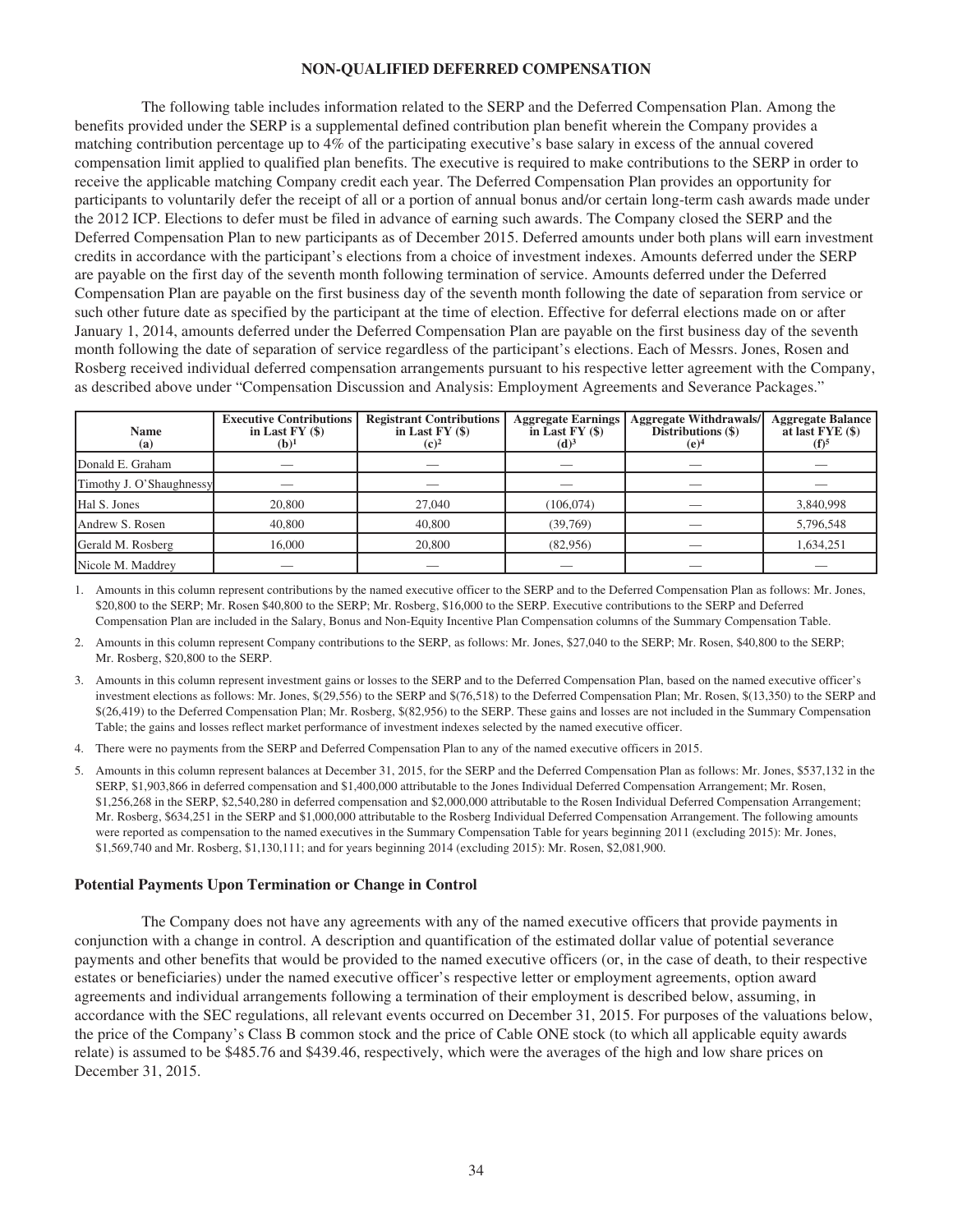#### *Mr. Graham*

Mr. Graham resigned as Chief Executive Officer of the Company in November 2015. Mr. Graham did not receive any payments or benefits upon his resignation, other than the benefits he is entitled to in accordance with the terms of the pension plans in which he participates, as described above in "Executive Compensation: Pension Benefits."

#### *Other Named Executive Officers*

Upon a termination of employment, each of Messrs. Jones, Rosen, Rosberg and Ms. Maddrey would be entitled to pension and deferred compensation plan benefits in accordance with the terms of the pension and deferred compensation plans and arrangements in which they participate, as described above in "Executive Compensation: Pension Benefits" and "Executive Compensation: Non-Qualified Deferred Compensation."

In addition, in the case of a termination by the Company other than for cause, Mr. O'Shaughnessy would be entitled to accelerated vesting of the next tranche of options that is scheduled to vest following such termination, as described above in "Compensation Disclosure and Analysis: Employment Agreements and Severance Packages." Assuming a termination of employment as of December 31, 2015, Mr. O'Shaughnessy would be entitled to accelerated vesting of 12,876 stock options (representing a value of \$0, based on their exercise price of \$719.15 per share) and 3,790 stock options (representing a value of \$0, based on their exercise price of \$872.01 per share), subject to his signing of a release of claims in favor of the Company that has become irrevocable.

In the case of a termination by the Company other than for cause, Mr. Rosen would be entitled to (i) accelerated vesting of a pro rata portion of his outstanding and unvested stock options and restricted stock, which, assuming a termination of employment as of December 31, 2015, would result in accelerated vesting of 5,063 shares of Company restricted stock (representing a value of \$2,459,403) and 5,063 shares of Cable ONE restricted stock (representing a value of \$2,224,986), and (ii) a severance payment of \$3,500,000, payable in a lump sum on the  $65<sup>th</sup>$  day following such termination in accordance with the terms of his employment agreement, in each case, as described above in "Executive Compensation: Employment Agreements and Severance Packages," and subject to his signing a release of claims in favor of the Company that has become irrevocable.

Each of Messrs. Jones, O'Shaughnessy, Rosen and Rosberg are subject to restrictive covenants that apply following termination for any reason, as described above in "Executive Compensation: Employment Agreements and Severance Packages."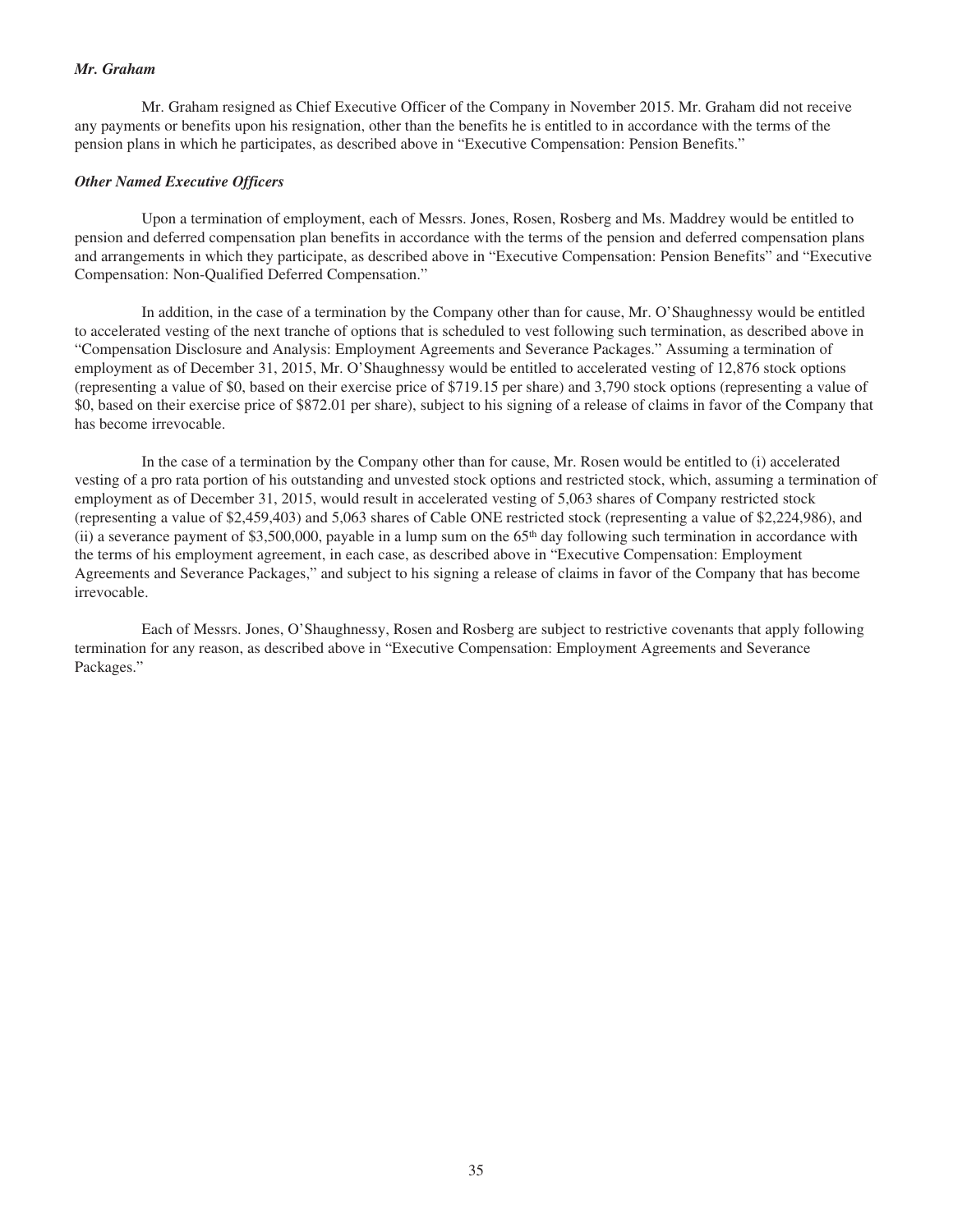## **AUDIT COMMITTEE REPORT**

One of the standing committees of the Board of Directors of the Company is the Audit Committee. Currently, there are three non-employee members of the Board on the Audit Committee: Christopher C. Davis; Thomas S. Gayner, who serves as Chairman of the Audit Committee; and G. Richard Wagoner, Jr. The Audit Committee operates under a delegation of authority from the Board of Directors, which has determined that each Committee member is "independent" under the listing standards of the New York Stock Exchange. Specifically, the Board determined that none of the members of the Audit Committee (or any immediate family member) (i) had been employed by or affiliated with the Company within the past three years, (ii) received any compensation from the Company other than Director and Committee fees, (iii) is an employee of a company that makes payments to or receives payments from the Company in an amount that exceeds the greater of \$1 million or 2% of such other company's consolidated gross revenues within the past three years or (iv) has a material relationship with the Company.

Management has the primary responsibility for the preparation of the Company's financial statements in accordance with generally accepted accounting principles and for the financial reporting process, including its system of internal control. The Company's independent auditor, PricewaterhouseCoopers LLP, is responsible for auditing those financial statements in accordance with auditing standards generally accepted in the United States of America and for issuing a report thereon. In this context, the Audit Committee's responsibility is to monitor and review these processes, as well as the independence and performance of the Company's auditor. In undertaking its monitoring and reviewing responsibilities, without independent verification, the Audit Committee has relied on (i) management's representation that the financial statements have been prepared with integrity and objectivity and in conformity with generally accepted accounting principles in the United States of America and (ii) the representations of PricewaterhouseCoopers LLP included in their report on the Company's financial statements.

The Audit Committee has reviewed and discussed the audited fiscal year 2015 financial statements with the Company's management. In addition, the Audit Committee has discussed with PricewaterhouseCoopers LLP the matters required to be discussed by PCAOB Auditing Standard No. 16. The Audit Committee has received the written disclosures and the letter from PricewaterhouseCoopers LLP required by applicable requirements of the Public Company Accounting Oversight Board regarding the independent accountant's communications with the Audit Committee concerning independence and has discussed with the independent accountant the independent accountant's independence. The Audit Committee has also considered whether PricewaterhouseCoopers LLP's provision of non-audit services to the Company is compatible with the independence of such firm.

The Audit Committee also reviewed matters relating to the Company's internal control over financial reporting.

#### *Preapproval policy*

In 2015, the Audit Committee again reviewed and reauthorized its policies and procedures with regard to the preapproval of audit and non-audit services performed by the independent auditor in order to assure that the provision of such services does not impair the auditor's independence. Unless a type of service to be provided by the independent auditor has received preapproval, it will require specific preapproval by the Audit Committee. Any proposed services exceeding preapproved cost levels will require specific preapproval by the Audit Committee. The term of any preapproval is 12 months from the date of preapproval, unless the Audit Committee specifically provides for a different period. The Audit Committee will periodically review and preapprove the services that may be provided by the independent auditor without obtaining specific preapproval from the Chairman of the Audit Committee, as well as revise the list of preapproved services from time to time, based on subsequent determinations.

The Audit Committee will not delegate to management responsibilities to preapprove services performed by the independent auditor. The Audit Committee may delegate preapproval authority to one or more of its members. The annual audit services engagement terms and fees will be subject to the specific preapproval of the Audit Committee. The Audit Committee will approve, if necessary, any changes in terms, conditions and fees resulting from changes in audit scope, Company structure or other matters. In addition to the annual audit services engagement specifically approved by the Audit Committee, the Audit Committee may grant preapproval for other audit services, which are those services that only the independent auditor reasonably can provide.

Audit-related services are assurance and related services that are reasonably related to the performance of the audit or review of the Company's financial statements or that are traditionally performed by the independent auditor. The Audit Committee believes that the provision of audit-related services does not impair the independence of the independent auditor.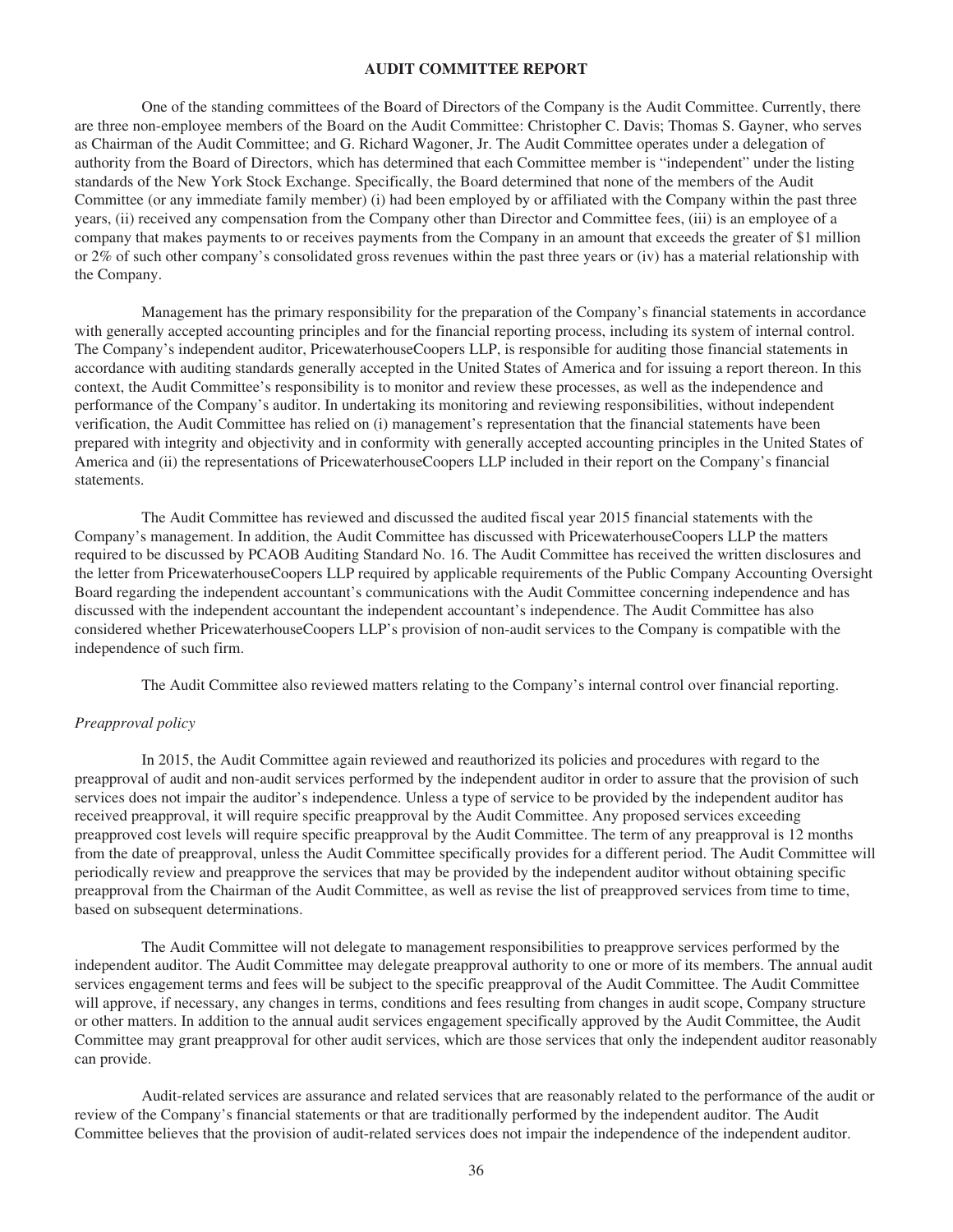The Audit Committee believes that the independent auditor can provide tax services to the Company, such as tax compliance, tax planning and tax advice, without impairing such auditor's independence. However, the Audit Committee will not permit the retention of the independent auditor in connection with a transaction initially recommended by the independent auditor, the purpose of which may be tax avoidance and the tax treatment of which may not be supported in the Code and related regulations.

The Audit Committee may grant preapproval of those permissible non-audit services classified as "All Other" services that it believes are routine and recurring services and would not impair the independence of the auditor. Preapproval fee levels for all such services to be provided by the independent auditor will be established annually by the Audit Committee. Any proposed services exceeding these levels will require specific preapproval by the Audit Committee.

Requests or applications to provide services that require specific approval by the Audit Committee will be submitted to the Audit Committee by the Chief Financial Officer or Chief Accounting Officer (or other designated officer) and must include a statement from that individual as to whether, in his or her view, the request or application is consistent with the Securities and Exchange Commission's rules on auditor independence.

In addition, the Audit Committee has established procedures for, and received periodic reports on, the receipt, retention and treatment of complaints received by the Company regarding accounting, internal accounting controls or auditing matters and the confidential, anonymous submission by employees of the Company of concerns regarding questionable accounting or auditing matters through the use of a third-party-managed telephone hotline.

#### *Audit Fees*

PricewaterhouseCoopers LLP's fees for the annual audit, statutory audits and reviews of financial statements included in the Company's quarterly filings, including reimbursable expenses, were \$4,585,000 in 2015 and \$6,079,000 in 2014, which fees were reviewed and approved by the Audit Committee.

#### *Audit-Related Fees*

PricewaterhouseCoopers LLP's fees for assurance and related services reasonably related to the performance of the audit or reviews of financial statements and not included under "Audit Fees" above, including reimbursable expenses, were \$0 in 2015 and \$35,000 in 2014, which fees were reviewed and approved by the Audit Committee. These fees were primarily for financial due diligence and transaction analysis and other audit-related reports.

#### *Tax Fees*

PricewaterhouseCoopers LLP's fees for tax compliance, tax advice and tax planning, including reimbursable expenses, were \$730,000 in 2015 and \$868,000 in 2014, which fees were reviewed and approved by the Audit Committee. These fees were primarily for tax due diligence and transaction analysis, as well as federal, multistate and foreign tax consulting.

#### *All Other Fees*

PricewaterhouseCoopers LLP's fees for other services, including a finance and accounting research tool provided by PricewaterhouseCoopers LLP, were \$108,000 in 2015 and \$40,000 in 2014, which fees were reviewed and approved by the Audit Committee.

Based on such review and discussion and in reliance thereon, the Audit Committee recommended to the Board of Directors, and the Board has approved, that the audited financial statements be included in the Company's Annual Report on Form 10-K for the year ended December 31, 2015, for filing with the Securities and Exchange Commission.

> Thomas S. Gayner, Chairman Christopher C. Davis G. Richard Wagoner, Jr.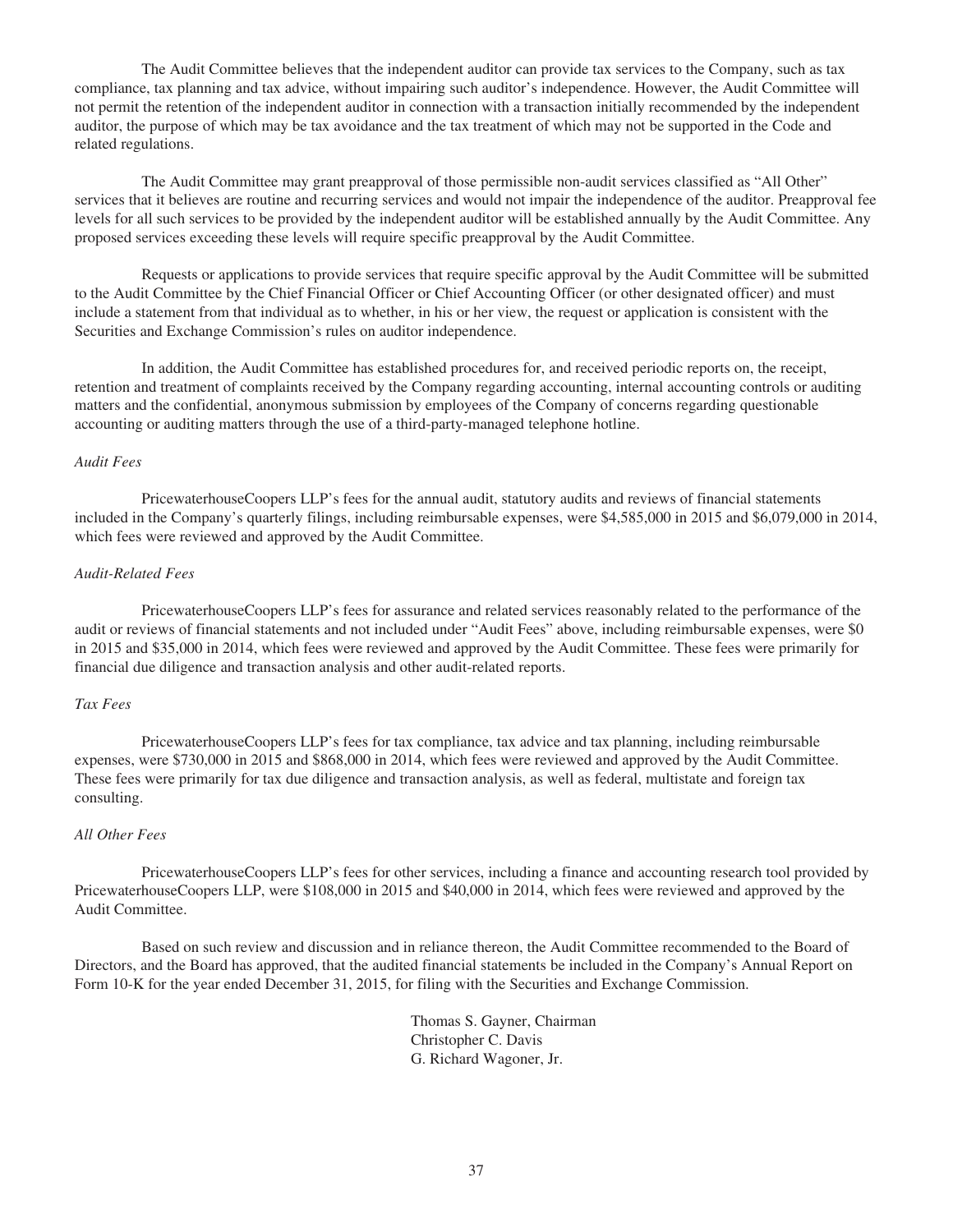## **Transactions With Related Persons, Promoters and Certain Control Persons**

Mrs. Elizabeth G. Weymouth, the daughter of the late Mrs. Katharine Graham and the sister of Mr. Donald E. Graham, is employed as an Editor-at-Large of the Company's publications and websites. In 2015, she received \$300,000 in compensation. Mrs. Weymouth's base salary for 2016 is \$300,000.

Laura O'Shaughnessy, a daughter of Mr. Donald E. Graham and the wife of Mr. Timothy J. O'Shaughnessy, is employed full time as the President and Chief Executive Officer of Social Code LLC, a subsidiary of the Company. In 2015, Mrs. O'Shaughnessy was paid \$300,000 in base salary and received a bonus of \$319,807 based on the achievement of preestablished 2015 performance goals. She currently has 1,500 shares of Restricted Stock in the 2013–2016 cycle and 1,000 shares of Restricted Stock in the 2015–2018 cycle. Mrs. O'Shaughnessy's base salary for 2016 is \$400,000.

## **OTHER MATTERS THAT MAY COME BEFORE THE MEETING**

As of the date of this Proxy Statement, the only matters that the Board of Directors expects to present to the Meeting are those discussed herein. If any other matter or matters are properly brought before the Meeting or any adjournment thereof, it is the intention of the persons named in the accompanying form of Proxy to vote on those matters in accordance with their best judgment.

Upon the recommendation of the Audit Committee, the Board of Directors has selected PricewaterhouseCoopers LLP as the Company's independent registered accountant to audit and report on its financial statements for the fiscal year 2016. The same firm has acted as the Company's independent accountant continuously since the Company was organized in 1946. As in previous years, a representative of PricewaterhouseCoopers LLP will be present at the Annual Meeting, will have the opportunity to make any statement that he or she may desire with respect to the Company's financial statements for 2015 and the firm's relationship with the Company and will be available to respond to appropriate questions from shareholders.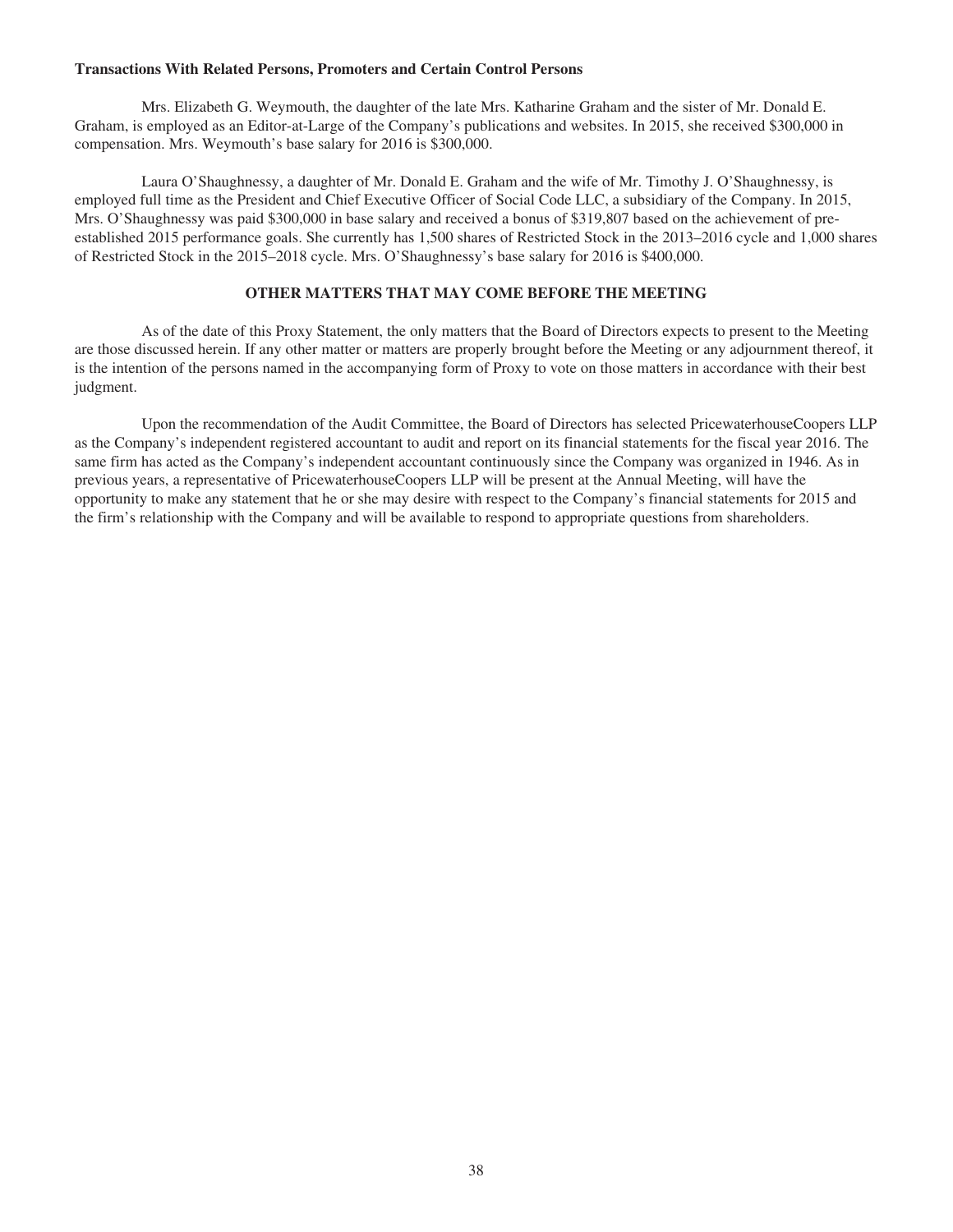**Notice of Annual Meeting and Proxy Statement 2016**

GH GRAHAM HOLDINGS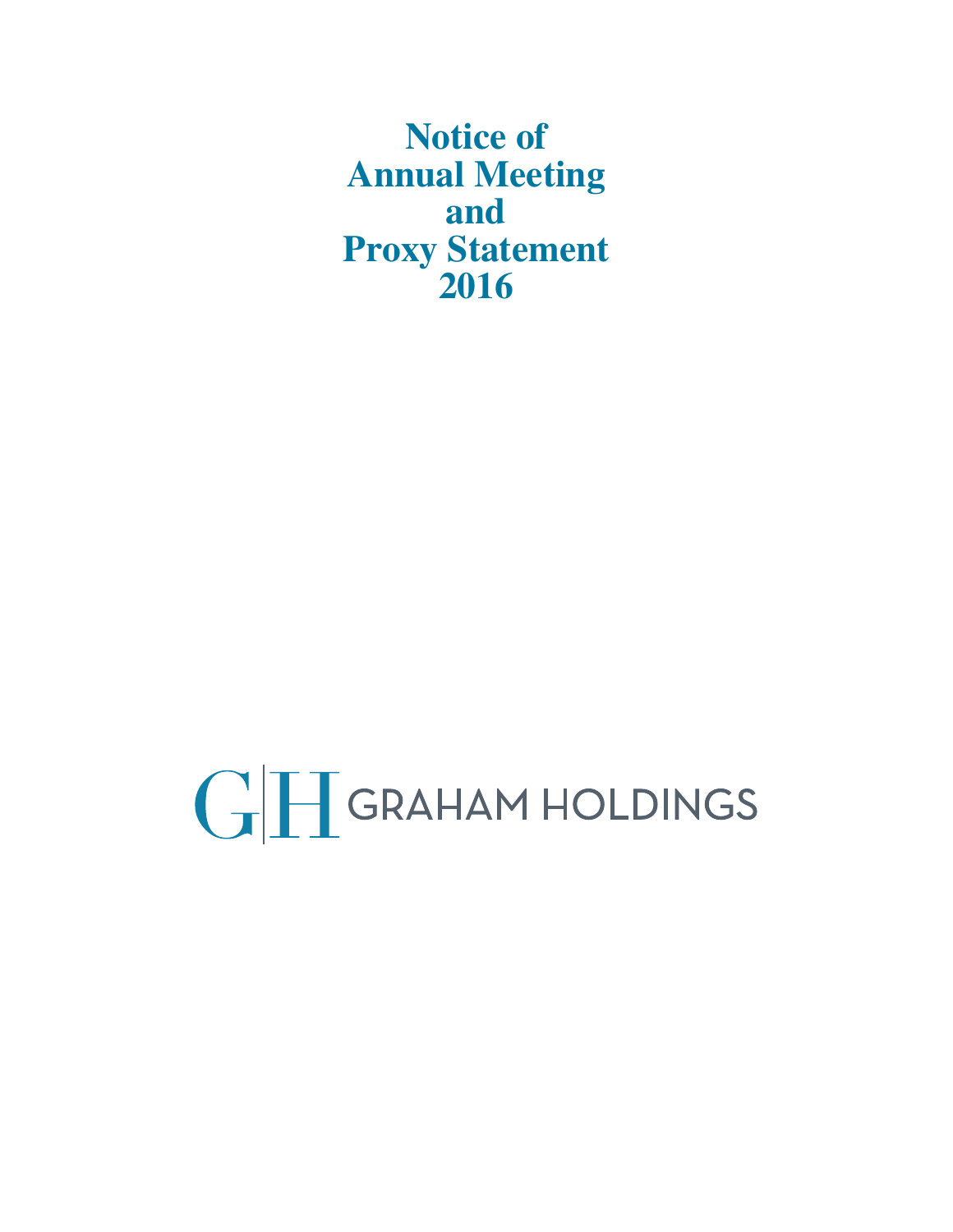**Important notice regarding the availability of Proxy materials for the Annual Meeting of Shareholders to be held on May 12, 2016.**

**The Proxy Statement and the Annual Report to Shareholders are available at www.GHCO.com.**

T **PLEASE FOLD ALONG THE PERFORATION, DETACH AND RETURN THE BOTTOM PORTION IN THE ENCLOSED ENVELOPE.** T

## GRAHAM<br>LHOLDINGS

## **Proxy — Graham Holdings Company**

## **Class A Common Stock**

#### **Annual Meeting of Shareholders — May 12, 2016 Proxy Solicited on behalf of the Board of Directors**

The undersigned hereby appoints Hal S. Jones, Nicole M. Maddrey, Timothy J. O'Shaughnessy and Gerald M. Rosberg, and each of them, his/her true and lawful agents and proxies, with full power of substitution in each, to vote as indicated on the reverse of the Proxy all shares of Class A Common Stock that the undersigned is entitled to vote, at the Annual Meeting of Shareholders of GRAHAM HOLDINGS COMPANY to be held on May 12, 2016, and at any adjournment thereof, and to vote on all other matters properly coming before said Meeting.

**You are encouraged to specify your choices by marking the appropriate boxes. SEE REVERSE SIDE, but you need not mark any boxes if you wish to vote this card in accordance with the Board of Directors' recommendations. The Proxy Committee cannot vote your shares unless you sign and return this card.** 

**Please vote, date and sign this proxy on the other side and return it promptly in the enclosed envelope.** 

(Continued and to be voted on reverse side.)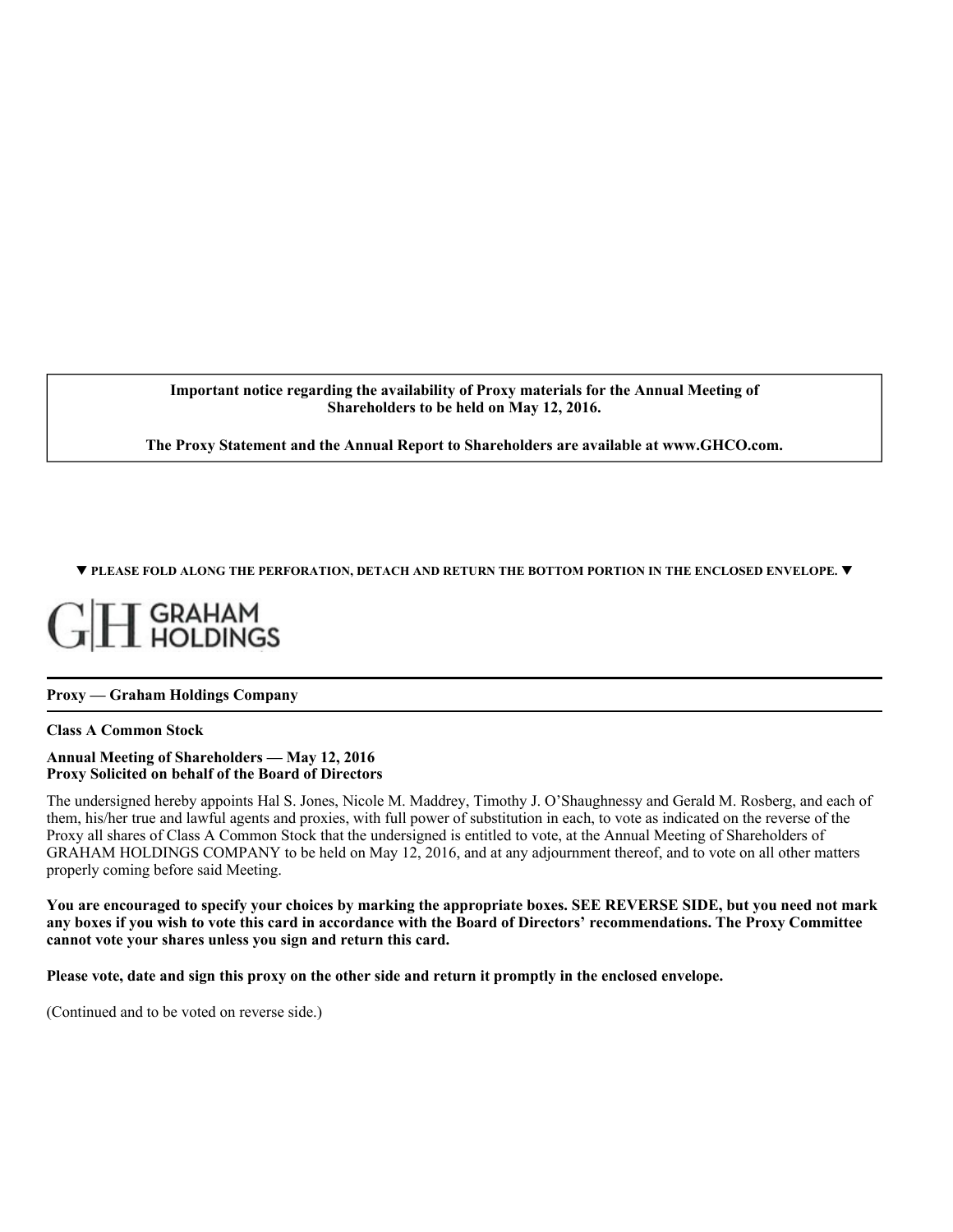| T GRAHAM<br>I HOLDINGS                                                                                                                                                                                                                                                                                                        | <u> I de la provincia de la provincia de la provincia de la provincia de la provincia de la provincia de la provi</u> |                                                                                                                                                                                                          |
|-------------------------------------------------------------------------------------------------------------------------------------------------------------------------------------------------------------------------------------------------------------------------------------------------------------------------------|-----------------------------------------------------------------------------------------------------------------------|----------------------------------------------------------------------------------------------------------------------------------------------------------------------------------------------------------|
| 000004<br><b>IMPORTANT ANNUAL MEETING INFORMATION</b><br><b>SACKPACK</b><br><b>ENDORSEMENT_LINE</b>                                                                                                                                                                                                                           | 000000000.000000 ext<br>000000000.000000 ext                                                                          | C123456789<br>000000000.000000 ext<br>000000000.000000 ext                                                                                                                                               |
| اساالتيانيالينا بلبيانا بشابا ببابيا البياباتينا                                                                                                                                                                                                                                                                              | 000000000.000000 ext                                                                                                  | 000000000.000000 ext                                                                                                                                                                                     |
| <b>MR A SAMPLE</b><br><b>DESIGNATION (IF ANY)</b><br>ADD <sub>1</sub><br>ADD <sub>2</sub><br>ADD <sub>3</sub><br>ADD <sub>4</sub><br>ADD <sub>5</sub><br>ADD <sub>6</sub>                                                                                                                                                     |                                                                                                                       |                                                                                                                                                                                                          |
| Using a <b>black ink</b> pen, mark your votes with an $X$ as shown in<br>X<br>this example. Please do not write outside the designated areas.<br>Annual Meeting Proxy Card - Class A Common                                                                                                                                   |                                                                                                                       |                                                                                                                                                                                                          |
| ▼PLEASE FOLD ALONG THE PERFORATION, DETACH AND RETURN THE BOTTOM PORTION IN THE ENCLOSED ENVELOPE.▼                                                                                                                                                                                                                           |                                                                                                                       |                                                                                                                                                                                                          |
| 4 Proposals – The Board recommends a vote FOR all nominees and FOR Proposal 2.                                                                                                                                                                                                                                                |                                                                                                                       |                                                                                                                                                                                                          |
| 1. Election of Directors:<br>Withhold<br>For<br>For<br>02 - Barry Diller<br>01 - Lee C. Bollinger<br>04 - Ronald L. Olson<br>05 - Timothy J. O'Shaughnessy<br>07 - G. Richard Wagoner, Jr.<br>08 - Katharine Weymouth                                                                                                         | Withhold<br>03 - Donald E. Graham<br>06 - James H. Shelton                                                            | For Withhold                                                                                                                                                                                             |
| For Against Abstain<br>2. Advisory Approval of the Company's Executive Compensation.                                                                                                                                                                                                                                          |                                                                                                                       |                                                                                                                                                                                                          |
| <b>Non-Voting Items</b><br>$\bf{B}$                                                                                                                                                                                                                                                                                           |                                                                                                                       |                                                                                                                                                                                                          |
| Change of Address — Please print new address below.                                                                                                                                                                                                                                                                           | <b>Comments</b> — Please print your comments below                                                                    |                                                                                                                                                                                                          |
| C Authorized Signatures — This section must be completed for your vote to be counted — Date and Sign Below<br>Please sign exactly as name(s) appears herein. Joint owners should each sign. When signing as attorney, executor, administrator, corporate officer, trustee, guardian, or<br>custodian, please give full title. |                                                                                                                       |                                                                                                                                                                                                          |
| Signature 1 — Please keep signature within the box.<br>Date $\text{(mm/dd/yyyy)}$ — Please print date below.                                                                                                                                                                                                                  |                                                                                                                       | Signature 2 — Please keep signature within the box.                                                                                                                                                      |
| 1234567890<br>1 B V<br>26644                                                                                                                                                                                                                                                                                                  |                                                                                                                       | MR A SAMPLE (THIS AREA IS SET UP TO ACCOMMODATE<br>140 CHARACTERS) MR A SAMPLE AND MR A SAMPLE AND<br>MR A SAMPLE AND MR A SAMPLE AND MR A SAMPLE AND<br>MR A SAMPLE AND MR A SAMPLE AND MR A SAMPLE AND |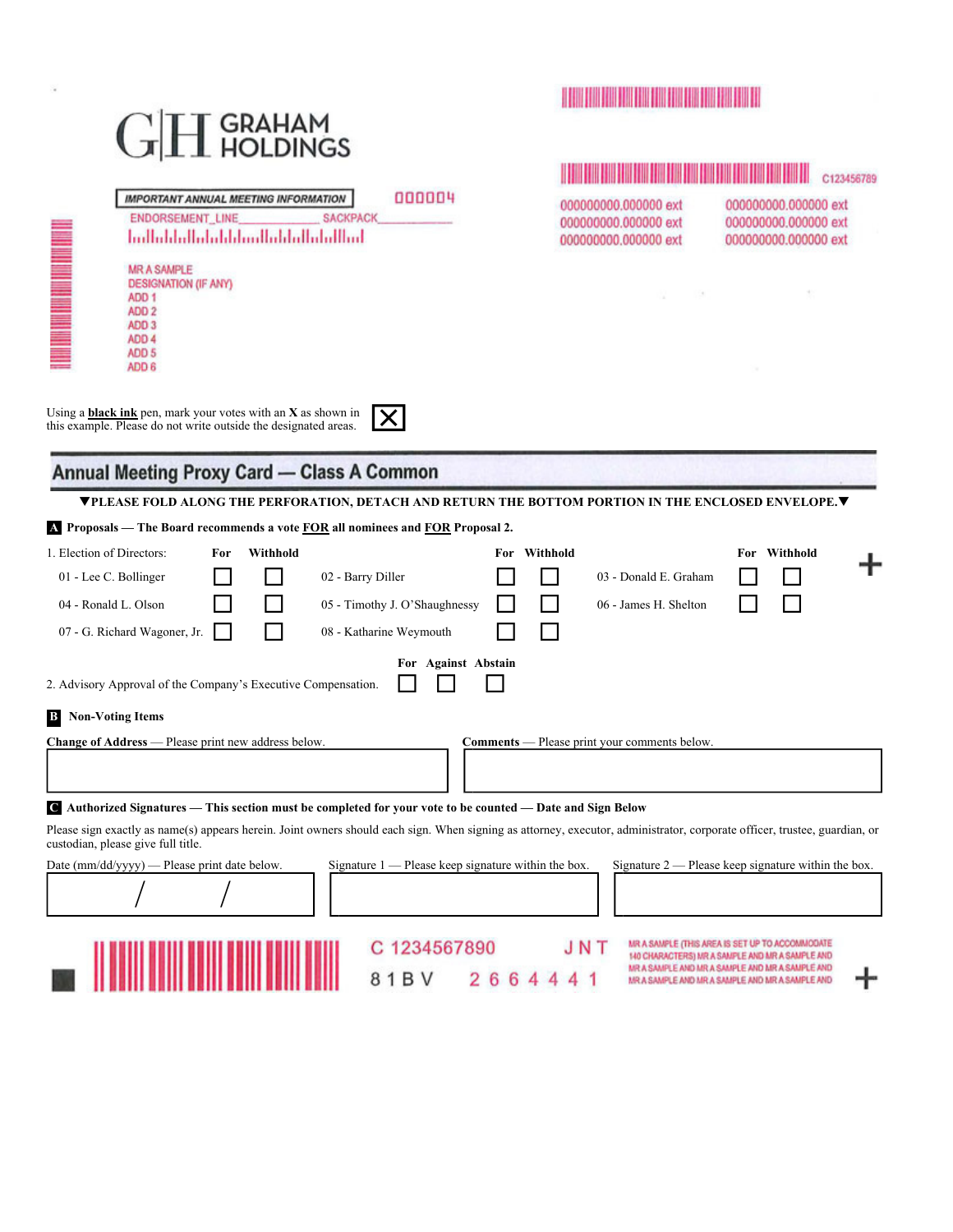**Important notice regarding the availability of Proxy materials for the Annual Meeting of Shareholders to be held on May 12, 2016.**

**The Proxy Statement and the Annual Report to Shareholders are available at www.GHCO.com.**

#### T **IF YOU HAVE NOT VOTED VIA THE INTERNET OR TELEPHONE, FOLD ALONG THE PERFORATION, DETACH AND RETURN THE BOTTOM PORTION IN THE ENCLOSED ENVELOPE.** T

## [ GRAHAM<br>[ HOLDINGS

## **Proxy — Graham Holdings Company**

#### **Graham Holdings Company Class B Common Stock**

#### **Annual Meeting of Shareholders — May 12, 2016 Solicited on behalf of the Board of Directors**

The undersigned hereby appoints Hal S. Jones, Nicole M. Maddrey, Timothy J. O'Shaughnessy and Gerald M. Rosberg, and each of them, his/her true and lawful agents and proxies, with full power of substitution in each, to represent the undersigned, and to vote as indicated on the reverse of this Proxy all shares of Class B Common Stock that the undersigned is entitled to vote, at the Annual Meeting of Shareholders of GRAHAM HOLDINGS COMPANY to be held on May 12, 2016, and at any adjournments thereof, and to vote on all other matters properly coming before said Meeting.

**You are encouraged to specify your choices by marking the appropriate boxes. SEE REVERSE SIDE, but you need not mark any boxes if you wish to vote in accordance with the Board of Directors' recommendations. The Proxy Committee cannot vote your shares unless you sign and return this card.** 

**Please vote, date and sign this proxy on the other side and return promptly in the enclosed envelope.** 

(Continued and to be voted on reverse side.)

## **TO CHANGE YOUR VOTE**

Any subsequent vote by any means will change your prior vote. For example, if you voted by telephone, a subsequent Internet vote will change your vote. The last vote received before 5:00 p.m., Eastern Daylight Saving Time on May 11, 2016 will be the one counted. You may also revoke your proxy by voting in person at the Annual Meeting.